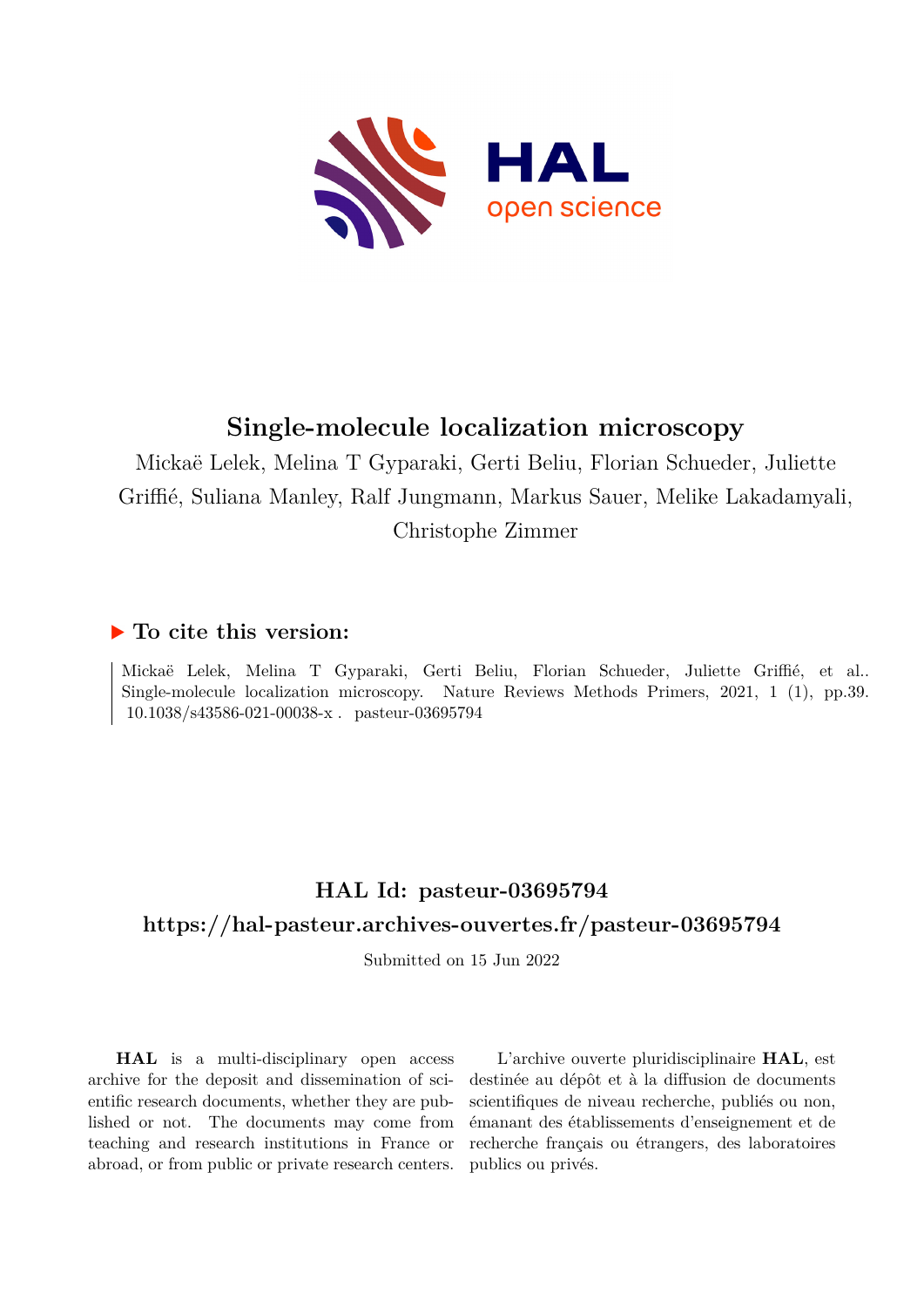# <sup>1</sup> **Single-molecule localization microscopy**

2

3 Mickaël Lelek<sup>1</sup>, Melina T. Gyparaki<sup>2</sup>, Gerti Beliu<sup>3</sup>, Florian Schueder<sup>4,5</sup>, Juliette Griffié<sup>6</sup>, Suliana 4 Manley<sup>6\*</sup>, Ralf Jungmann<sup>4,5\*</sup>, Markus Sauer<sup>3</sup>\*, Melike Lakadamyali<sup>7,8</sup>\*, Christophe Zimmer<sup>1</sup>\*

- 5<br>6<br>7<br>8<br>9<br>10
	- <sup>1</sup> Imaging and Modeling Unit, Institut Pasteur, Paris, France
- 7 2Department of Biology, University of Pennsylvania, PA 19104-6058 USA
- 8 3Department of Biotechnology and Biophysics Biocenter, University of Würzburg, Am Hubland, 97074, Würzburg,
- **Germany**
- 
- <sup>5</sup>Max Planck Institute of Biochemistry, Matinsried, Germany
- <sup>6</sup> Laboratory of Experimental Biophysics, Institute of Physics, École Polytechnique Fédérale de Lausanne (EPFL),
- Route Cantonale, Lausanne, Switzerland
- <sup>4</sup> Faculty of Physics and Center for Nanoscience, Ludwig Maximilian University, Munich, Germany<br>
<sup>5</sup> Max Planck Institute of Biochemistry, Matinsried, Germany<br>
<sup>6</sup> Laboratory of Experimental Biophysics, Institute of Physi <sup>7</sup>Department of Physiology, Perelman School of Medicine, University of Pennsylvania, Philadelphia, PA 19104-6058, USA
- <sup>8</sup>Department of Cell and Developmental Biology, Perelman School of Medicine, University of Pennsylvania, Philadelphia, PA 19104-6058, USA
- 18

19 \* corresponding authors

20

21

22 Author contributions**:** Introduction (M.Le. and C.Z.), Experimentation (G.B., F.S., J.G., S.M.,

- 23 R.J. and M.S.), Results (M.Le. and C.Z.), Applications (M.T.G. and M.La.), Reproducibility and
- 24 data deposition (J.G., S.M. and C.Z.), Limitations and optimizations (M.T.G. M.La, F.S., R.J., M.
- 25 Le and C.Z.), Outlook (M.T.G., M.La, G.B., F.S., R.J., M.S., M.Le. and C.Z.). Overview of the
- 26 Primer (C.Z.). 27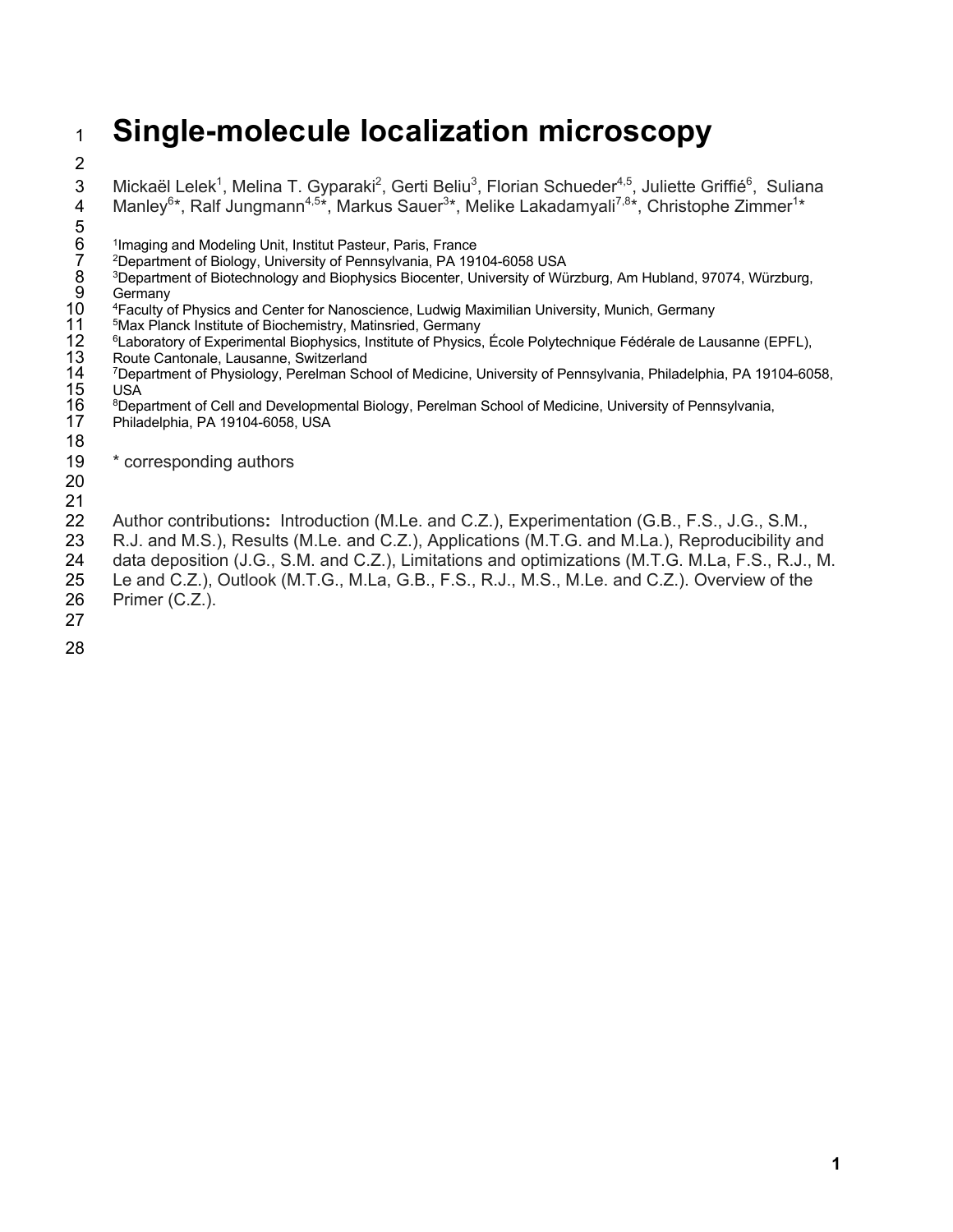# **Abstract**

 Single-molecule localization microscopy (SMLM) has emerged as a particularly powerful family of imaging techniques that dramatically improve the spatial resolution over standard, diffraction- limited microscopy techniques and can reveal biological structures at the molecular scale. In SMLM, individual fluorescent molecules are computationally localized from diffraction-limited image sequences, and the localizations are used to generate a super-resolution image, or in some cases a super-resolution movie or molecular trajectories. In this Primer, we first introduce the basic principles of SMLM techniques, then describe the main experimental strategies to perform SMLM, including fluorescent labeling, sample preparation, hardware requirements and image acquisition in fixed and live cells. We then explain how low-resolution image sequences are computationally processed to reconstruct super-resolution images and/or extract quantitative information, and highlight a selection of biological discoveries enabled by SMLM and closely related methods. We also discuss some of the main current limitations and potential artifacts of SMLM, as well as ways to alleviate them. Finally, we propose an outlook on advanced techniques and promising new developments in the fast-evolving field of SMLM. We hope that this Primer will be a useful reference for both newcomers and practitioners of SMLM.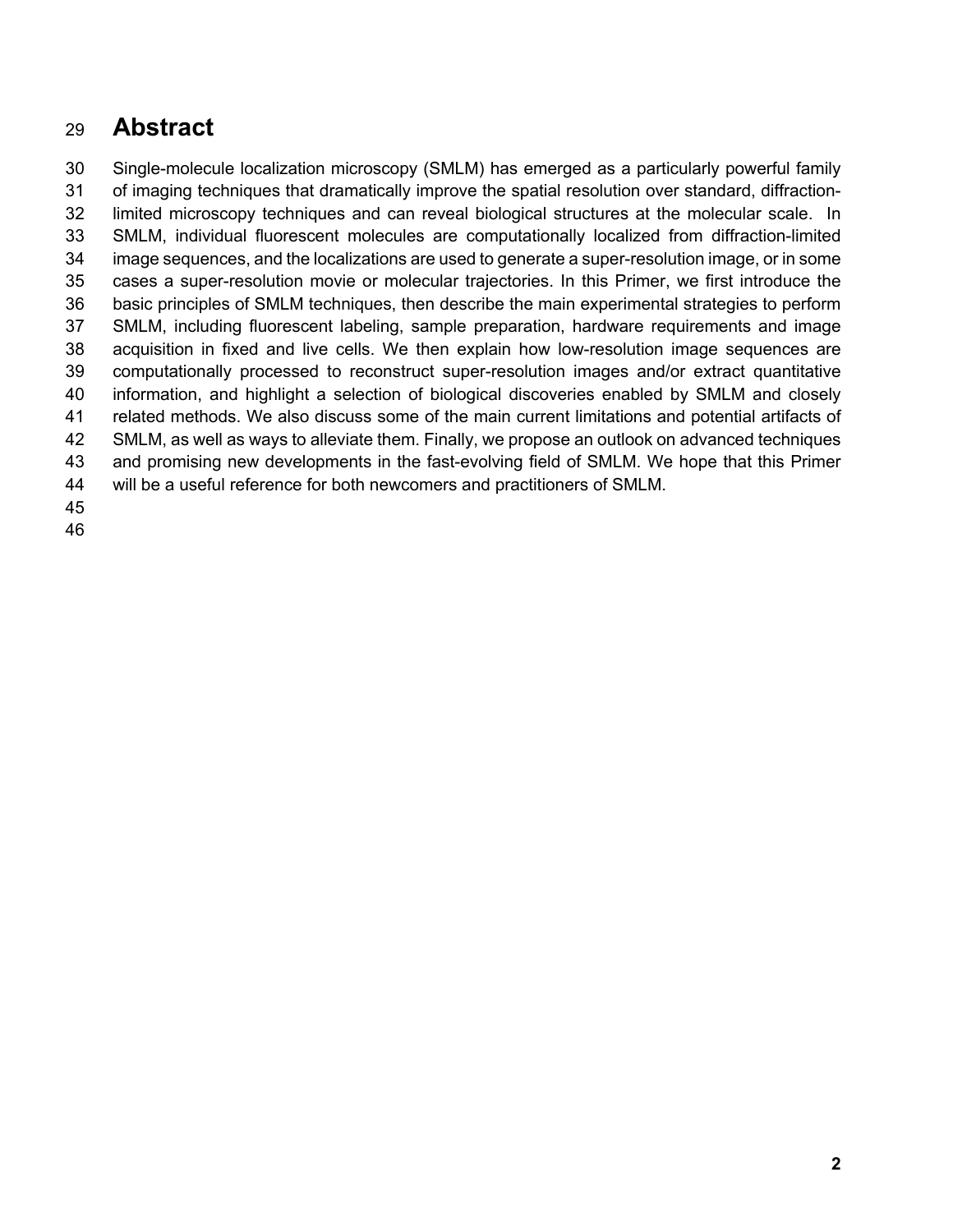# **[H1] Introduction**

 The spatial resolution of standard optical microscopy is limited to roughly half the wavelength of 49 light<sup>1</sup>, as a consequence of the optical phenomenon of diffraction. Because of diffraction, the 'point spread function' (PSF) — i.e., the image of an arbitrarily small source of light through a lens- based microscope — is not a point, but an Airy pattern, with a central peak approximately ~200- 300 nm in width (**Fig. 1a**). Diffraction thus leads to a blurring of structures below this spatial scale. Although light microscopy has been used to study living organisms since the 17th century, the diffraction limit has severely restricted its ability to study subcellular organization at the scale of molecules or molecular complexes. For example, the structure of a nuclear pore complex, which is made up of hundreds of individual proteins, remains obscured by conventional light microscopy because the entire complex has a diameter of only ~120 nm (**Fig. 1b**). Over the past two decades, however, microscopy methods have emerged that overcome the diffraction limit and now enable insights into biological structures such as nuclear pores, viruses, chromatin complexes or 60 cytoskeletal filaments closer to molecular scales<sup>2</sup>. The most well-known of these super-resolution 61 microscopy methods fall into three main categories: stimulated emission depletion (STED)<sup>3</sup>, 62 structured illumination microscopy (SIM)<sup>4,5</sup>, and single molecule localization microscopy (SMLM)<sup>6-</sup>  $9$  - the focus of this Primer. SMLM usually employs conventional widefield excitation, and unlike 64 STED or SIM achieves super-resolution by localizing individual molecules<sup>6-15</sup>. Although each super-resolution method has its unique advantages and limitations and is optimally suited for 66 different applications, as discussed elsewhere<sup>2</sup>, SMLM has become broadly adopted in the life sciences owing to its high spatial resolution and relative ease of implementation.

 SMLM is fundamentally based on the fact that the spatial coordinates of single fluorescent molecules (also called fluorophores, or emitters) can be computed with high precision if their PSFs are isolated (i.e. do not overlap). This is true because, with sufficient oversampling (magnification), subpixel shifts of the coordinates lead to predictable changes in pixel intensities (**Fig. 1c**). Localization precision can be defined by standard deviation of the scatter of localizations that would be obtained if a molecule was imaged and localized many times. For a single molecule, this precision is fundamentally limited by the number of photons relative to background and noise — the signal-to-noise ratio (SNR), with higher SNR allowing better precision — and not by the wavelength of light or the pixel size (**Fig. 1d**). In conventional widefield microscopy, nearby fluorescent molecules will have overlapping PSFs, preventing their localization (**Fig. 1b,f**). The central idea underlying SMLM is to avoid these overlaps by separating the fluorescent emissions of distinct molecules in time. The most common approach to obtain this temporal separation employs the fact that many fluorescent molecules can switch between an 'active' (or 'bright'/'ON') state, where they emit fluorescent light when excited, and one or more 'inactive' (or 'dark'/'OFF') states in which they do not (**Fig. 1e**). While this photo-switching of a particular molecule is a stochastic (i.e. random) event, the switching probabilities can be experimentally modulated – using specific fluorophores, laser irradiation, controlling the chemical environment or other means. Under suitable conditions, this allows one to ensure that at any given time only a small number of molecules are ON, and hence appear as spatially isolated, non-overlapping PSFs. Many thousands of image frames of the same field of view (FOV) are then typically acquired sequentially, so that many (ideally all) fluorescent molecules are ON in at least one frame of the sequence (**Fig. 1g**). The OFF/ON/OFF switching leads to a 'blinking' of the fluorophores in this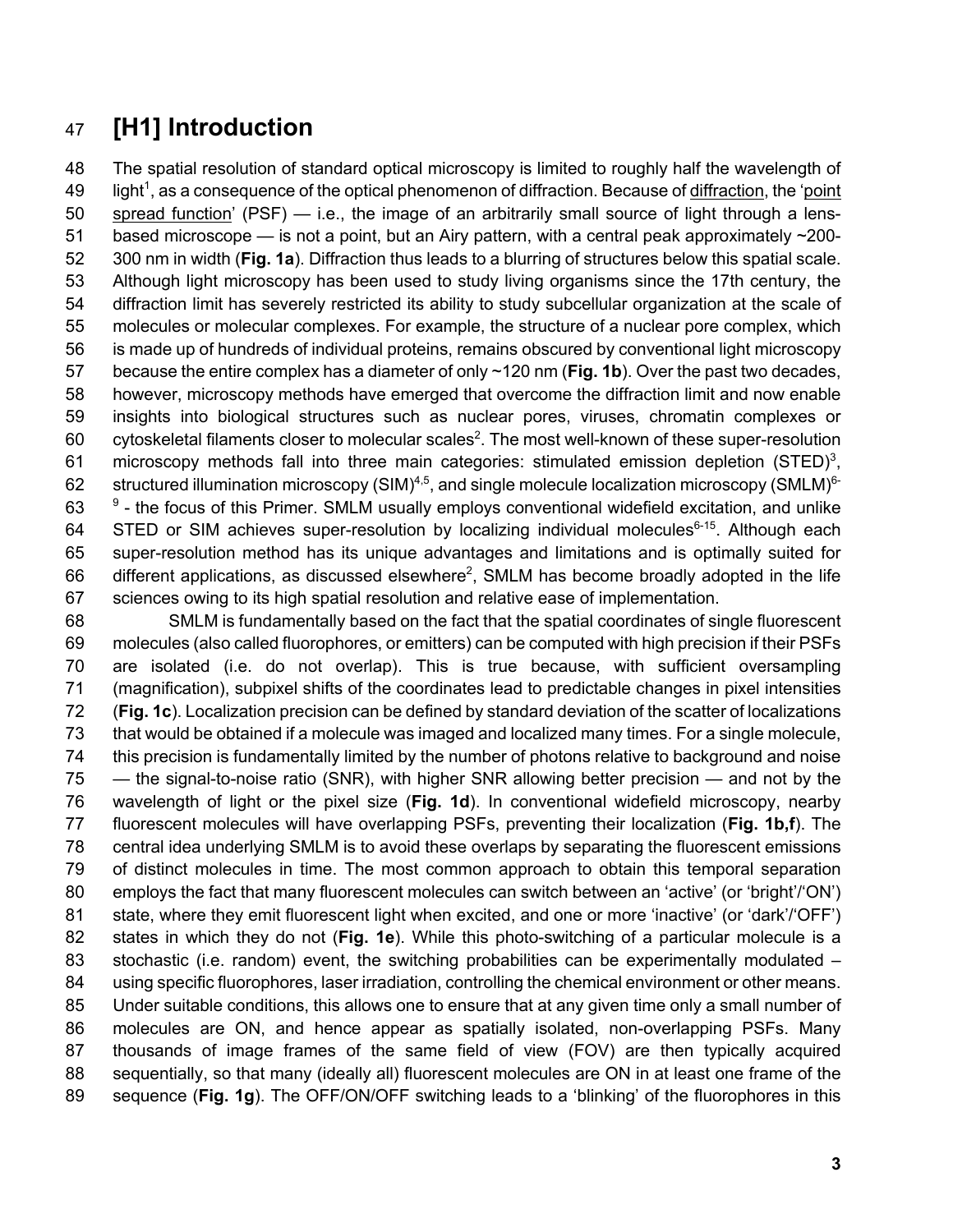sequence of diffraction-limited images. These images are then processed computationally to detect all ON molecules (**Fig. 1h**) and determine their coordinates (**Fig. 1i**). Finally, all these localizations are accumulated to assemble a single image, whose resolution is no longer limited by optical diffraction (**Fig. 1j-l**). The resolution of this image is determined by the accuracy and precision with which individual molecules are localized, and by the distance between molecules whose coordinates contribute to the image, which itself depends on the density of molecules and the percentage of molecules that have been localized (**Box 1**).

 While this general concept of sequentially imaging sparse random subsets of fluorophores and computing their positions is common to most forms of SMLM, there are multiple ways to perform SMLM, wherein technical choices will impact the spatial and temporal resolution, the ability to perform imaging in 2D or 3D, in one or multiple colors, in fixed or live cells and more. Instead of generating super-resolution images, very similar experimental approaches to SMLM can be used to track large numbers of single molecules in live cells in an approach known as 103 'single particle tracking PALM' (spt-PALM)<sup>16</sup>.

 A first key choice concerns the fluorophores and how they can be induced to switch 105 between ON and OFF states. Fluorescence photoactivated localization microscopy $6.7,17$  ((F)PALM) was initially demonstrated using fluorescent proteins (FP) that can be activated by UV illumination, while (direct) stochastic optical reconstruction microscopy ((d)STORM) and closely 108 related methods<sup>8,9,18</sup> are based on synthetic fluorophores (dyes) that can photoswitch in the 109 presence of suitable buffers. Point Accumulation In Nanoscale Topography<sup>10</sup> (PAINT) is a 110 different SMLM approach that does not require photoswitching, but instead relies on fluorophores that switch between free diffusion and immobilization by binding to a target. The most prominent 112 variant of PAINT is DNA-PAINT<sup>19</sup>, where transient immobilization is achieved by hybridization of DNA strands.

 A second key parameter is the labeling, i.e. how fluorophores are attached to the target molecule of interest, e.g. by genetic fusion with a FP or with antibodies.

116 A third important consideration for SMLM is how samples are prepared, e.g. whether and how they are chemically fixed and what buffer is used to enable or promote photoswitching.

- Fourth, while the hardware requirements of most SMLM setups are relatively basic, the details of the optical system affect the resolution and ability to perform multicolor and 3D imaging. 120 A fifth choice is how image sequences are acquired, e.g. how many frames are taken and
- with what exposure time, and how laser power is set

 Sixth, it is crucial to use appropriate software to computationally detect and localize (and possibly track) single molecules with high fidelity, and, if necessary to quantify the data.

 Finally, SMLM can suffer from a number of artifacts such as sample drift or overlapping PSFs, that need to be addressed to ensure high quality images.

 This Primer article aims to provide an introduction to all main facets of SMLM and some closely related approaches. The Experimentation section discusses experimental strategies including choice of fluorophores, labeling, sample preparation, optical system, and image acquisition. The Results section discusses how to computationally reconstruct and quantify SMLM images. The Application section highlights examples of biological applications made possible by SMLM. The remaining sections address issues of reproducibility and data deposition, explore limitations and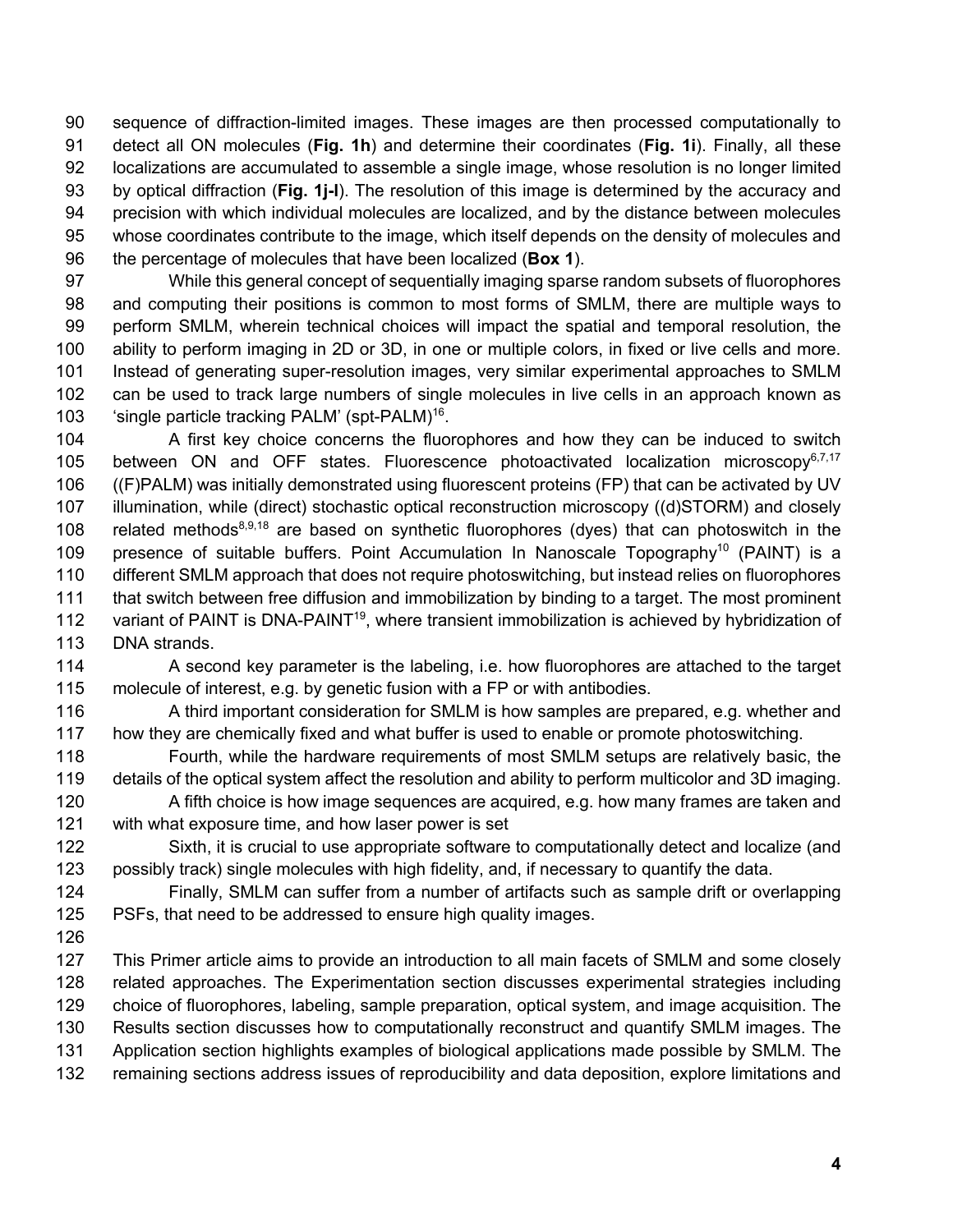optimizations of current SMLM techniques, and finally provide an outlook on advanced and promising new approaches.

# **[H1] Experimentation**

 SMLM techniques critically require that the molecules to be imaged (typically, but not exclusively, proteins) be fluorescently labeled. In an ideal SMLM experiment, the function, location and number of target molecules would be preserved by the fluorescent labeling and each target molecule would be tagged at its exact position by exactly one fluorophore of minimal physical size (although some advanced studies label multiple sites of the same protein or DNA molecule to 141 determine their 3D conformation, eg.  $20,21$ ). To separate the fluorescent signals in time, each fluorophore would ideally be briefly active in one image frame and inactive otherwise, hence have high contrast ratio, and when active should emit a large number of photons relative to the background to enable high SNR and localization precision. For live cell super-resolution imaging, active fluorophores should also become inactive very quickly to enable rapid turnover and sampling, and imaging conditions should be compatible with maintaining the cellular physiology. Below, we discuss some of the main fluorophores and labeling approaches for SMLM relative to these ideal requirements. **Table 1** lists a selection of recommended ingredients for newcomers to SMLM.

## **[H2] Fluorophores for SMLM and how to switch them**

 SMLM fluorophores fall in one of five classes, depending on how they switch between ON and OFF states (**Fig. 2a-e**). Some of these classes include both synthetic dyes and FPs. Compared to FPs, synthetic dyes generally have higher photon counts and therefore better localization precision. FPs are generally more suited for live cell applications, but premature bleaching and/or incomplete labeling can further limit the structural resolution (**Box 1**). Note that for many fluorophores, the exact molecular mechanisms underlying photoswitching are still under investigation. We detail these five types of fluorophores and how to use them in SMLM below.

#### **[H3] Photoswitchable fluorophores**

 Photoswitchable fluorophores (**Fig. 2a**) undergo reversible transitions from an ON to an OFF- state, such that a single fluorophore can blink many times. The first synthetic dyes used for SMLM were photoswitchable dyes, including carbocyanine dyes (Cy5, Alexa Fluor 647), rhodamine and 164 oxazine dyes (e.g. most Alexa Fluor and ATTO dyes)<sup>22</sup>. These dyes can be reversibly switched between ON- and OFF-states upon irradiation with light of appropriate wavelength and using a photoswitching buffer consisting of PBS, 10-100 mM of a thiol such as mercaptoethylamine (MEA), and an enzymatic oxygen scavenger if necessary. Optimized buffers are available 168 commercially (Table 1). Typically, UV light  $(\lambda_{ON} = 405 \text{ nm})$  promotes activation from OFF to ON, 169 while light of longer wavelength (e.g.  $\lambda_{\text{OFF}}$ =650 nm for Cy5) excites fluorescence and induces 170 transition from ON to OFF. This photoswitching behaviour occurs either in the presence<sup>23</sup> or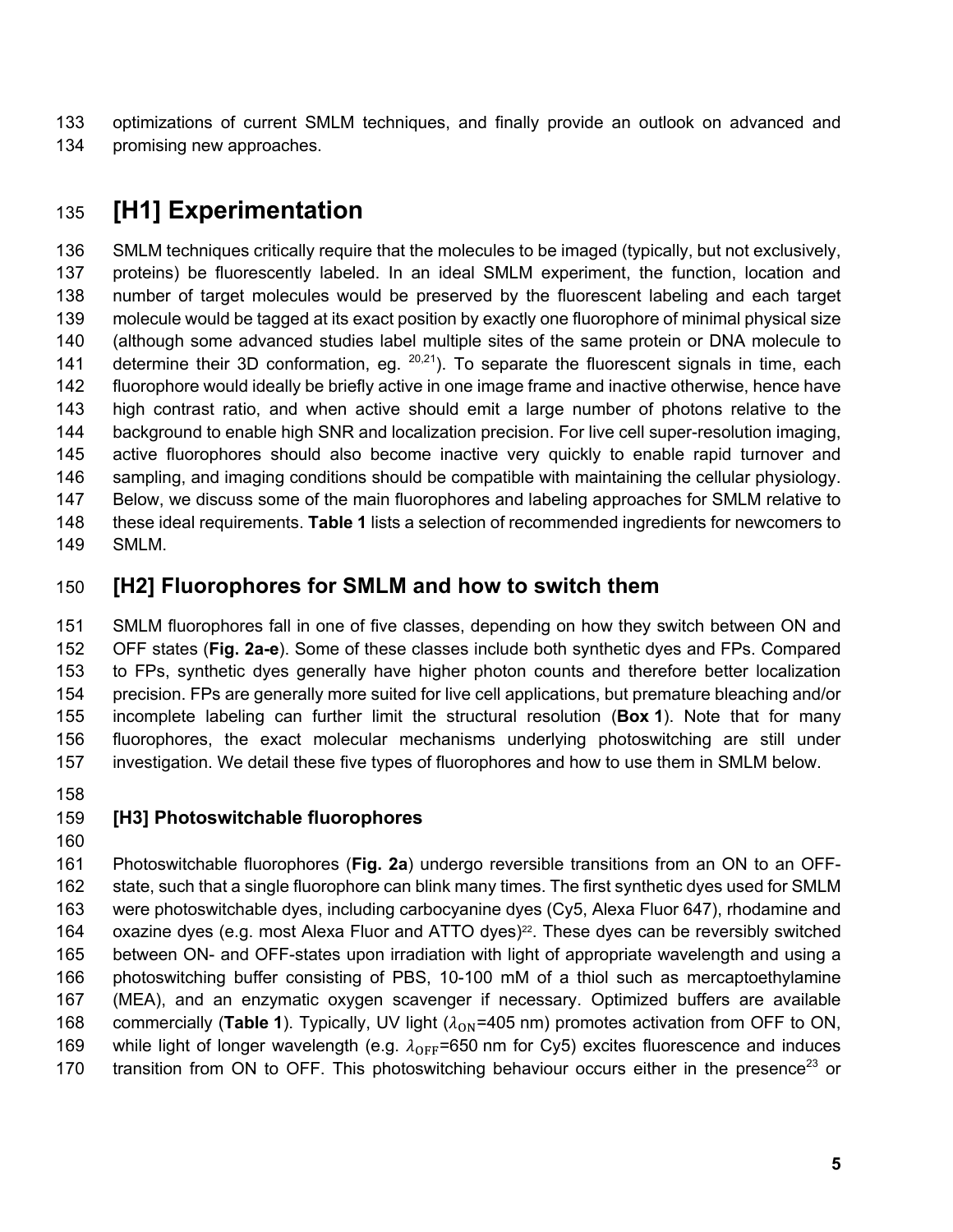171 absence of an activator dye<sup>24</sup> and laid the foundation for STORM<sup>8</sup> and *direct* STORM (*d*STORM)<sup>9</sup>.

- 172 respectively.
- 173

 At the beginning of the experiment, all fluorophores reside in their ON-state. Hence, cells can be easily identified and brought into focus and, standard widefield images can be recorded for later comparison. To enable SMLM, the vast majority of fluorophores must then be turned OFF. This 177 usually requires high irradiation intensities (~10-30 kW cm<sup>-2</sup> at  $\lambda_{\rm OFF}$ ) over a few seconds. Once 178 the density of active dyes is low enough to allow single molecule detection, the irradiation intensity 179 can be decreased to  $\sim$ 1-3 kW cm<sup>-2</sup>. This excitation pumps the active dyes to dark states (inactive triplet states), which are reduced by the thiol at pH > 7.0. The ON-state lifetime can be adjusted by the irradiation intensity, the thiol concentration, and the pH of the photoswitching buffer and is 182 typically 5-20 ms, but can vary from 1 ms to 500 ms<sup>25</sup>. A recent study promotes the use of low excitation intensity and long exposure time to minimize initial photobleaching and improve 184 resolution<sup>26</sup>. The reduced OFF-states exhibit a stability of several seconds before they are  $t$ ransferred back to the singlet ground state upon reaction with residual oxygen $^{27}$ . Direct excitation 186 of the OFF-state at  $\lambda_{\rm ON}$ =405 nm can be used to increase the activation and localization rate, e.g. for low density target molecules. While carbocyanine dyes perform better in the absence of oxygen, some oxazine dyes such as ATTO 655 also exhibit photoswitching in the presence of oxygen and require generally lower thiol concentrations. Therefore, it is recommended to vary the oxygen concentration to optimize the blinking performance for new dyes in (d*)*STORM experiments. Since cells contain the thiol glutathione at millimolar concentrations, some synthetic 192 dyes can be used advantageously for live-cell dSTORM<sup>28</sup>. For novices, we recommend to start with Alexa Fluor 647 or Cy5 in their first *d*STORM experiments (**Table 1**).

194

195 Photoswitchable fluorescent proteins (FPs) such as Dronpa<sup>29</sup> can be toggled reversibly from an 196 OFF state to an ON state upon irradiation with different excitation wavelengths  $(\lambda_{ON} = 405 \text{ nm})$ 197  $\lambda_{\text{OFF}}$ =488 nm) without requiring any special buffer. Moreover some "standard" FPs (e.g. YFP) can 198 undergo a spontaneous recovery from OFF to ON states after partial photobleaching, but their 199 use leads to localizing only a small subset of molecules, hence limiting resolution (**Box 1**).

200

# 201 **[H3] Photoactivatable fluorophores**

202

203 Photoactivatable fluorophores (**Fig. 2b**) essentially reside in their OFF state at the beginning of 204 the experiment, i.e. the sample is dark, but these fluorophores can irreversibly switch to an ON 205 state, either spontaneously or upon UV-light  $(\lambda=405 \text{ nm})$  activation under aqueous conditions. 206 Synthetic photoactivatable dyes include photochromic rhodamine amides<sup>30</sup>, the azetidinyl Janelia 207 Farm (JF) rhodamine PA-JF<sub>549</sub> and silicon-rhodamine PA-JF $_{646}^{31}$ , and the bridged carbocyanine 208 Cy5B<sup>32</sup>. Because fluorophores are initially OFF, activation with 405 nm light is usually required to 209 focus the microscope. To allow single molecule localization, photoactivated fluorophores must be 210 photobleached, i.e. excited long enough until they permanently turn OFF, prior to activation of 211 new fluorophores The PA-JF dyes exhibit usually longer ON-state lifetimes and deliver higher 212 photon yields and localization precisions than the more common dyes they are derived from (e.g. 213 ~5 nm) but, on the other hand, require longer total acquisitions times, typically exceeding several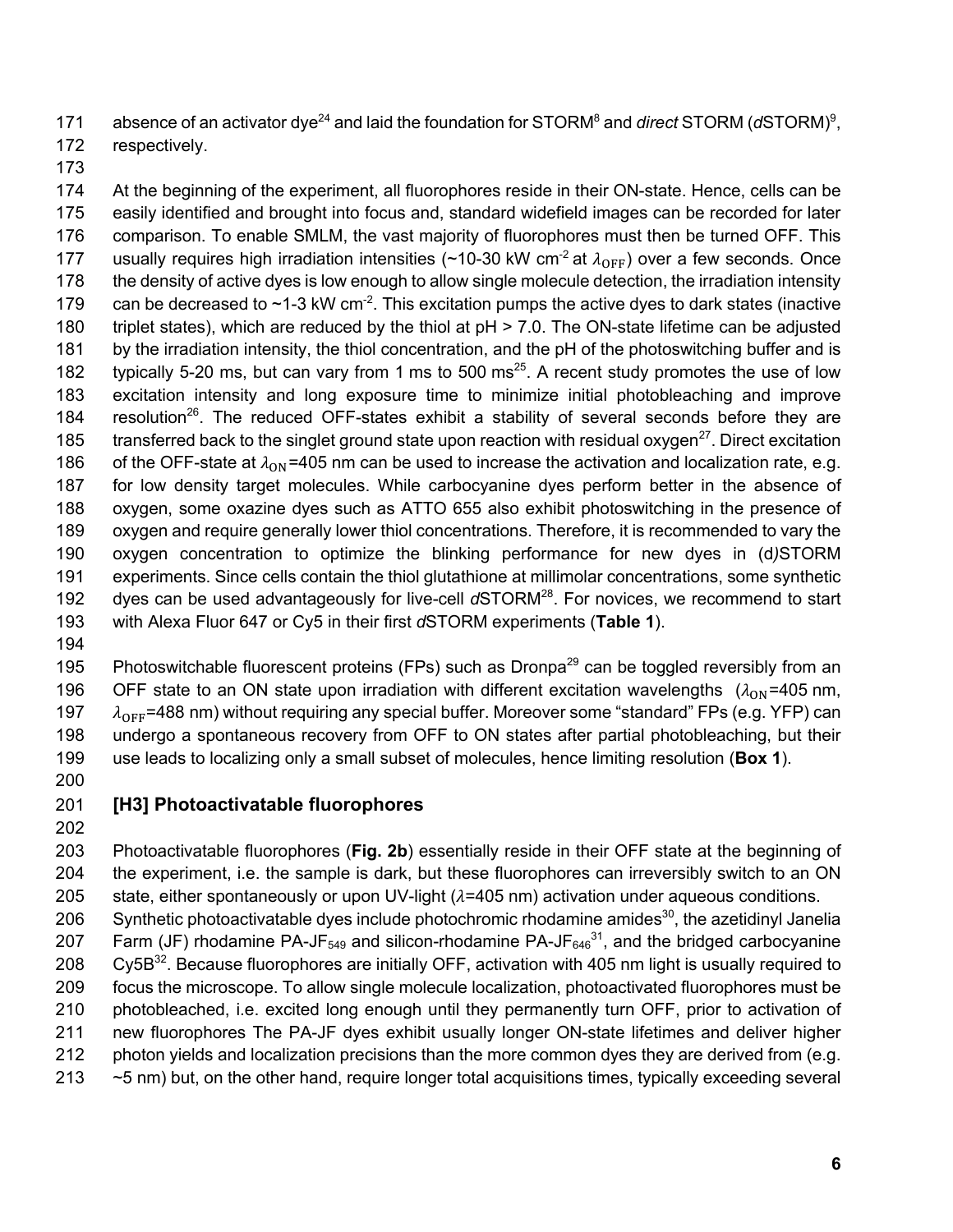hours. A benefit of these dyes is their membrane permeability, rendering them ideally suited for live-cell SMLM.

217 Photoactivatable fluorescent proteins include PA-mCherry, PA-mRFP ( $\lambda_{ON}$ =405 nm,  $\lambda_{exc}$ =564 218 nm), PA-mKate  $(\lambda_{ON} = 405 \text{ nm}, \lambda_{\text{exc}} = 586 \text{ nm})$  and PA-GFP<sup>33</sup> ( $\lambda_{ON} = 405 \text{ nm}, \lambda_{\text{exc}} = 488 \text{ nm}$ ) and 219 have been used in the first demonstration of (F)PALM in fixed cells<sup>6,7</sup> as well as in live cells<sup>16,34</sup>. For most live-cell applications, photoactivatable FPs such as PAmCherry or PAtagRFP, are doubtless labels of choice. However, compared to most synthetic dyes, FPs have only moderate 222 photostability and photon counts, reducing the localization precision<sup>35</sup> and requiring long acquisition times.

## **[H3] Photoconvertible fluorophores**

227 Photoconvertible fluorescent proteins (**Fig. 2c**) including Eos<sup>36</sup> (and its derivatives like mEos2), 228 Dendra2<sup>36</sup> and mMaple<sup>37</sup> can switch irreversibly from one spectral state (i.e. color) to another upon irradiation with light of appropriate wavelength. For example, Eos can be switched from 230 green to red, by irradiation at  $\lambda_{G\to R}$ =405 nm, and is excited at  $\lambda_G$ =488 nm and  $\lambda_R$ =561 nm, 231 respectively. For Dendra2,  $\lambda_{G\to R}$ =405 nm,  $\lambda_G$ =488 nm and  $\lambda_R$ =520 nm.

 The signal of the (usually weaker) shorter wavelength fluorescence (before photoconversion) can be used to focus the sample and obtain a diffraction limited image before starting the SMLM image acquisition sequence. As for the photoactivatable fluorophores, after photoconversion, activated fluorophores must be photobleached to avoid PSF overlap with newly converted fluorophores, and the photobleaching time can be controlled by the irradiation intensity. Photoconvertible FPs are good choices for live cell SMLM.

# **[H3] Spontaneously-blinking dyes**

 Spontaneously blinking dyes (**Fig. 2d**) are based on a pH-dependent chemical reaction 243 (intramolecular spirocyclization) and enable SMLM at defined pH in an aqueous solution<sup>38</sup> without 244 requiring a photoswitching buffer. These dyes include the silicon-rhodamine dye HMSi $R^{39}$ , 245 HEtetTFER<sup>40</sup>, and FRD<sup>41</sup>. These fluorophores exhibit excellent photon yield, are partially membrane permeable, and can thus be used advantageously in live-cell SMLM experiments. Spontaneously blinking fluorophores show immediate blinking from the onset of an SMLM experiment. The blinking kinetics is independent of the irradiation intensity and mainly controlled 249 by the pH of the aqueous buffer. ON-state lifetimes vary in the range of 10-300  $\text{ms}^{38}$ .

# **[H3] Temporarily binding dyes and DNA-PAINT**

 Unlike (F)PALM and (d)STORM, PAINT does not require fluorophores to switch between OFF 254 and ON states. Instead, PAINT uses dyes<sup>10</sup> or dye-labeled ligands<sup>42</sup> that freely diffuse until they interact with targets of interest by either permanent or transient binding (**Fig. 2e**). Because free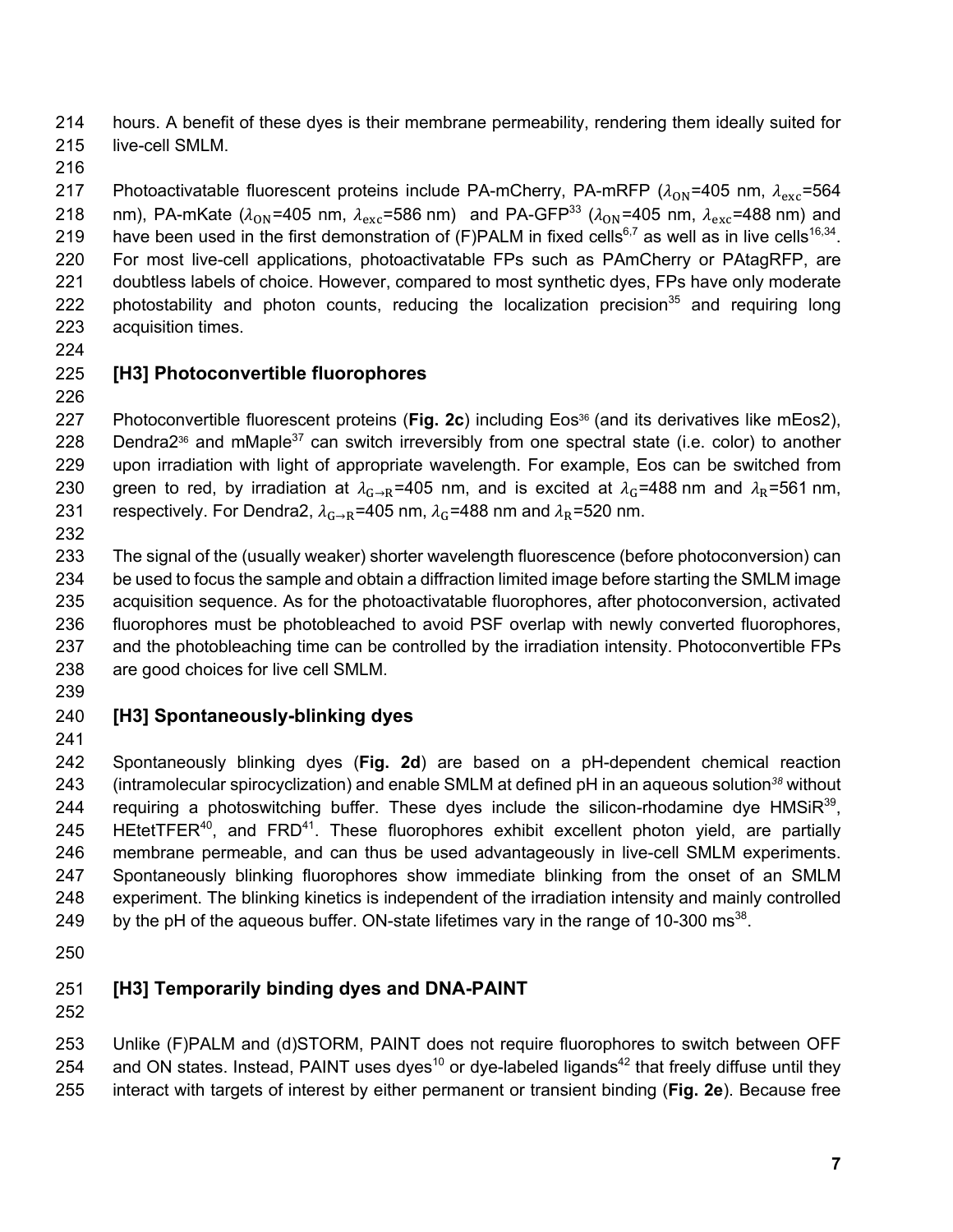dyes diffuse rapidly over many pixels during acquisition of a single image frame, they only appear as a blurred background and are not localized, whereas bound dyes appear as a PSF and are localized. This strategy effectively decouples the switching between ON and OFF-states from the dye photophysics. PAINT is not prone to photobleaching since the fluorophore reservoir can be replenished, and bright and photostable fluorescent dyes can be used. Any synthetic dye that exhibits a sufficient fluorescence quantum yield is compatible with PAINT.

262 DNA-PAINT<sup>43</sup> is a specific variation of PAINT that uses short (typically 6–10 nucleotide long) dye- labeled DNA oligonucleotides (called 'imager strands') that can transiently, yet sequence- specifically interact with their target-bound complements (called 'docking strands') (**Fig. 2e**). In 265 DNA-PAINT, the ON-times (also called bright times,  $\tau_b$ ) can be almost arbitrarily tuned by the 266 stability of the DNA duplex, as they are directly linked to the dissociation rate  $k_{\rm OFF}$  of the imager-267 docking-duplex via  $\tau_b = 1/k_{\text{OFF}}$ . Typical  $\tau_b$  values are approximately 500 ms for an 8 bp duplex consisting of two CG and 6 AT pairs. As a rule of thumb, increasing the length by one bp results  $\;\;$  in roughly an order of magnitude increase in  ${\tau_{b}}^{43}$ . Fluorescence OFF-times (also called dark times, 270  $\tau_d$ ) are linked to DNA hybridization rates ( $k_{ON}$ ) and imager concentration  $c_i$  via  $\tau_d = 1/(c_i \cdot k_{ON})$ 271 and can be tuned by either changing  $c_i$  or  $k_{ON}$ . Bright times can be tuned to extract the highest 272 number of photons per single binding event, resulting in high localization precisions down to  $\sim$ 1 273  $nm^{19,44}$ .

# **[H2] Fluorescent labeling strategies**

 Several options are available to permanently or transiently link SMLM-compatible fluorophores to 277 the molecules of interest. The main options are genetic fusion of a FP to the target protein; immunolabeling with synthetic dye conjugated antibodies; genetic fusion of the target protein with a tag that can bind to synthetic dyes; direct binding of synthetic dyes for specific structures and using labels for PAINT and DNA-PAINT. The choice of labeling strategy is critical, as it contributes to determining the resolution via the linkage error, i.e. the distance between the target molecule and the fluorophore (**Fig. 2f**), and via the labeling density. It also determines whether the target molecule retains its physiological localization and whether live cell imaging is possible.

#### **[H3] Encoding fluorescent proteins**

 Genetically-encoded fluorescent proteins (FPs) are the most prominent labels for live cell 287 fluorescence microscopy and have been used early on for  $(F)$ PALM in fixed<sup>6</sup> and live cells<sup>16,45</sup>. One labeling approach is to transfect cells using an expression vector containing DNA constructs 289 consisting of the gene encoding the target protein genetically fused to the desired FP<sup>46</sup> (Table 1). An important disadvantage of transient transfection is that the number of expressed target proteins can vary widely. In stably transfected cell lines, the protein gene is overexpressed, to levels that can be controlled by construct optimization, but the endogeneous protein is left unlabelled. By contrast, CRISPR knock-ins allow for homozygous labeling of the endogenous genes, such that protein abundance is not altered and all target proteins are labeled. FPs exhibit 295 a size of 2-5 nm and can thus also perturb protein functionality<sup>47</sup>. Nevertheless, in the ideal case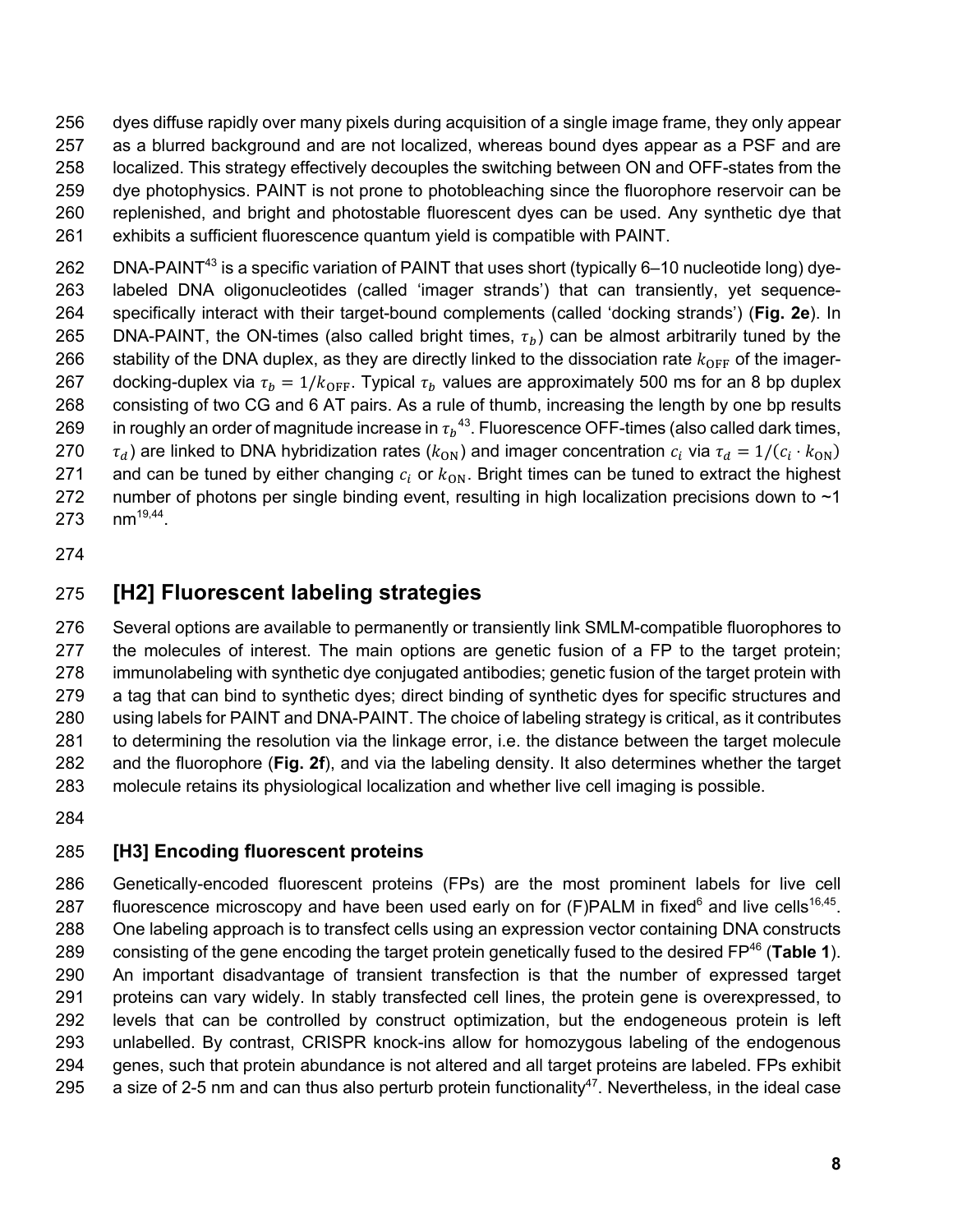each protein of interest carries a single FP and shows wild-type functionality. For more details, 297 see ref. 33,45,48,49.

# **[H3] Immunolabeling**

 Since synthetic dyes cannot be genetically encoded into biomolecules, they generally need to be coupled to other compounds, which can bind to a target molecule. Classical immunostaining, in which an antibody directed against an antigen enables binding of a specific biomolecule of interest, remains the standard method for labeling endogenous proteins in fixed cells. In direct immunolabeling, the antibody is chemically coupled to a synthetic dye (e.g. via NHS-chemistry), but indirect labeling using a second antibody that targets the primary antibody is often used to ensure higher and sensitivity and specificity (**Table 1**). Indeed, the binding of multiple secondary antibodies to a single primary antibody amplifies the fluorescent signal, and unlabeled primary antibodies can have better epitope binding affinity than primary antibodies modified for fluorescent labeling and hence less background. An important drawback of immunolabeling in SMLM, 310 however, is that the commonly used immunoglobulin G antibodies are large  $(\sim 10 \text{ nm})$ , which 311 entails a significant linkage error, especially with indirect labeling (linkage errors of ~20 nm). Camelid antibodies (nanobodies) are substantially smaller (~2.5-4 nm) and therefore offer an attractive alternative, especially for proteins tagged with GFP, for which highly specific 314 nanobodies are available, or in combination with primary antibodies.

 Since immunostaining of intracellular proteins requires permeabilization of cell membranes, it is also generally incompatible with live cell imaging, except for extracellular or membrane proteins, and in the latter case can modulate biological functions. The recent development of cell 318 permeable nanobodies may however facilitate live cell immunolabeling in the future<sup>51</sup>, as do 319 electroporation based methods<sup>52</sup>. In general, it is important to check that the immunolabeling, permeabilization and fixation conditions allow specific labeling of the target proteins without  $arti$ facts<sup>53</sup>.

# **[H3] Protein tags**

 To ensure specific labeling with minimal linkage error, an alternative are biorthogonal peptide- motifs or self-labeling protein tags including FlAsH tags, lipoic acid ligase, SNAP-tags, and Halo- tags<sup>54-56</sup>. These tags can be genetically co-expressed with a target protein and covalently bind their respective reagent or ligand, which is directly coupled to a fluorophore. These labeling methods combine genetic expression with the excellent photophysical properties of synthetic dyes, while reducing the linkage error to a few nanometers. Furthermore, they can be used for 330 live-cell imaging experiments as long as the dye-substrate exhibits cell membrane permeability<sup>57</sup>.

# **[H3] Direct labeling**

 Some biological structures can be labeled using dye conjugated small peptides or drugs, such as the bicyclic heptapeptide phalloidin or the taxane paclitaxel, which target actin and microtubule 335 filaments, respectively<sup>58,59</sup>. However, despite their small size and minimal linkage error, such labels often impair biophysical function and act as biological modulators. Additionally, some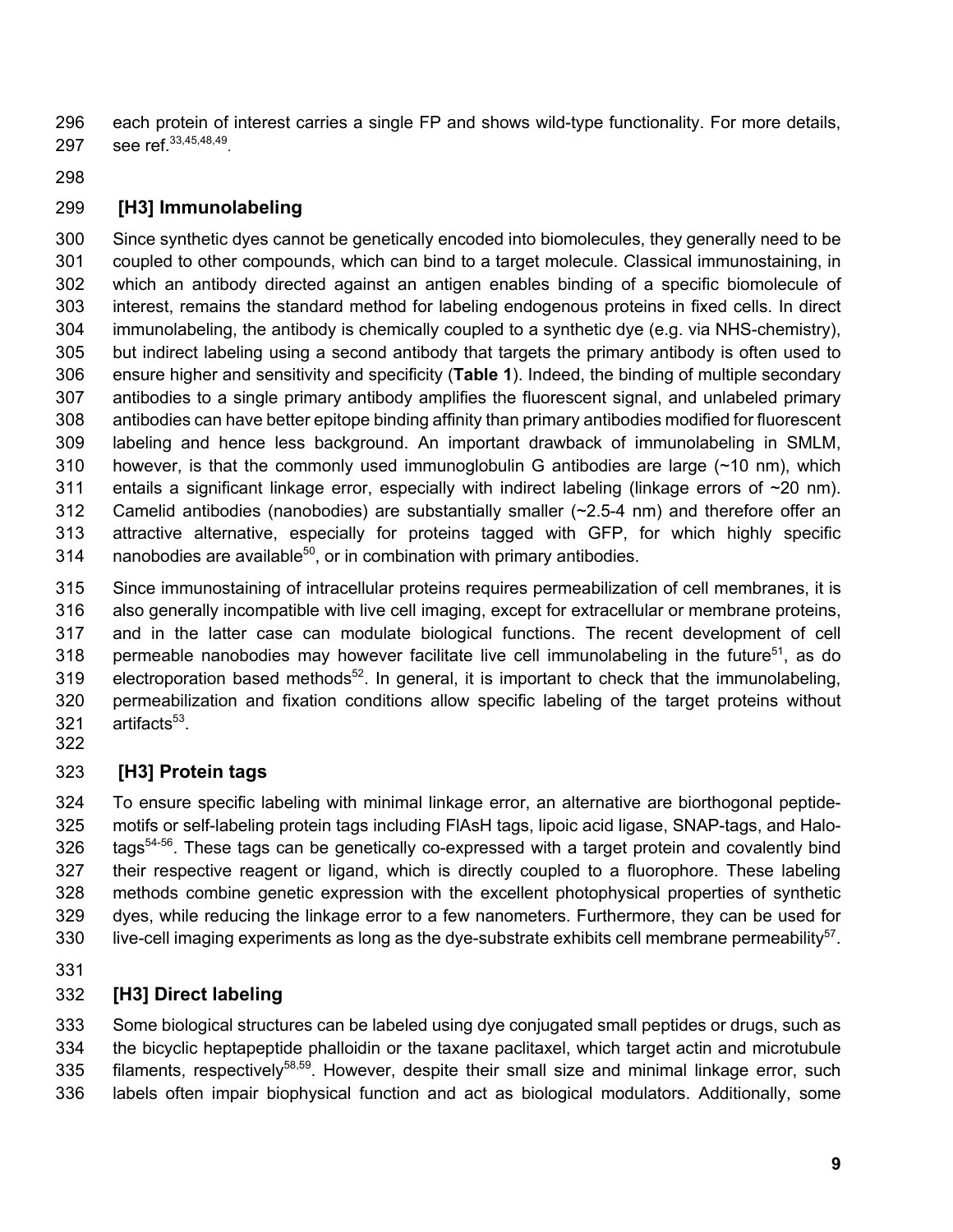modified fluorophores can be directly integrated into the biostructure itself (e.g. organelle trackers 338 or modified lipids).

 Regarding polypeptides or proteins, the smallest linkage error can be achieved via site-specific labeling of a single amino acid. Finally, genetic code expansion enables incorporation of custom- designed unnatural amino acids, such as TCO\*-lysine, which can be directly coupled to functionalized synthetic dyes via fluorogenic click reactions without affecting biological 343 functionality<sup>61-63</sup> and enabling live cell imaging.

# **[H3] PAINT and DNA-PAINT labeling**

 PAINT imaging has initially been restricted to imaging organelles for which transiently binding 347 fluorescent molecules exist<sup>10,42,64</sup>. For example, PAINT was originally demonstrated by imaging large unicellular vesicles with the fluorophore Nile Red, which is only weakly fluorescent in water 349 but becomes much brighter in a lipid environment<sup>10</sup> and has been applied to imaging DNA with dyes such as Hoechst<sup>65</sup>. DNA-PAINT, by contrast, can be used for any target molecule that can be linked to a docking strand. For this purpose, the most common approach is again immunolabeling, with unlabeled primary antibodies targeting the protein of interest and secondary 353 antibodies conjugated to DNA docking strands using e.g. standard maleimide chemistry<sup>19,66</sup>. To overcome the large linkage errors of antibodies, DNA-PAINT has recently been combined with 355 smaller and more efficient labeling reagents including nanobodies<sup>66-68</sup>, genetically-encoded  $\text{tags}^{67}$ , affimers<sup>69</sup> and novel aptamer probes called SOMAmers<sup>70</sup>.

# **[H2] Sample preparation**

 To achieve the sampling required for high resolution, dense structures such as the actin cytoskeleton generally require long acquisition times exceeding minutes. Therefore, cells and tissue samples must generally be fixed. Nevertheless, sparse and/or slowly moving cellular structures, such as focal adhesions<sup>34</sup> can to some extent be investigated using live cell SMLM. Below, we discuss sample preparation for fixed samples and live cell imaging.

- **[H3] Fixed samples**
- 

 SMLM in fixed samples demands chemical fixation methods that crosslink proteins, preserve their binding sites and do not destroy molecular interactions. Aldehyde-based fixatives such as paraformaldehyde (PFA) and glutaraldehyde have been widely used in fluorescence imaging applications and are still among the most common fixation reagents for SMLM. Alternatives consisting of alcohols (e.g. ice-cold methanol) show efficient fixation especially for cytoskeletal components, but are unsuited to preserve the ultrastructure and molecular organization of cellular membranes or organelles. In addition, glyoxal has been suggested as an alternative fixative with 373 improved preservation of cellular morphology for super-resolution microscopy<sup>71</sup>. For the investigation of dynamic biological processes or protein-protein interactions in membranes, residual mobility of membrane components must be considered, since it can induce artifacts such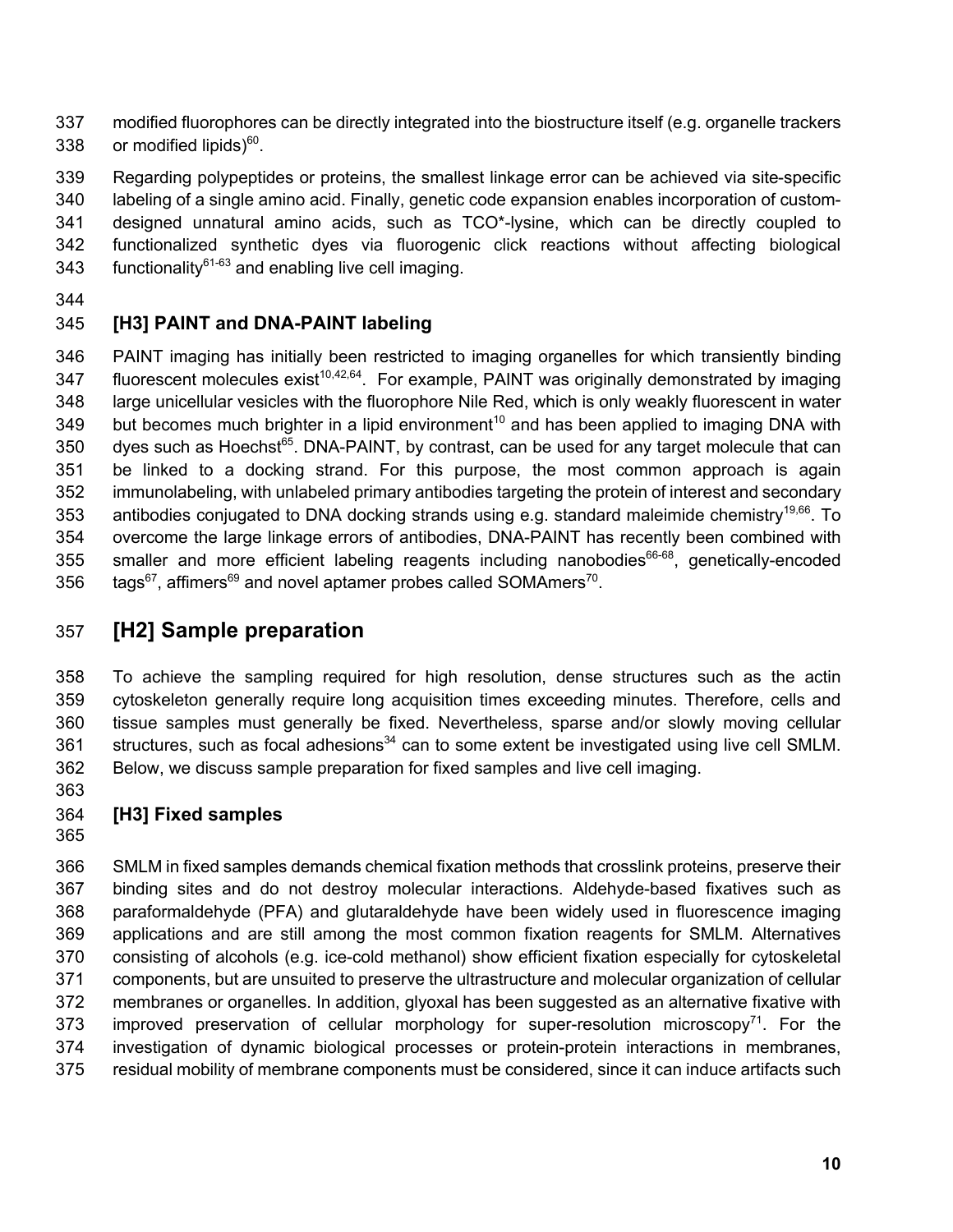as antibody cluster formation. To avoid residual mobility, membrane components should always 377 be fixed using 4% PFA and 0.2% glutaraldehyde for 30 min or longer $72,73$ .

 For immunolabeling, cells must also be permeabilized. After fixation and permeabilization, a blocking buffer such as bovine serum albumine (BSA) in PBS or normal goat serum (NGS) can 380 be used to reduce non-specific binding and background signal before labeling<sup>27</sup>. In cryofixation, samples are very rapidly cooled down to cryogenic temperatures (<-150°C) under high pressure to prevent the formation of ice crystals. Although cryofixation is technically more demanding, has 383 been mostly restricted to thin sections<sup>6</sup> and can affect photoswitching properties, it is compatible with both SMLM and electron microscopy and achieves optimal preservation of cellular 385 ultrastructure<sup>74,75</sup> (see Outlook).

## **[H3] Live cells**

 For live cell experiments, after expression of the protein of interest and FP or labeling with tag substrates, cells are imaged in phenol red free medium or PBS. A major limitation of live cell SMLM are light-induced defects caused by high laser intensities (phototoxicity), especially at shorter wavelengths. A useful test for phototoxicity is to grow cells in medium overnight at 37°C 393 and 5%  $CO<sub>2</sub>$  and check their survival using cell proliferation assays. A much more sensitive viability parameter is, however, if the irradiated cells undergo cell division during the next 20-24 395 hours after the SMLM experiment<sup>76</sup>. The illumination mode, irradiation wavelength and sample 396 temperature should be adjusted to minimize phototoxic effects<sup>76</sup>.

 

# **[H2] Optics of SMLM**

 Unlike other super-resolution methods, SMLM requires only a wide-field microscope equipped with standard continuous wave lasers for excitation and activation and a sensitive camera to detect single molecules (**Fig. 3a,b**). As a result of this relative simplicity, numerous commercial, 403 low-cost open hardware, and homebuilt implementations exist<sup> $77-79$ </sup>. SMLM compatible cameras are either electron-multiplying charge-coupled devices (EM-CCDs) or (back-illuminated) scientific complementary metal-oxide semiconductor (sCMOS) cameras. EM-CCDs use electron amplification gains that allow detection of single photons with negligible read-out noise and are particularly suited for low photon counts, despite multiplicative noise due to the stochastic amplification process. Modern sCMOS cameras have inhomogeneous read-out noise that requires extra correction, are somewhat less sensitive for weak signals, but have higher frame rates, larger chips (enabling larger FOV) and achieve similar SNR for bright dyes. The microscope body itself can be a standard commercial one, but many custom microscopes use more economical, minimal bodies and may lack an eyepiece and brightfield illumination (**Fig. 3b**). Because microscopes require much higher stability for SMLM than conventional microscopy, most commercial or custom microscopes include automated systems to keep the specimen in focus. For multicolor microscopy (see also **Box 2**), multiple laser lines can be combined and co-aligned using dichroic mirrors, which reflect and transmit only select wavelengths of light. Several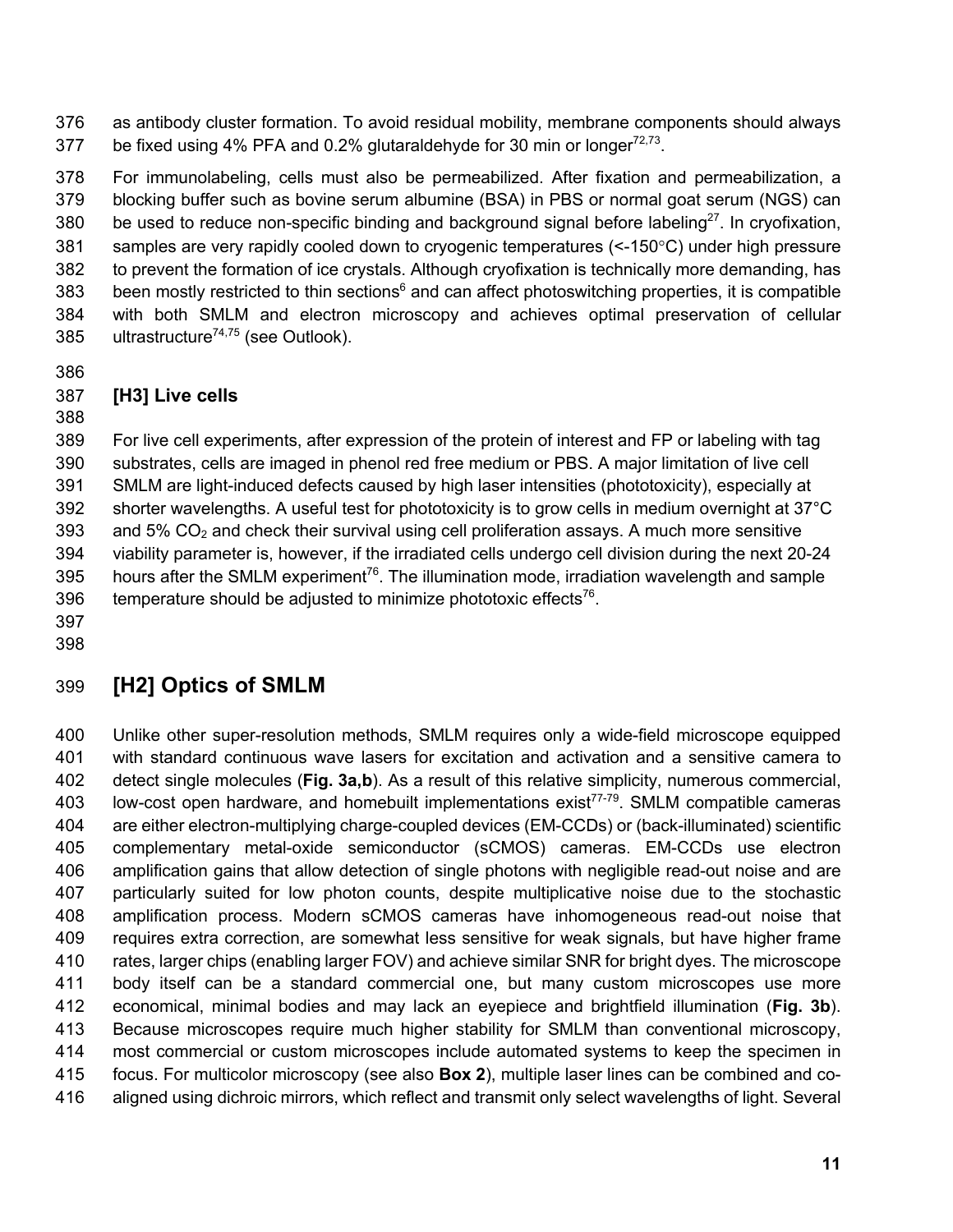simple approaches are available to enable SMLM in 3D, e.g. through PSF engineering by 418 inserting a cylindrical lens into the optical path<sup>80</sup> (Fig. 3d,e, Box 4). Widefield illumination of the sample can be generated by expanding a laser beam's circular intensity profile, then cropping the FOV to keep only the relatively uniform central area.

 The sample's fluorescence emission is imaged through an objective lens onto the detector. Typically, a 60-100x, high numerical aperture (NA = 1.4 or higher) oil immersion objective is used to ensure efficient photon collection. When imaging samples close to the coverslip such as cellular 424 membranes, total internal reflection fluorescent (TIRF)<sup>81</sup> or highly inclined and laminated optical 425 sheet (HILO) illumination can be used to diminish out-of-focus background and thereby improve 426 SNR and localization precision<sup>82</sup>. A dichroic is again used to separate excitation and emission light; for multicolor imaging a dichroic with multiple bandpasses can be chosen to reflect the excitation laser lines and pass emission wavelengths. For detection, the camera pixel size should be well-matched to the PSF size. The optimal magnification can be determined theoretically for 430 specific background and photon numbers<sup>83,84</sup>, but as a rule of thumb the pixel size should be approximately equal to half the PSF width. For example, for Alexa 647 dyes imaged with NA=1.4, the PSF width (FWHM) is 290 nm. With a 60x objective and an EM-CCD camera with 16 µm pixels, the pixel size in the sample plane is 267 nm, and hence too large, while with a 100x objective, the pixel size is diminished to 160 nm, allowing better localization precision.

# **[H2] Data acquisition in SMLM**

 In SMLM, the number of active fluorophores in each frame should be low enough to avoid PSF overlaps, but should be as high as possible to minimize acquisition time. However, experimentally optimizing active fluorophore density can be challenging; for photoswitching dyes, it results from a balance between excitation and activation laser intensities, and for PAINT from binding affinities and binder concentration. While these parameters are usually determined manually, SMLM can be automated with control software that implements a feedback loop to tune active fluorophore 443 density $85-87$ .

## **[H3] Structural imaging in fixed cells**

- High-resolution studies of biological structures are generally done on fixed or purified samples,
- which allow for long acquisitions, to maximize the number of fluorophores localized and minimize motion artifacts.

 The exposure time of each frame should ideally match the single molecule ON state lifetime, which is typically ~10-100 ms (see above). The total number of frames needed to reconstruct an image depends strongly on the structure being imaged and the desired resolution (**Box 1**). For higher-dimension structures (e.g. 2D membranes vs 1D filaments), the signal from an ON fluorophore will overlap with a larger portion of the structure and thus require more frames to 453 reconstruct<sup>88</sup>. An accurate assessment requires a detailed analysis<sup>34,88,89</sup>, but simple rules of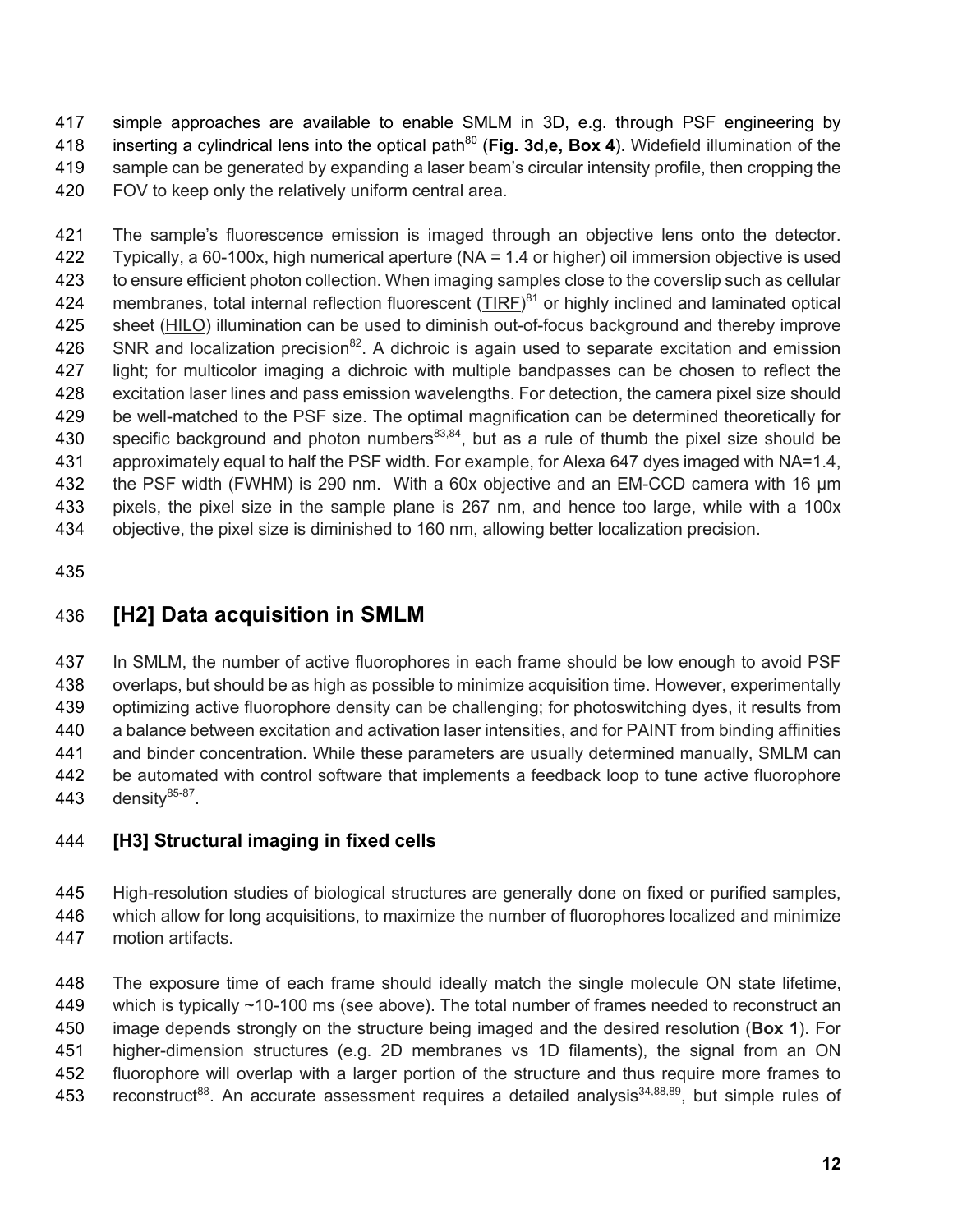thumb give a rough estimate. For example, a structure like the centriole can be approximated as 455 a hollow cylinder 250 nm in diameter and 400 nm long, for an area of  $3x10^5$  nm<sup>2</sup>, fitting into a single PSF. To resolve its surface at a scale of 20 nm would require that neighboring localizations should be at least that close to each other, but due to stochasticity and the need to oversample to build up the image, it ends up being at least 10 times as many, so approximately 5-10,000 molecules. With only one molecule 'ON' per frame, this implies that at least 10-20,000 frames should be collected. With a typical per-frame exposure time of 10-100 ms, this implies an acquisition time of 2-30 minutes.

#### **[H3] Structural dynamics in live cell SMLM**

 For SMLM studies in live cells, two main imaging modes can be distinguished: structural dynamics and molecular dynamics (**Fig. 4**). Structural dynamics aims to reveal the time evolution of a structure composed of many molecules, such as a focal adhesion, a clathrin coated pit, or an 466 organelle membrane<sup>34,60,90</sup>. In these studies, time series of super-resolution images are constructed from the localizations obtained in consecutive (non-overlapping) sets of frames (**Fig. 4a**). Choosing the number of frames in each set faces two conflicting requirements: more frames imply diminished temporal resolution and potentially motion blur, while less frames imply sparse 470 sampling of the structure and hence worse spatial resolution<sup>34</sup> (**Box 1**).

#### **[H3] Single molecule dynamics in live cells (spt-PALM)**

 The goal of molecular dynamics is to follow the trajectories of single molecules, often considering them as a probe of local environmental properties (**Fig. 4b**). Individual molecules are photo- converted, identified and tracked over multiple frames, in an approach first introduced as 'spt-475 PALM<sup>'16</sup>. In order to avoid misconnecting trajectories, the distance between molecules in each 476 frame should be several times larger than the distance they travel between consecutive frames  $16,42$ . This implies that the density of active fluorophores must be significantly lower than for structural dynamics. Fluorophore motion between adjacent frames becomes a desired characteristic rather than a problem, so the time between frames should be chosen to allow molecules to move a distance greater than their localization precision. Although single molecule 481 tracking existed before SMLM<sup>91,92</sup>, the repeated photoactivation or photoconversion of fluorophores in live cells allows collection of orders of magnitude more molecular trajectories and hence enables much more detailed insights into molecular movements and the factors that control 484 them.

# **[H1] Results**

 In SMLM, super-resolution images are not seen through the eyepiece of the microscope, but are assembled in a computer. Thus, the quality of super-resolution images strongly depends on image processing. Below, we discuss the computational aspects of SMLM data analysis. The majority of SMLM reconstruction methods can be decomposed in three main consecutive steps: single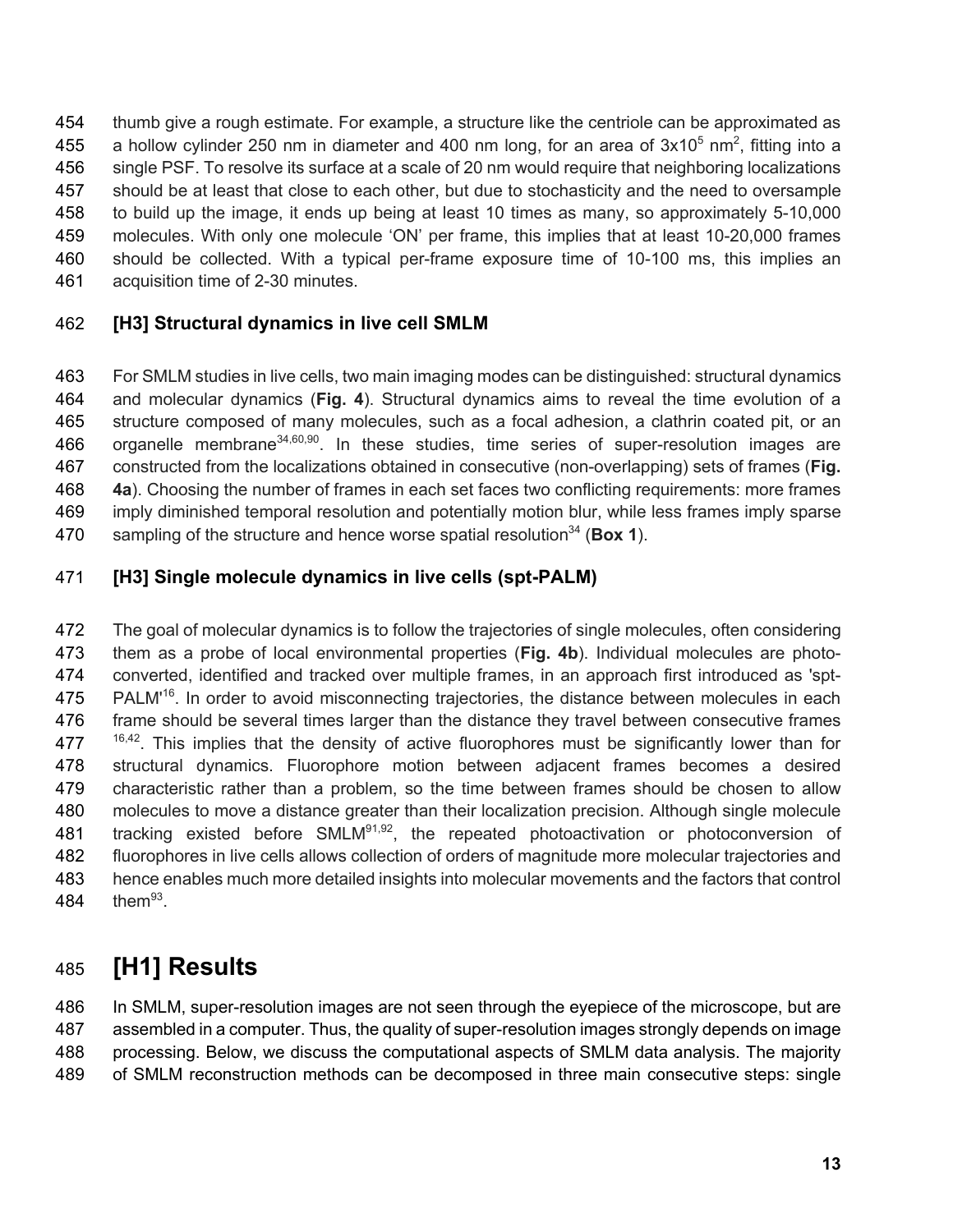molecule detection, single molecule localization, and super-resolution image rendering. We discuss these three steps in more detail below.

## **[H2] Single molecule detection**

 In the detection step, each diffraction-limited image is processed to determine the approximate location of active emitters. Before this, the image is often preprocessed to remove 495 inhomogeneous background, e.g. using rolling ball, difference of Gaussians or wavelet filtering<sup>94</sup> 496 or by estimating the background from the entire image sequence<sup>95</sup>. Detection is then typically done by extracting local maxima from the background-corrected image. Alternatively, the raw image can be searched for PSF-like patterns, e.g. by computing the correlation of this image with a small image representing the model PSF (e.g. a Gaussian approximation of the Airy function, or a more elaborate model for engineered PSFs in 3D SMLM, see **Box 4**) and thresholding the correlation image. The result is usually a set of pixel regions likely to contain single molecules. It can be shown mathematically that any detection algorithm will make false positives and/or false 503 negatives, whenever images are corrupted by noise<sup>96</sup>. The lower the SNR of the image, the more unavoidable errors. Cameras used in SMLM can in principle have several sources of noise, including additive noise from thermal electrons (dark current noise), read-out noise, or multiplicative noise from stochastic amplification of photoelectrons. While read-out is usually negligible, dark noise can be reduced by using cooled cameras and multiplicative noise by setting low amplification gain, a fundamentally inevitable noise comes from the fact that fluorophores and the background emit only a finite number of photons, leading to Poisson noise. High photon counts relative to the background imply high SNR and therefore better detection performance.

# **[H2] Single molecule localization**

 In the crucial localization step, the pixel regions determined above are analyzed further to 513 compute the subpixelic  $(x, y)$  coordinates of each molecule. We now briefly discuss the fundamental limits to localization precision and how localizations are computed.

#### **[H3] Fundamental precision limits**

 Because of noise, localizations cannot be computed exactly, thus algorithms will make errors. These errors generally have random and systematic parts, as measured by the variance and the 518 bias<sup>83,84</sup>, and by precision and accuracy, respectively (see **Box 3**). Statistical estimation theory shows that the precision of an algorithm without bias is limited by the Cramer-Rao lower bound 520 (CRLB)<sup>97</sup>. This limit depends on the SNR, with higher SNR allowing better precision. A well-known 521 form of the CRLB is:  $\sigma_{loc} \ge \sigma_0/\sqrt{N}$ , where  $\sigma_{loc}$  is the precision, defined as the standard deviation 522 of errors in estimating coordinates,  $\sigma_0$  is the standard deviation of the PSF and N is the number 523 of photons collected by the camera (see **Box 3**). Typical values are  $\sigma_0 \approx 100$  nm and  $N = 10^2$  – 524 10<sup>4</sup>, which would predict precision limits of  $\sigma_{loc} \ge 1$ -10 nm. However, this simple formula is generally too optimistic, because it ignores factors such as non-Gaussian PSF shape, read and amplification noise, background signal, finite pixel size, and dipole orientation, all of which worsen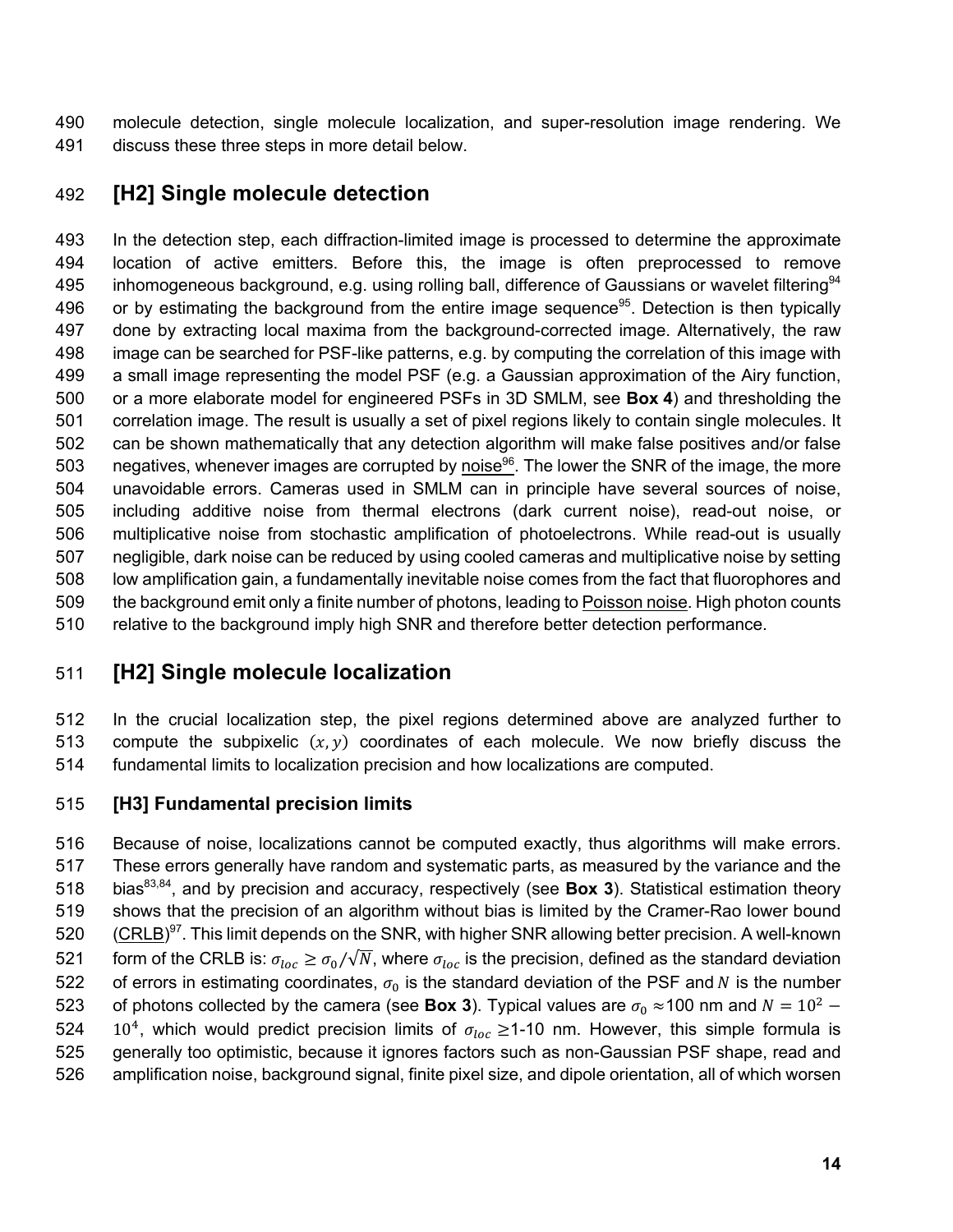the precision limit. More complex expressions have been derived that take some or all of these 528 factors into account $84,98$ , for example:

$$
529 \qquad \sigma_{loc} \ge \sqrt{\left(\frac{\sigma_0^2 + a^2/12}{N}\right)\left(\frac{16}{9} + \frac{8\pi\sigma_0^2b^2}{a^2N^2}\right)}
$$

530 where a is the pixel size, and b the background intensity<sup>98</sup>. The CRLB has become an essential notion in SMLM, because it defines a fundamental limit that all localization algorithms can (and should) be compared to.

#### **[H3] Localization algorithms**

 Among the many different localization algorithms that have been proposed, the gold standard is 535 maximum likelihood estimation (MLE), which approaches the CRLB for high SNR $84,98-100$ . MLE 536 aims to compute the  $(x, y)$  coordinates for which the probability  $p(I; x, y)$  of obtaining the actually 537 observed image *I* (the likelihood) is highest. To find this maximum, MLE algorithms employ an 538 iterative procedure called 'gradient ascent', which starts from an initial position  $(x_0, y_0)$  (e.g. the 539 center of a pixel identified in the detection step) and displaces it by small increments  $(x_{n+1} = x_n + y_n)$ 540  $\delta x_n$ ;  $y_{n+1} = y_n + \delta y_n$ ) designed to increase the likelihood, until it cannot be increased further. The 541 same approach can be extended to compute 3D  $(x, y, z)$  coordinates (**Box 4**). In practice, MLE algorithms differ depending on the assumed mathematical model of image formation, including assumptions on PSF shape, background and noise, and MLE implementations may differ in technicalities of the gradient ascent procedure. On simulated images, MLE algorithms typically reach the CRLB, suggesting that their precision cannot be improved upon. A critical requirement to achieving this in practice is to have an accurate model of the PSF. The widely used Gaussian models are inaccurate, however, since they do not match the Airy patterns predicted from diffraction theory. More complex functions based on optical theory provide better PSF models, but may depend on unknown parameters and fail to capture aberrations due to imperfections of the optical system and/or induced by the sample. Therefore, it is preferable to calibrate PSF models, e.g. on real images of subdiffraction fluorescent beads by cubic spline fitting or phase 552 retrieval, especially in 3D SMLMI<sup>101,102</sup>. Unsurprisingly, algorithms that use experimentally 553 measured PSFs outperform those based on idealized PSFs<sup>99</sup>. Equally important is a good modeling (or subtraction) of the background, which is often assumed flat, but can also lead to biases in localizations if not properly accounted for. The iterative nature of MLE generally makes 556 these algorithms slower than less precise non-iterative algorithms<sup>79</sup>. However thanks to GPUs and other optimizations, state-of-the-art MLE algorithms now typically allow real-time analysis of 558 SMLM image sequences<sup>99</sup>.

## **[H2] Postprocessing of localizations**

 After localizations are computed for all detected molecule, software apply post-processing steps to filter out suboptimal localizations, e.g. those with poor computed CRLB, or whose image does not match the model PSF well. Stringent filtering can easily improve the average localization precision, but will not necessarily improve resolution, because rejecting localizations compromises sampling (see **Box 1**). Another important post-processing step is to merge nearby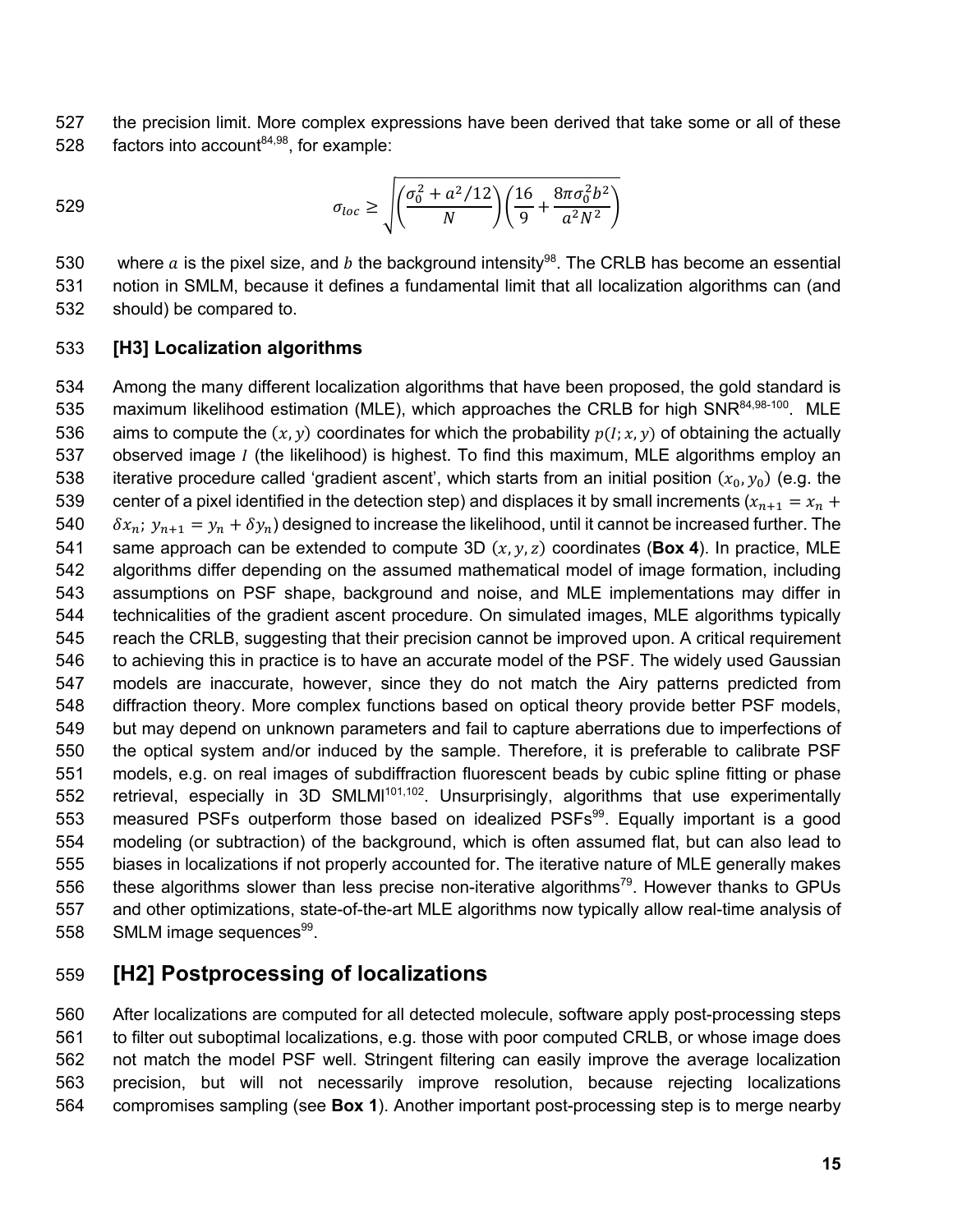localizations in consecutive frames, which most likely arise from the same molecule, resulting in a single, more precise localization, without degrading sampling density. In addition, most SMLM experiments require drift correction, to be discussed later (see 'Limitations and optimizations').

# **[H2] Super-resolution image rendering**

 Once all diffraction-limited images have been processed, the extracted localizations are rendered in a new 'super-resolution' image. Typically, a grid is defined, with pixel sizes similar to the 571 precision (say,  $\sigma_{loc}$  = 10 nm) and counting how many localizations fall into each bin (**Fig. 1k**). This 2D histogram is then visualized like any other image, with counts treated as intensities (**Fig. 1l**). Minor variations of this image rendering exist. For example, more weight can be given to localizations with higher intensities, or localizations can be replaced by Gaussian spots with a standard deviation given by their estimated precision (and normalized to an integral of 1 as probability densities). The resulting image should have sub-diffraction resolution, provided that certain conditions are met, as discussed in **Box 1**.

# **[H2] Software**

 Because computational processing is crucial to SMLM, over a hundred independent software packages have now been developed. To help users choose among this plethora of tools, a challenge has been organized that objectively compares many localization software on simulated images and a small set of experimental data, and its results are updated on a dedicated 583 website<sup>99,103</sup>. Although these challenges are not without caveats (software are typically run by their authors and require expert fine-tuning, and results are contingent on the chosen simulation assumptions and experimental data), they provide a good starting point for state-of-the-art SMLM software. See **Table 2** for a selection of recommended software packages.

# **[H2] Quantitative analyses**

 Beyond generating super-resolution images for visual inspection, it is often desirable to extract quantitative information, such as the number, density or spatial distribution of molecules. The nature of SMLM data as molecular localizations opens distinct possibilities, but also comes with challenges. We discuss selected quantitative analyses methods for SMLM below.

# **[H3] Identifying clusters and counting molecules**

 One common question in SMLM studies of protein distributions is whether these form clusters, and if so of what size and stoichiometry. Analytic tools from spatial statistics such as Ripley's K function can help determine if a distribution of points in an image is clustered (or on the contrary exhibits spatial dispersion) and if so over which length scales. However, applying such tools to SMLM data is complicated by the fact that a single molecule often gives rise to a cluster of localizations owing to stochastic blinking and localization errors. Ignoring this can lead to 599 artifactual clustering<sup>104,105</sup>. One approach to distinguishing apparent single molecule clusters from real molecular clusters is to determine the statistical distribution of localization errors, and apply 601 pair-correlation analysis, as was demonstrated in an early study of membrane protein clusters<sup>105</sup>.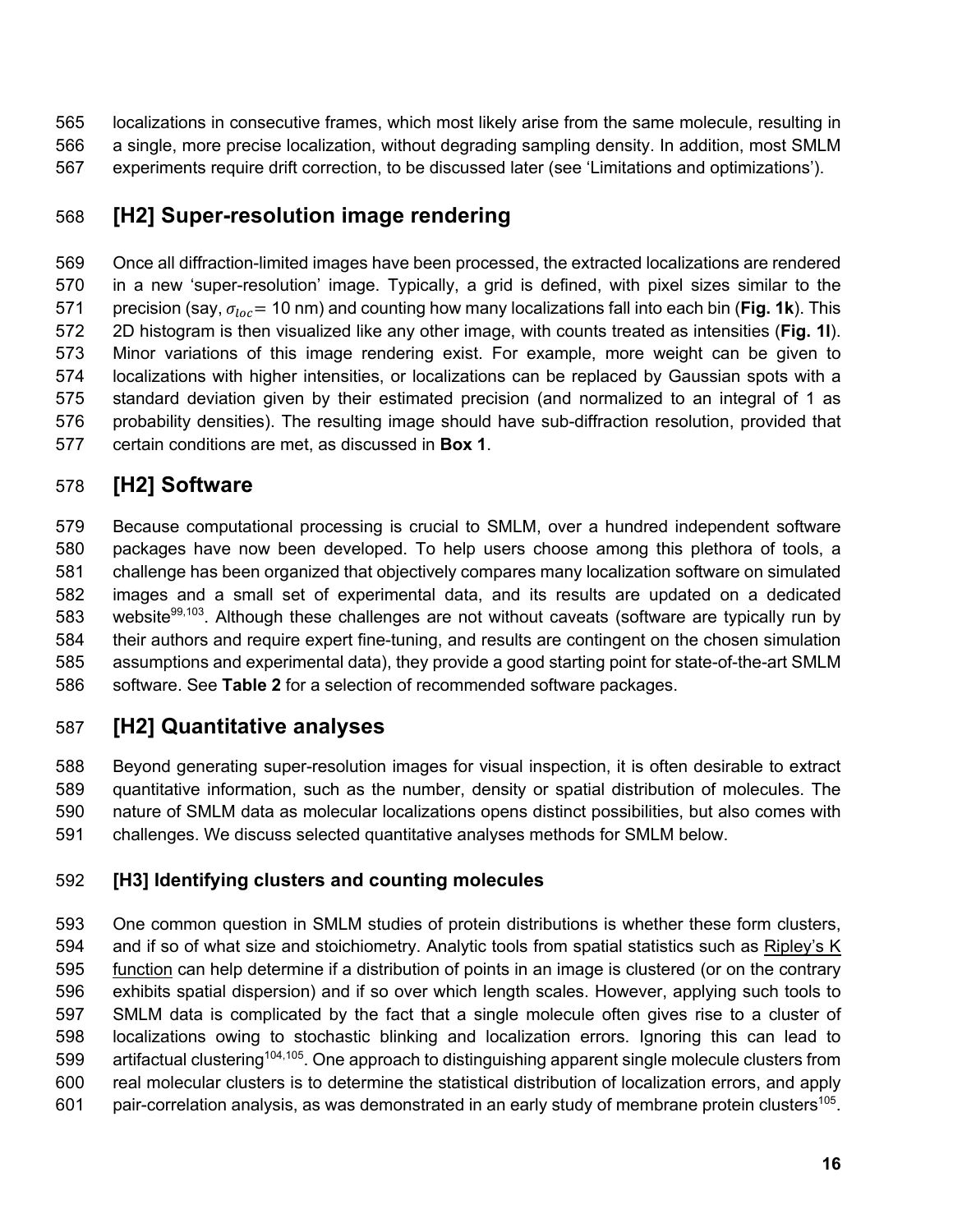This early method requires careful calibration, however, and although it provided average sizes of clusters, it cannot identify and measure individual ones. Analyzing clusters individually requires segmenting the image into groups of localizations. One proposed solution is a Bayesian method 605 that can adapt to varying localization precisions<sup>106</sup>, but requires strong assumptions on cluster shape. Alternative clustering methods include the density-based spatial clustering of applications 607 with noise algorithm (DBSCAN) and tesselation-based approaches<sup>107,108</sup>.

 Once localizations are segmented into clusters, a common goal is to count the underlying target molecules. This is often challenging, however, because some target molecules may be localized many times, either because of repeated blinking (as in (d)STORM), or because they are labeled by multiple fluorophores (as in secondary immunolabeling), whereas others may not be localized at all for lack of labeling (as with partial transfection labeling) or failed photoactivation during 613 acquisition time<sup>104,105,109</sup>. These confounding factors can be reduced, but not entirely eliminated, with endogenous homozygous labeling by pho toactivatable proteins. In general, calibration standards are a useful approach to account for repetitive blinking, but also failed photoactivation 616 and variations in labeling stoichiometry<sup>105,110-114</sup>. Another approach to reduce counting errors is 617 kinetic modeling of the photoswitching<sup>115</sup>, which has been demonstrated successfully for photoactivatable proteins and shown to enable correct estimates of the number of copies of a 619 molecular motor protein in bacteria<sup>116</sup>. However, modeling photoswitching kinetics in the presence of multiple dark states can be very complex. DNA-PAINT offers a particularly promising avenue 621 for quantification thanks to well-known kinetics of binding. Its derivative qPAINT<sup>117</sup> uses the fact that binding frequency (assuming constant probe influx) scales linearly with the number of docking strands and thus targets. If calibrated for a single site, the number of targets in an unknown region can be calculated based on the observed blinking frequency, and the virtually unlimited sampling of target molecules allows minimization of statistical error.

#### **[H3] Single particle reconstruction**

 For molecular complexes present in large numbers of identical copies, one can gain structural information at scales below SMLM resolution, by superimposing and averaging SMLM images of many individual structures after translations and rotations— as commonly done in electron 631 microscopy<sup>118,119</sup>. The averaging allows measurement of structural features with a precision that is only limited by the number of imaged complexes, and not by single molecule localization precision. This approach has allowed determination of the radial position of nucleoporin epitopes 634 within nuclear pore complexes with sub-nanometric precision<sup>120</sup> and has been extended to 3D 635 applications to analyze the structure of human centrioles<sup>119</sup>. Single particle reconstruction is thus a powerful means to determine subunit architecture of large multi-protein complexes.

#### **[H3] Colocalization analyses**

 Multicolor fluorescence microscopy is commonly used to determine if different molecules associate. In conventional microscopy, colocalization analyses typically measure the extent to 640 which the diffraction limited signals from two or more channels overlap or correlate<sup>121</sup>. In multicolor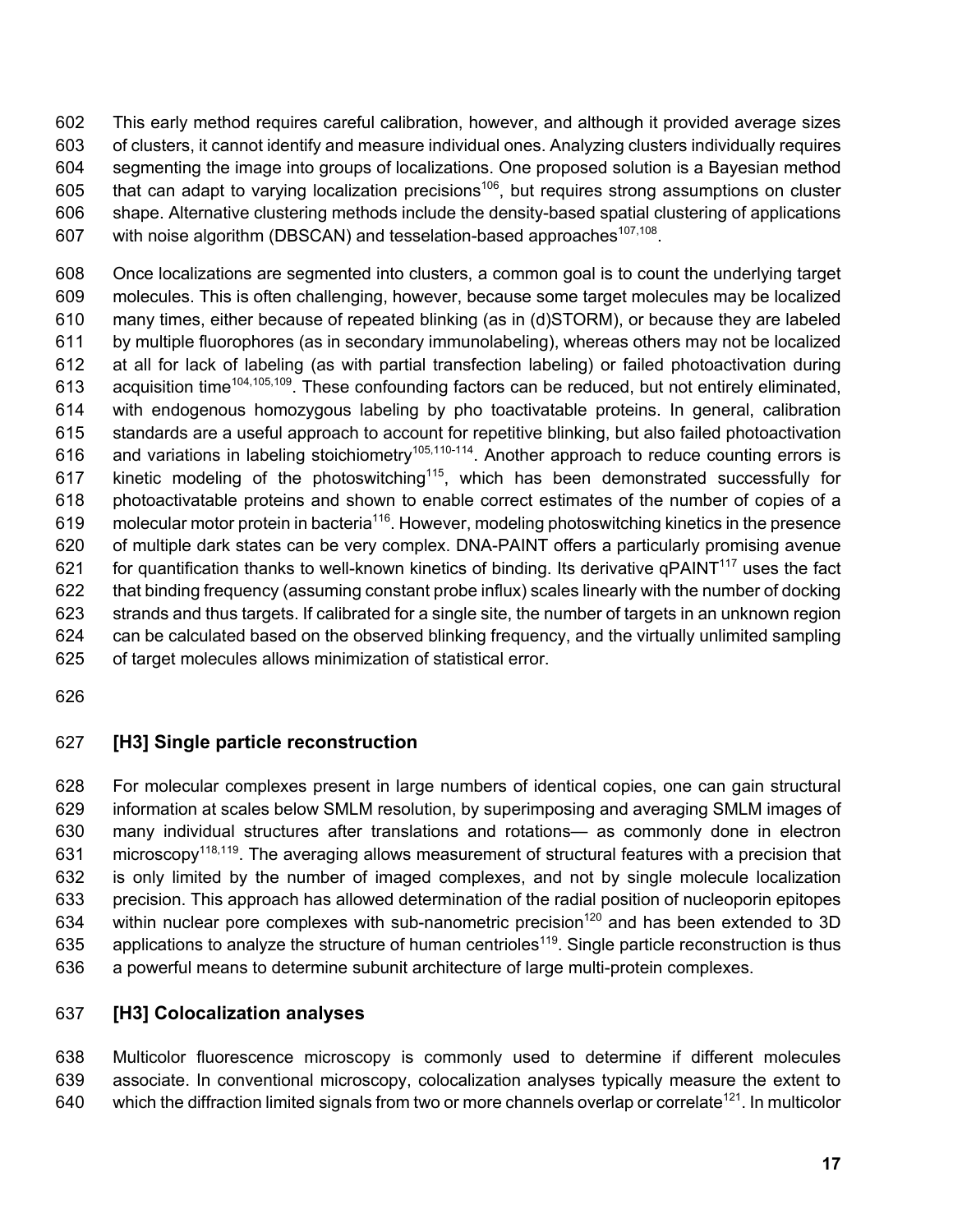SMLM, strict colocalization should theoretically never occur, since distinct molecules cannot occupy the same physical location, and colocalization should be replaced by analyses of distances between molecules. Because of localization errors, however, individual localizations are better viewed as samples of probability densities, which can overlap for different color channels if molecules are closer than SMLM resolution. In principle, a simple way to assess 646 colocalization is to apply established methods for conventional microscopy<sup>121</sup> to pairs of super- resolution images, but results can be strongly affected by stochastic blinking and/or background noise. Some recent methods therefore measure colocalization based on the localizations themselves, e.g. by adapting tools from spatial statistics or using tesselation-based segmentation 650 of probability densities<sup>122-124</sup>. More work is needed to compare and improve colocalization methods against solid ground truth data. Regardless of the method used, chromatic aberrations can pose serious issues and must be carefully measured and corrected using, e.g. multicolor beads or fluorospheres.

#### **[H3] Single molecule tracking**

655 To quantify molecular dynamics in spt $PALM^{16}$ , two main approaches can be distinguished: Lagrangian and Eulerian. Lagrangian methods focus on characterizing the dynamics of individual molecules by following them individually, for example by computing mean-squared displacements 658 and estimating diffusion coefficients or transport states for each molecule<sup>16,125</sup> (Fig. 4b). Eulerian methods instead focus on individual regions in the sample and use the dynamics of molecules passing through them to infer local properties that characterize or affect molecule dynamics, e.g. 661 maps of diffusivity or energy potentials<sup>126</sup>. For both approaches, it is important to take into account the fundamental uncertainties discussed above, to avoid biases in the analysis of molecular dynamics such as apparent subdiffusion or spurious energy potentials due to random localization errors<sup>127,128</sup>. More extensive discussions of single molecule tracking methods can be found in 665 refs<sup>93,129</sup>.

#### **[H3] Other quantification methods**

 Many more methods have been developed to analyze SMLM point clouds in specific or generic contexts. These include various methods to segment structures from the background to analyze 669 their morphologies, as shown e.g. for dendritic spines in neurons<sup>108</sup>, or cytoskeletal filaments, e.g. 670 to measure their orientation, lengths or curvature<sup>130,131</sup>. Another example are iterative hierarchical 671 clustering methods, to classify the morphology of protein aggregates<sup>132</sup>. Given the variety of techniques and the current lack of comparative assessments, careful validation of each quantification method on simulated and experimental data remains critical. For more complete 674 discussions of SMLM data analysis, see refs $107,133,134$ .

# **[H1] Applications**

 Compartmentalization of cells is crucial for regulating cell function. In recent years, SMLM has enabled us to visualize the spatial organization of proteins and nucleic acids within sub-cellular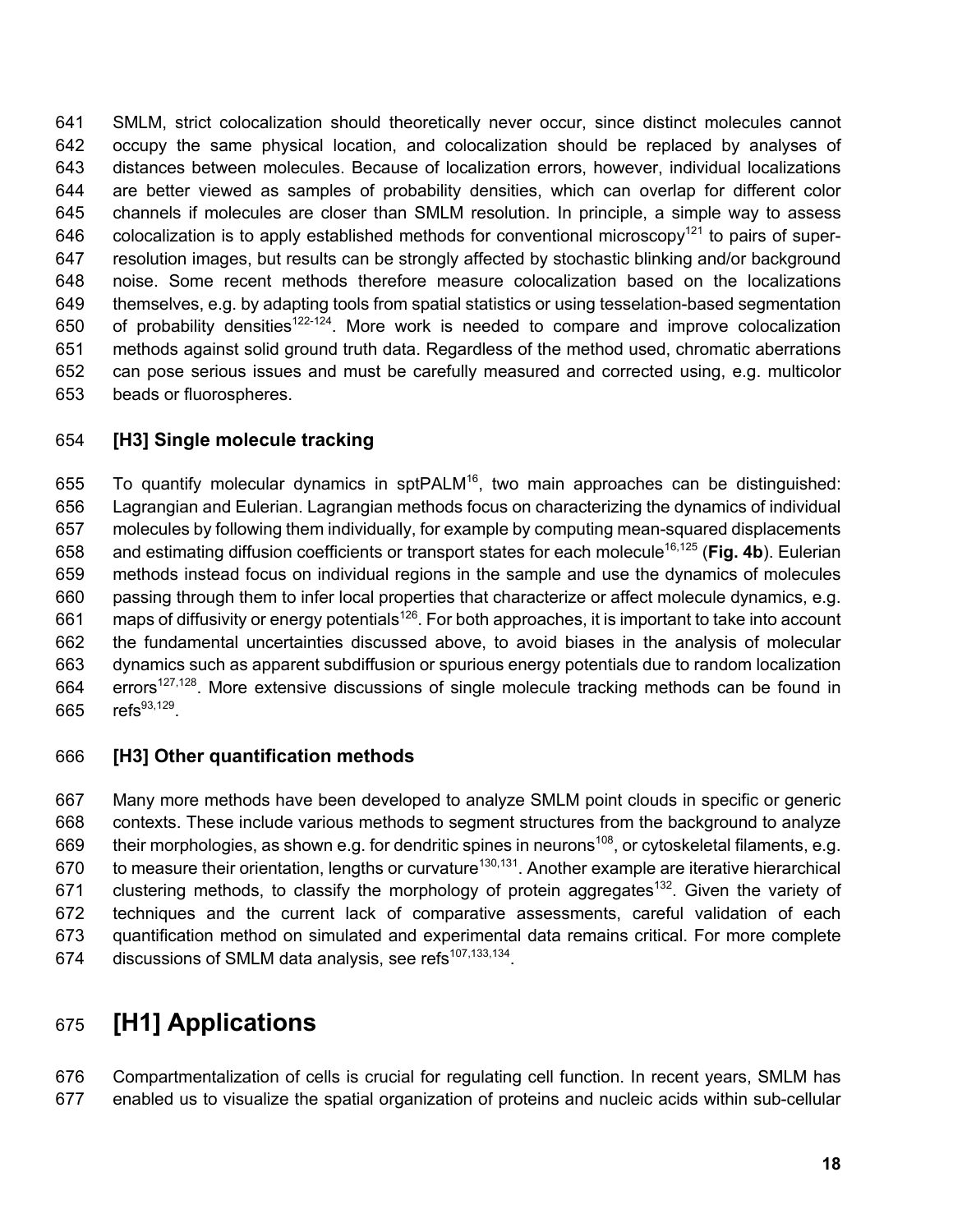compartments with nanoscale resolution. Below we summarize major new biology emerging from these studies, focusing on specific sub-cellular compartments including the nucleus, cell

cytoplasm and plasma membrane.

## **[H2] Nucleus**

 Despite being a compartment of its own, the nucleus communicates with the rest of the cell through the nuclear pore complexes, transport portals that allow protein and nucleic acid exchange with the cytoplasm. Advances in SMLM have facilitated the study of the cell nucleus and the visualization of intranuclear structures and nuclear pores.

#### **[H3] Chromatin Organization**

 Recent studies have demonstrated that chromatin is not randomly distributed inside the nucleus 688 but is intricately folded and spatially organized<sup>135</sup>. SMLM methods are playing an important role in deciphering the organization of the human genome at length scales that are inaccessible to standard light microscopy (20-100 nm or 10 kB-1 Mb) and that are important for regulating gene 691 function (for a recent review see ref<sup>136</sup>). Chromatin compaction has been thought to follow a hierarchical order where nucleosomes form a 10 nm fiber that resembles beads on a string, which further compacts into a 30nm fiber. However, this textbook view has been challenged in recent years. SMLM enabled the visualization of "nucleosome clutches" consisting of tens to hundreds of nucleosomes (few Kb in genomic scale and 20-100 nm in spatial scale) along the chromatin fiber in interphase nuclei of somatic cells. Similar results, in which nucleosomes pack into 697 nanodomains of varying sizes were obtained by live cell super-resolution imaging<sup>137</sup> and recently 698 recapitulated at specific genomic loci using mesoscale modeling<sup>138</sup>. While clutch size may be underestimated, especially in compact chromatin regions, due to imperfect labeling, these results suggest that chromatin packing in the nucleus is more heterogeneous than the regular 30 nm 701 fiber (Fig. 5a)<sup>139</sup>. Clutch size was cell-type specific and depended on epigenetic histone 702 modifications<sup>140,141</sup>, suggesting that it can be a regulator of gene activity. While labeling of histones relies on immunostaining or over-expressing a tagged histone and the labeling efficiency depends on epitope accessibility to the antibody or the incorporation of tagged histones into nucleosomes, 705 DNA itself can be labeled very efficiently using modified nucleotides and click chemistry<sup>140,142</sup>. Dual color SMLM imaging of histones and DNA showed a high level of co-localization between the two compartments as expected, suggesting that SMLM histone images are representative of 708 chromatin organization within the nucleus<sup>140</sup>.

 Similarly, SMLM imaging of DNA labeled with Oligo-Paint probes showed that distinct epigenetic 710 states follow distinct DNA packing and spatial organization in *Drosophila* cells<sup>143</sup>. In addition to the nucleosomal level, SMLM was also used to study larger chromatin domains including topologically associating domains (TADs), which are Megabase regions (100-500 nm length scale) of DNA determined by genome-wide chromosome conformation capture (Hi-C), within which DNA sequences interact more frequently with each other than with neighboring DNA 715 sequences outside of TADs<sup>144</sup>. SMLM, in combination with multiplexed DNA-FISH (fluorescence in situ hybridization) methods, showed that the boundaries of TADs are more variable in single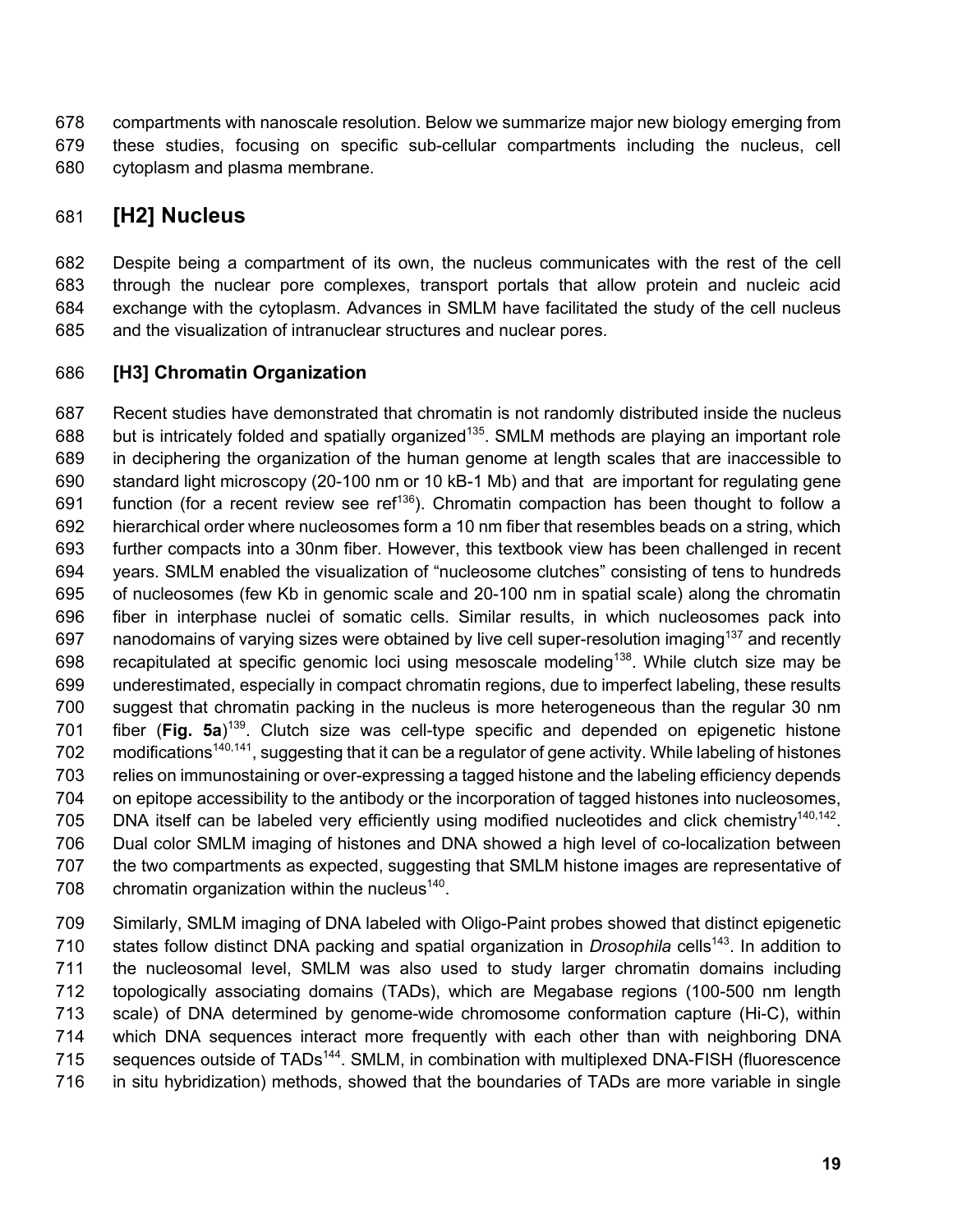- 717 cells than previously thought using population Hi- $C^{20,145}$ , highlighting the importance of visualizing 718 these small domains at high resolution in single cells.
- 719 For recent reviews of high resolution imaging of chromatin see refs.<sup>136,146</sup>.

#### **[H3] Transcriptional machinery and nuclear proteins**

 Live-cell SMLM has been used to visualize the dynamics and spatial organization of the 722 transcriptional machinery, in particular RNA Polymerase II (RNA PollI)<sup>147</sup>. These studies showed that RNA PolII assembled into transient nuclear clusters, with lifetimes that correlated with their 724 mRNA output, suggesting that they are transcriptionally active<sup>148</sup>. Follow up work showed that at least some of the RNA PolII clusters were phase separated liquid droplet condensates, 726 particularly in genome regions known as super-enhancers<sup>149</sup>. SMLM further showed that several nuclear proteins, including architectural proteins like CCCTC-binding factor (CTCF) and the 728 Polycomb group proteins, form nano-sized clusters within the nucleus<sup>150,151</sup>. Hence, clustering of nuclear proteins may be a general phenomenon for both shaping genome organization and regulating transcriptional output. Live cell SMLM will be important to determine if nuclear proteins form phase separated clusters that cannot be resolved with conventional microscopy.

## **[H3] Nuclear Pore Complex (NPC)**

 NPCs are excellent reference structure for characterizing and further improving super resolution 734 microscopy modalities<sup>113,152,153</sup>, and SMLM studies have helped to elucidate the structure of 735 NPCs<sup>120,152</sup>. Most recently, live-cell high-speed single-molecule microscopy enabled the visualization of protein domains translocating through NPC channels and gave insight into 737 transmembrane protein transport<sup>154</sup>. Finally, as previously mentioned, the arrangement of individual subunits within the NPC was elucidated by combining SMLM with single particle averaging120,152 (**Fig. 5b**). This approach promises to be a powerful method for elucidating the subunit architecture of large multi-protein complexes.

# **[H2] Cytoplasmic contents**

#### **[H3] Microtubules**

 Microtubules were an early target structure to visualize with SMLM and validate SMLM methods due to their known shape and size (polymers with a diameter of 30 nm), as well as the abundance 746 and ease of labeling of microtubule subunits (α-tubulin and β-tubulin)<sup>80 155</sup>. Besides being good test structures for SMLM, microtubules also play several important cellular functions including facilitating long-range transport and cell division. Combining super-resolution imaging of microtubules with single particle tracking of sub-cellular compartments enabled visualization of how these compartments are transported within the complex microtubule network in the crowded 751 cell cytoplasm<sup>156</sup> <sup>157</sup> <sup>158</sup>. These studies uncovered that a special subset of microtubule tracks that are detyrosinated, play a crucial role in transporting and spatially organizing lysosomal and 753 autophagosomal compartments to regulate autophagy<sup>158</sup>.

## **[H3] Mitochondria, lysosomes and the endoplasmic reticulum**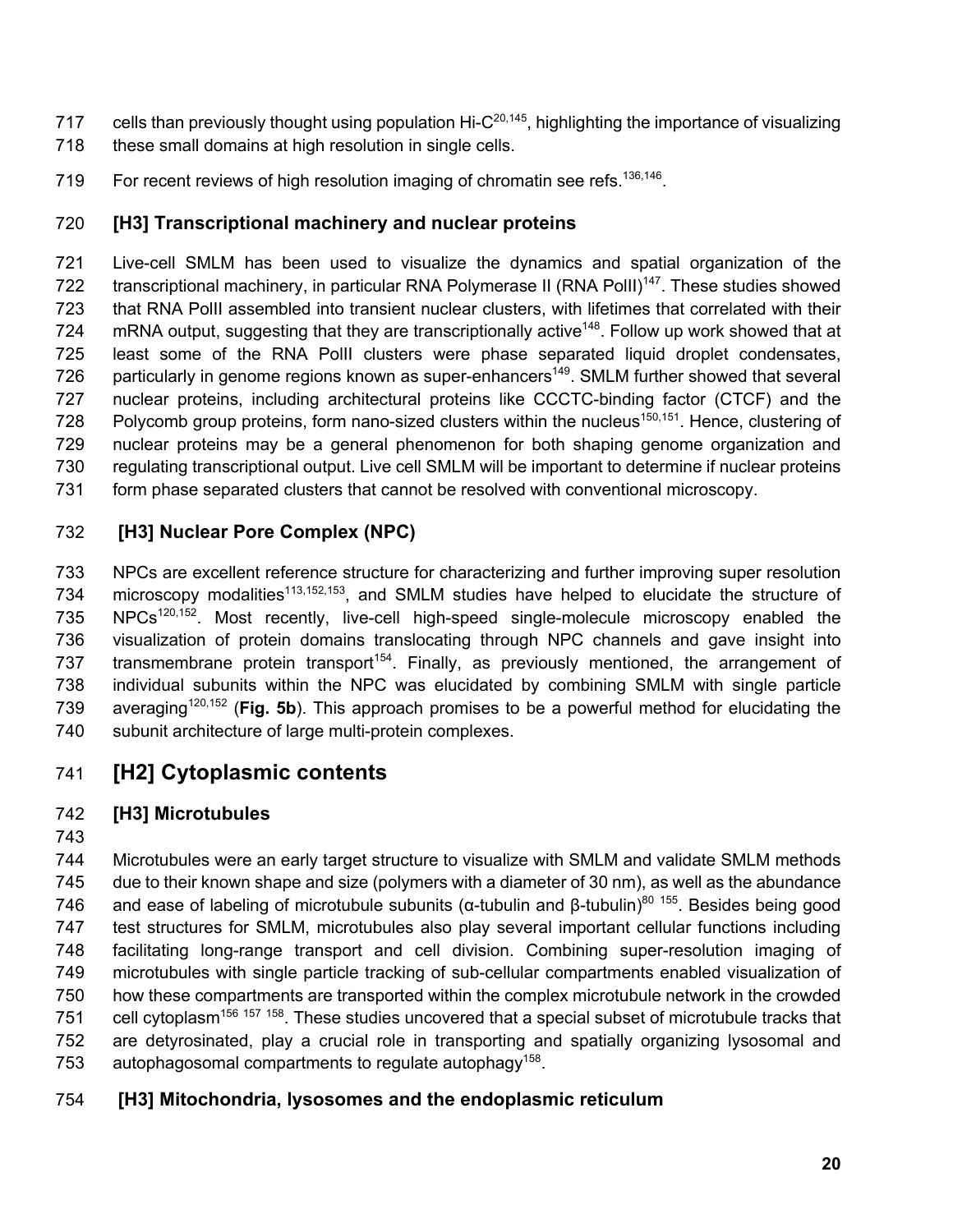The photoswitching capability of common membrane probes specific to mitochondria, endoplasmic reticulum (ER) or lysosomes has further enabled visualizing the dynamics of these organelles with high spatial (30-60 nm) and temporal (1-2 s) resolution, revealing for example 758 fusion and fission dynamics of individual mitochondria<sup>60</sup>. SMLM has resolved the organization of mitochondrial sub-compartments including mitochondrial inner and outer membrane, cristae and 760 nucleoids<sup>159</sup>. SMLM revealed that mitochondrial nucleoids are heterogeneous in terms of their shape and size, are closely associated with the inner mitochondrial membrane, and that 762 mitochondrial DNA inside nucleoids is more condensed than previously thought<sup>160</sup>. Low-resolution images suggested that the morphology of the ER consisted of tubules and sheets. Combining lattice light sheet (see 'Outlook') and PAINT, it was shown that these apparent ER-sheets are in 765 fact very dense tubular structures, changing the textbook perception of this crucial organelle<sup>161</sup>.

# **[H2] Plasma membrane**

767 Because the plasma membrane can be imaged with TIRF $^{81}$ , which affords improved resolution, SMLM is ideally suited to study the molecular organization of the plasma membrane with fluorescently labeled antibodies, toxins or ligands. SMLM has been instrumental in revealing that membrane receptors are often not uniformly distributed but sequester into small, functional nano- domains too small to be resolved with conventional light microscopy. One early PALM study showed for example how clusters of GPI-anchored proteins are disrupted by cholesterol 773 depletion<sup>105</sup>. Recent studies used dSTORM to investigate the effect of inflammatory activation on 774 the clustering of tumor necrosis factor receptor 1 (TNFR1)  $^{162}$  or the toll-like receptor TLR4 $^{163}$ , and sensitive detection of very low levels of an antigen in myeloma cells, with implications for cancer 776 immunotherapy<sup>164</sup>. Earlier SMLM studies found that T cell antigen receptor (TCR) and linker for activation of T cells (Lat) are found in separate protein islands that concatenate after T-cell activation<sup>165</sup>. Subsequent studies revealed that TCR nano-clusters have a functional role in 779 antigen recognition and therefore signal initiation<sup>166</sup>. However, this view has been recently challenged with quantitative super resolution imaging methods that attributed the clustering to 781 overcounting artifacts<sup>167</sup>, emphasizing the importance of careful quantitative analyses of SMLM data. More applications of SMLM to plasma membrane organization and associated challenges 783 are discussed e.g. in ref.

 The plasma membrane interacts with the extracellular matrix (ECM) through focal adhesions, which are crucial both for cell adhesion and migration. iPALM, an advanced form of SMLM (see  $\degree$  'Outlook') was used to study the 3D organization of proteins within focal adhesions<sup>169</sup>. This work revealed the layered organization of focal adhesions, in which integrins and actin are separated by 40nm vertically (**Fig. 5d**), a region that comprises several layers; a membrane-apposed layer containing integrin tails, paxillin and focal adhesion kinase, an intermediate layer with talin and vinculin and an upper layer with actin regulators such as zyxin, α-actinin and vasodilator-simulated 791 phosphoprotein. More recently, using SMLM, talin — but not vinculin — was identified as the primary determinant of focal adhesion organization as it diagonally spans the 40nm focal 793 adhesion core region and acts as a molecular ruler<sup>170</sup>.

# **[H2] Neuronal synapses and axons**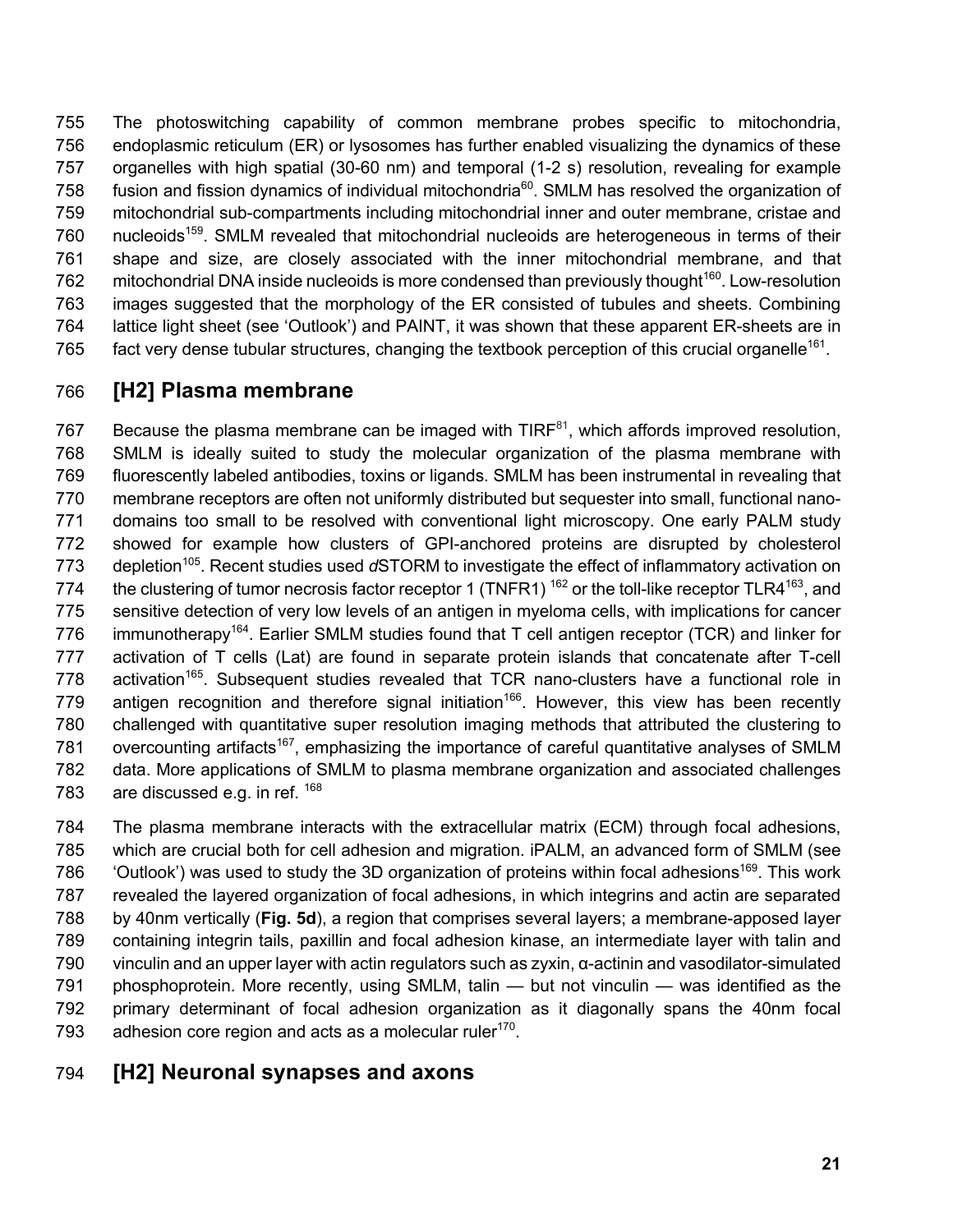Neurons are the most compartmentalized cells with a highly polarized and extended morphology in which the cell soma is separated from axonal, dendritic and synaptic compartments. The size of the synapse is below the diffraction limit, since the distance between the pre-synaptic and post-798 synaptic structures is ~20-30 nm. SMLM has been particularly useful in elucidating synaptic organization as it can readily resolve pre-synaptic and post-synaptic markers and determine the 800 molecular architecture of proteins within synapses<sup>171</sup>. For example, SMLM revealed the nanoscopic organization of Bruchpilot (Brp) proteins within the synaptic active zone (AZ), a 802 structure found within the presynaptic terminal in *Drosophila*<sup>172</sup>. Quantitative analysis further estimated the precise stoichiometry of the Brp proteins within nanoscopic complexes, showing 804 that there are hundreds of these proteins within the AZ arranged in several heptameric clusters<sup>172</sup>. Moreover, SMLM allowed the detection of AMPA and NMDA receptor nanoclusters within the 806 post-synapse, a finding with important implications for the regulation of synaptic transmission<sup>173-</sup> and a recent *d*STORM study analyzed glutamate receptor clustering at presynaptic active  $\,$  zones of the mouse cerebellum<sup>176</sup>.

 Neuronal axons are densely packed with proteins, and therefore, challenging to image with conventional microscopy. One of the most striking findings enabled by SMLM was the discovery of actin rings with highly regular periodicity of <200 nm, wrapped around the circumference of 812 neuronal axons (Fig. 5c)<sup>58</sup>. Moreover, spectrin also demonstrated similar periodicity to actin and was further shown to be interconnected with actin, resulting in the formation of a quasi-1D lattice structure, also known as the membrane-associated periodic scaffold (MPS).

# **[H2] Microbes**

 In addition to helping reveal the organization of cells, SMLM is well adapted to shed light on the inner structure of microbes and on how they can subvert the cellular machinery for their own purposes. SMLM is especially relevant for viruses, most of which are smaller than the diffraction 819 limit, e.g. the HIV virion has a diameter of only ~100 nm. Unsurprisingly, SMLM or spt-PALM have 820 been used to revisit the internal structure of all facets of their replication cycle from cellular entry, intracellular transport, replication, assembly, release and maturation for viruses such as HIV, 822 herpes simplex virus, or respiratory syncitial virus<sup>177-183</sup> and SMLM approaches are also currently used to study SARS-CoV-2 infected cells. While bacteria are typically somewhat larger than the diffraction limit (~1 um in width and 2-3 um in length), SMLM has also proven very useful to analyze their internal architecture, for example to reveal the helical organization of the cytoskeletal 826 protein FtsZ<sup>184</sup>, or the organization of nucleoid associated proteins in *E coli<sup>185</sup>*. SMLM has also helped to clarify how bacteria interact with host cells, e.g. by visualizing septin cages entrapping 828 Shigella as part of a cellular defense mechanism<sup>186</sup>. For more applications of super-resolution 829 imaging to bacterial pathogens, see ref. .

# **[H1]Reproducibility and data deposition**

 SMLM involves a much larger number of experimental and analytical parameters than conventional microscopy studies. Furthermore, the intrinsic stochasticity of single molecule blinking makes typical SMLM images particularly noisy. These factors pose a challenge to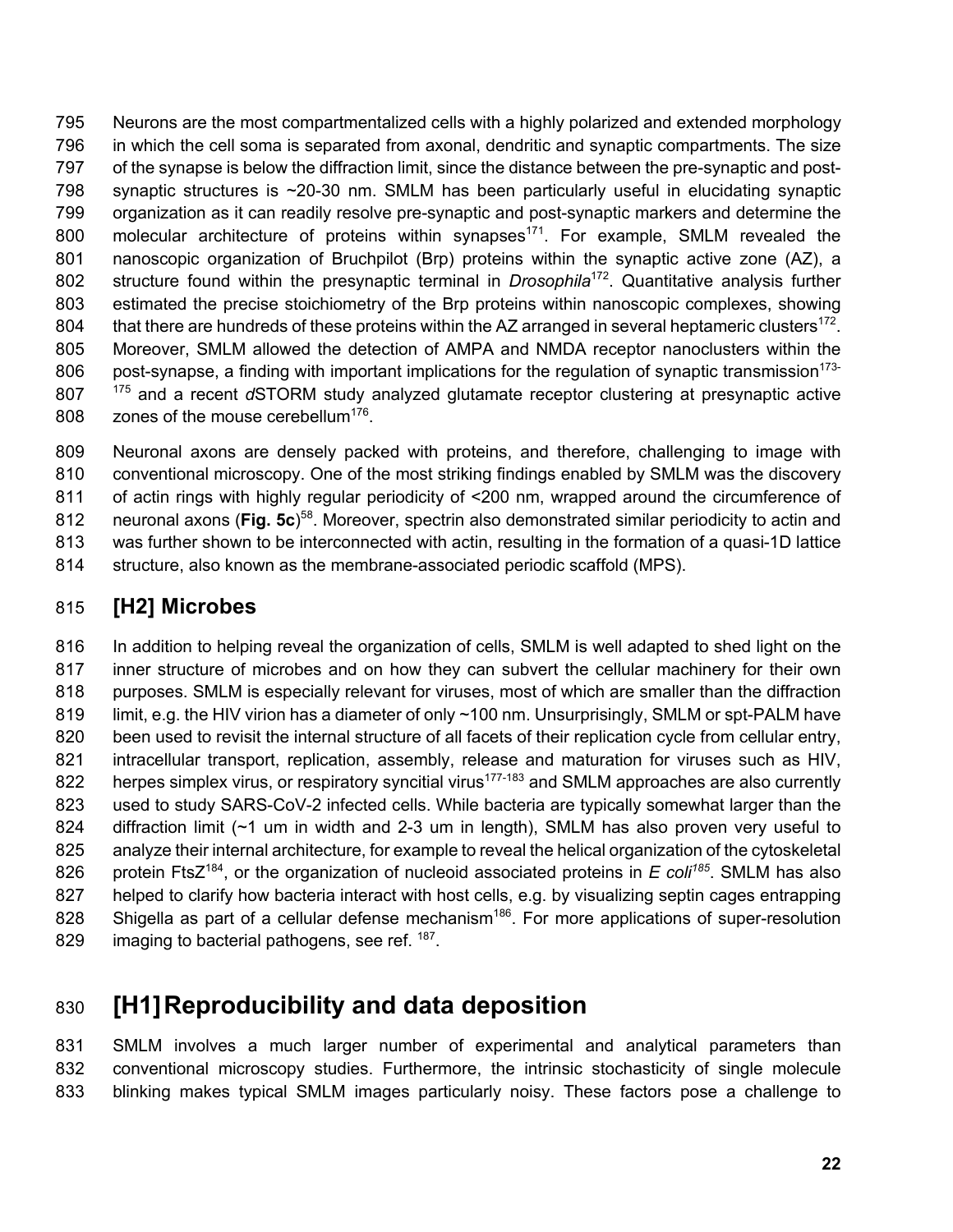834 reproducibility of SMLM experiments. Therefore, it is especially important to carefully document experimental protocols and computational analyses and to make data and software available. On the software side, many free and open source software tools for SMLM are now available and 837 have been compared using shared benchmarking data<sup>99</sup>, but there is still a need to record and share the analysis parameters used, such as filtering on photon counts or localization precision. Competitions that benchmark downstream analyses such as cluster identification or single particle reconstruction will be useful to complement the challenges on localization. Platforms that integrate 841 and compare existing tools would be useful to increase reproducibility of quantitative analyses.

843 On the data side, image deposition is increasingly recognized as important, leading to data sharing initiatives in the microscopy community, such as through archiving on Zenodo, FigShare, 845 BioStudies and to some extent the Image Data Resource<sup>188</sup>. However, the large image volumes 846 generated by SMLM experiments are an impediment to raw data sharing. Therefore, we propose that a good first step is to share localization data together with minimal information about the experiment. These data should include the target molecule(s) and/or epitope(s); the fluorescent 849 labeling technique used with details of antibody concentrations and the functionality of FP tagging; the fixation protocol if relevant; microscope parameters such as laser wavelength, laser power density, camera type, exposure time, pixel size, objective magnification, numerical aperture and immersion medium; reconstruction software and parameters used, and a localization table 853 including at least x,y coordinates and frame numbers, and preferably photon counts. A community resource that allows users to catalogue data doi with this information appended could catalyze data sharing and reuse and improve reproducibility in SMLM.

# **[H1] Limitations and optimizations**

 Although powerful, current SMLM techniques face a number of limitations. These include susceptibility to reconstruction artifacts, difficulties in imaging thick samples or tissues, and very low throughput, and limited applicability in live cell imaging. In this section, we highlight some of 861 these limitations as well as optimizations to alleviate them.

# **[H2] Reconstruction artifacts and solutions**

 Several types of artifacts can affect the quality of reconstructed super-resolution images, including drift, overlapping PSFs, and localization biases.

#### **[H3] Sample drift**

 A very common issue in SMLM is sample drift relative to the objective during image sequence acquisition, which is often unavoidable, even when using autofocus systems designed to limit 869 axial drift . If ignored, even small drifts can result in blurring of the reconstructed image or even 870 generate artefactual features, e.g. shadow microtubules<sup>79</sup> (Fig. 6a). However, drift can be measured, typically by tracking fiducial markers, such as fluorescent beads or gold coordinates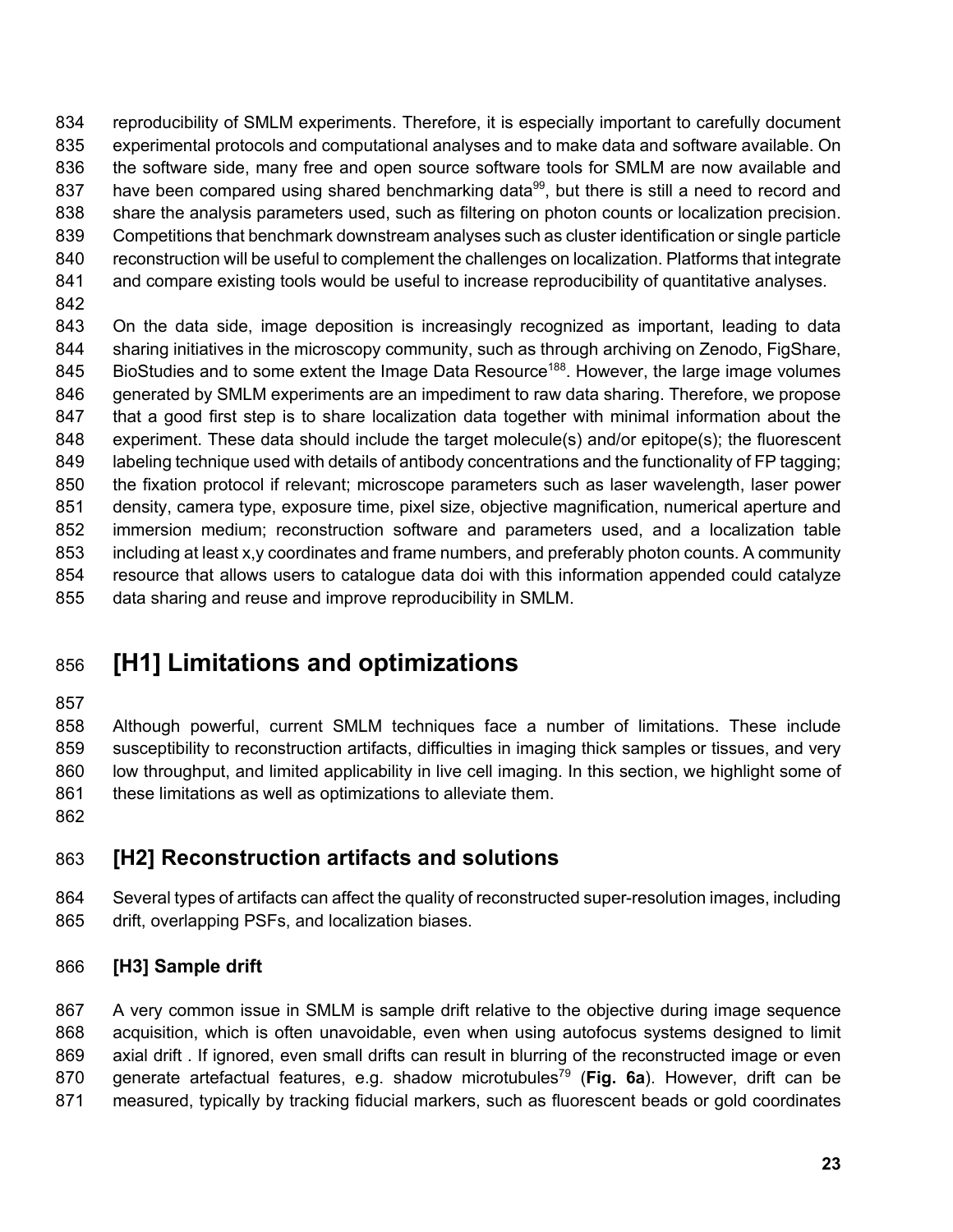(which ideally remain fluorescent for the entire experiment), and the coordinates can then be corrected, simply by subtracting the estimated drift (**Fig. 6a, Table 1**). An interesting recent 874 alternative is to estimate the drift from speckle patterns generated by back-scattered light<sup>189</sup>. For highly redundant structures such as microtubules, the lateral drift can also be estimated directly 876 from the single molecule localizations alone using e.g. image cross-correlation, although this 877 requires more caution<sup>190,191</sup>. Since axial drift can also deteriorate 2D SMLM images, 3D drift 878 correction methods should be used whenever possible<sup>102,189,192</sup>. Many SMLM software packages provide drift correction tools (**Table 2**). Unlike drift, high frequency vibrations that affect localization precision by blurring individual diffraction-limited frames cannot be corrected computationally. Therefore, it is important to isolate the microscope from sources of vibration. The best way to avoid residual vibrations and drift artefacts is to eliminate them using active, real-time 883 adjustment of the stage position<sup>191,193,194</sup>. For example, fiducial markers added to the coverslip 884 can be tracked with a second camera and a closed loop system to drive piezoelectrical actuators 885 that precisely reposition the stage<sup>195</sup>. Such approaches, although technically more demanding, 886  $\cdot$  can reduce drift to single nanometers or less<sup>195-197</sup>.

## **[H3] Overlapping PSFs**

 Although the basic principle of SMLM assumes spatially isolated PSFs, avoiding PSF overlaps entirely is difficult, especially in high density regions. Furthermore, it can be desirable to increase the activation probability (hence leading to PSF overlaps) to increase imaging speed. Standard localization algorithms tend to treat overlapping PSFs as a single molecule and compute an incorrect position located somewhere in between. This can for example lead to an artificial blurring at intersecting filaments (**Fig. 6b**). In principle, such artifacts can be alleviated by stringent filtering of localizations for which the image deviates from that of a single PSF. However, stringent filtering can lead to reject most localizations and lead to the paradox that high density regions appear dimmer than low density regions in the reconstructed image (**Fig. 6c**). A simple but effective 897 approach to detecting such artifacts is to verify if a blurred version of the super-resolution image is consistent with the widefield image. This approach yields a map that can highlight regions 899 affected by reconstruction errors<sup>198</sup>.

 To avoid these artifacts and analyze images with high activation density, several 'multi-emitter 901 fitting' algorithms have been developed that explicitly allow for PSF overlaps<sup>99,103</sup> or compute 902 differences between consecutive images to create images closer to single molecule conditions<sup>199</sup>. 903 Some related methods even dispense of the notion of localizing single molecules altogether<sup>200</sup>. These algorithms can indeed produce super-resolution images. However, overlapping PSFs 905 necessarily imply significantly poorer resolution compared to low density SMLM regimes $99,103,201$ .

#### **[H3] Other biases**

 Several other artifacts can occur in absence of drift or PSF overlaps. One example is a localization bias within the camera pixel, which can arise, for example, from ill convergence of MLE algorithms due to a mismatch between the model PSF and the actual PSF, and result in images with apparent 910 grid patterns<sup>202</sup> (**Fig. 6d**). This type of bias can be easily identified from the histogram of localizations relative to pixel centers (**Fig. 6d**). It is less easy to identify spatially varying biases,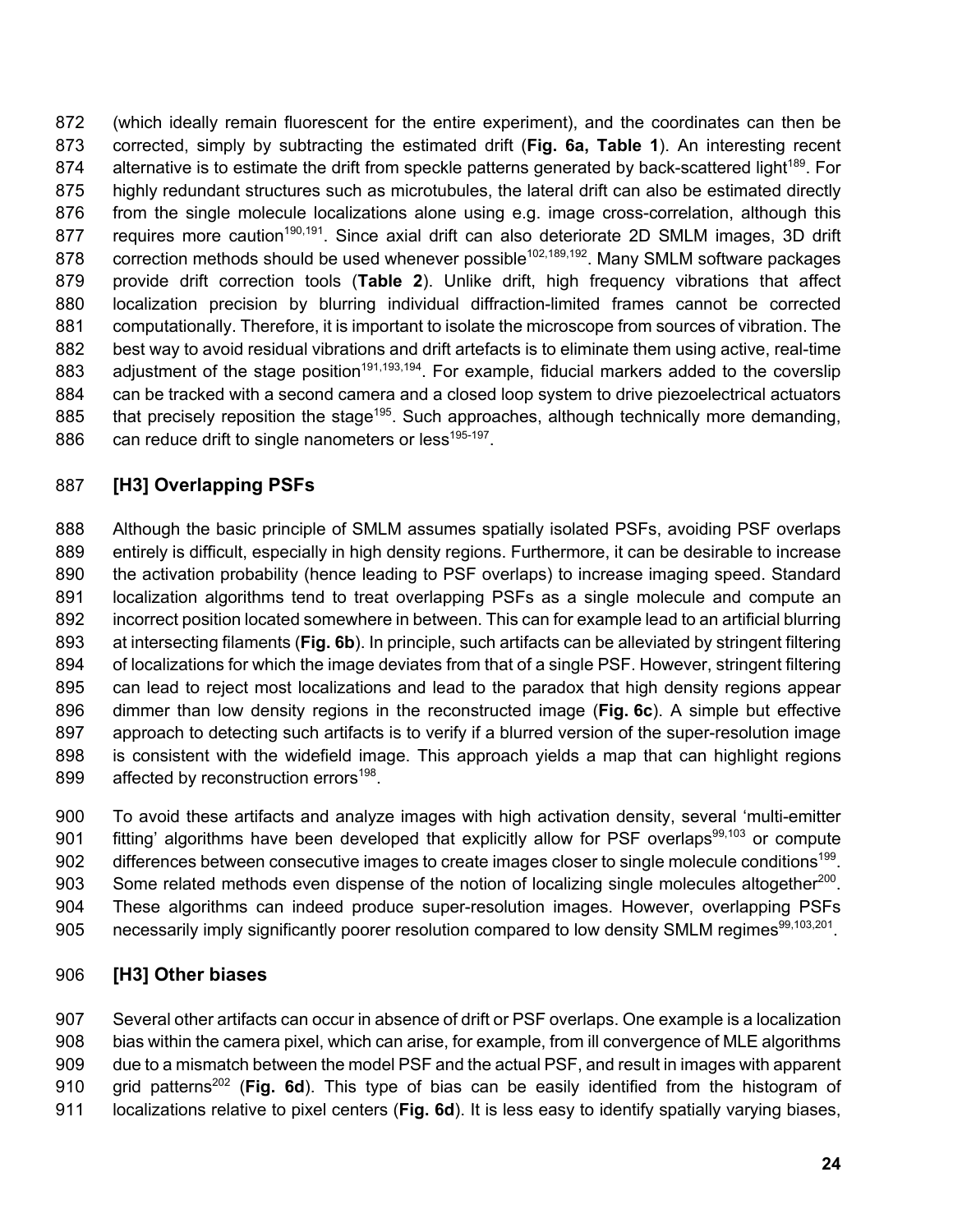caused e.g. by a non-uniform background. One solution here is to take into account or eliminate non-uniform background by estimating it from individual images or from the entire image 914 sequence<sup>95</sup>. Another common issue in 3D SMLM with engineered PSFs are aberrations due to refractive index mismatch between sample and oil, which can cause distortions along the axial dimension. Such distortions can be detected and prevented by careful calibration, typically by imaging fluorescent markers at known axial positions in the sample and adjusting the PSF model 918 to fit them  $(Box 4)^{102,203,204}$ .

 Another, much more fundamental and often overlooked localization bias stems from the fact that the PSF can depend on the orientation of the molecule's dipole, which is generally unknown. If the dipole remains fixed or constrained to certain angles during exposure time, ignoring dipole 922 orientation can bias estimated positions by up to  $\sim$ 125 nm<sup>205</sup>. Recent work has shown that molecular positions and dipole orientations can be simultaneously estimated in advanced setups 924 that feature polarizers and multiple cameras $^{206}$ . With standard SMLM systems, localization artifacts can fortunately still be avoided using fluorescent labels that rotate rapidly during the 926 exposure time, such that all possible angles are equally sampled and biases are averaged out<sup>206</sup>.

 A very different type of artifact are unspecific detections that can arise from autofluorescence or impurities on the coverslip. Autofluorescence is stronger at shorter wavelengths, and can hence be alleviated using longer wavelength (redder) fluorophores and/or appropriate filters. Impurities can be reduced, though not entirely removed, by appropriate cleaning of coverslips, e.g. plasma 931 cleaners<sup>207</sup> (Table 3).

# **[H2] Limitations for imaging tissues**

 Applying SMLM to tissues poses several challenges, some of which can be addressed by adapted sample preparation. A first challenge is fluorescent labeling. Tissues are thicker than cells and must be sufficiently permeabilized to be labelled properly. However, extensive permeabilization can compromise tissue structure. Additionally, fixed thick tissues are more likely to have background fluorescence and increased light scattering. One way to overcome the increased background/scattering problem is to cut tissues into thin slices and reconstruct a 3D SMLM image 939 from many slices<sup>208</sup>. Cutting thin tissue slices often requires paraffin embedding of the tissue, which can make epitopes unavailable for antibody binding and can decrease labeling efficiency. Antibody labeling prior to embedding and using specific resins for the embedding step such as 942 epoxy-resin can overcome this problem and also maintain high photon output of fluorophores<sup>208</sup>. 943 Another solution to the fluorescent background problem is tissue-clearing<sup>209 210</sup>, which together with other optimizations allowed to image high-resolution chromatin using *d*STORM in 945 pathological tissue relevant for cancer diagnosis<sup>210</sup>. In this context, *d*STORM was also shown to 946 be applicable to samples obtained by scalpel excision from tumor tissue<sup>211</sup>. Finally, SMLM puts additional demands on the way tissue samples are mounted, since sample drift must be avoided and specialized aqueous imaging buffers are required. To overcome this challenge, an imaging 949 chamber was developed<sup>209</sup>, consisting of a permeable agarose pad and a custom-built stainless steel imaging adapter to keep tissue slices flat, immobile and bathed in imaging buffer during image acquisition.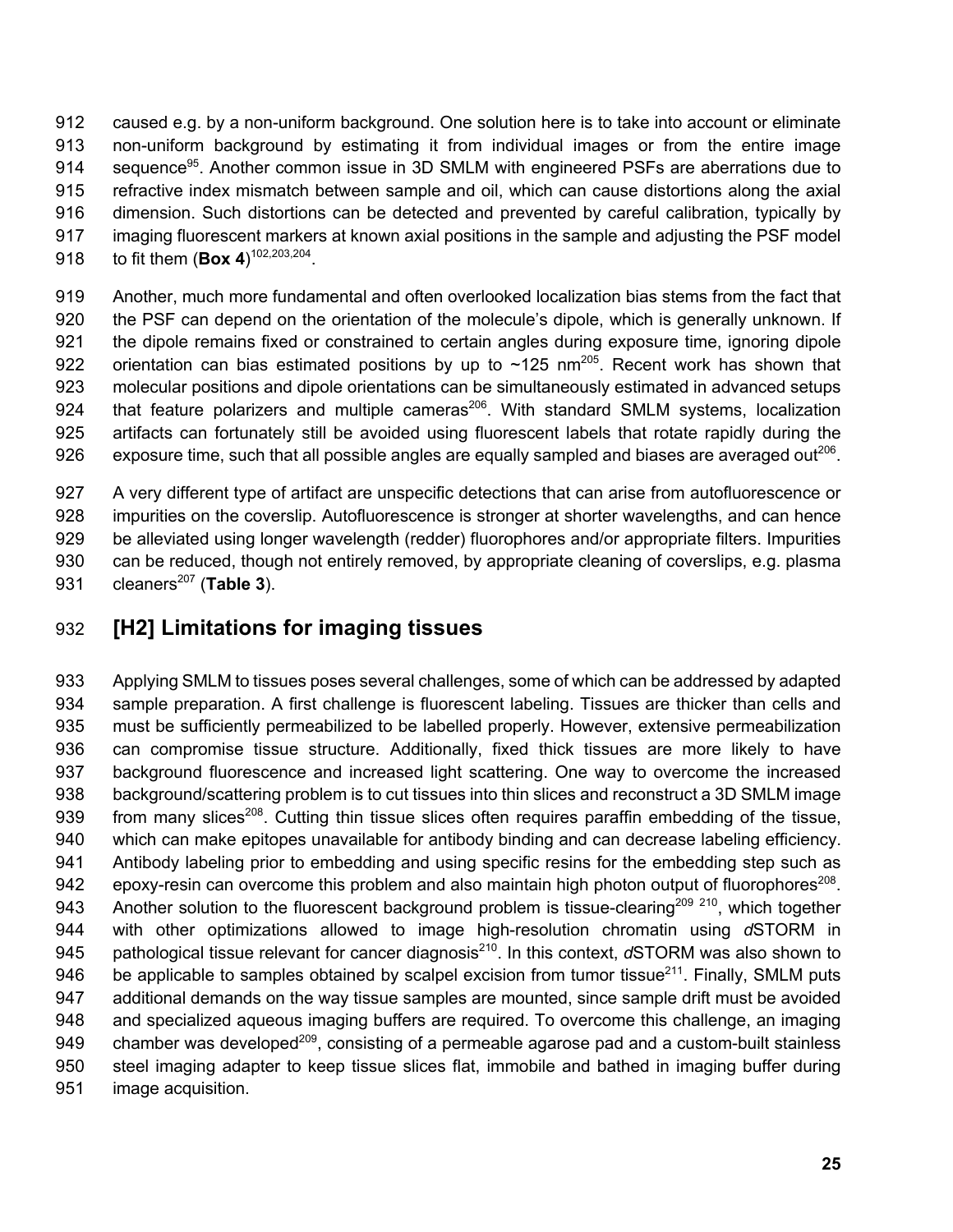Optical systems adapted to imaging thick samples and tissue without slicing will be discussed in the 'Outlook' section.

# **[H2] Throughput limitations**

 A major limitation of SMLM techniques is their limited throughput, i.e. the low number of cells imaged per unit time, which results from a relatively small FOV, and the fact that it typically takes minutes or more to obtain a high quality super-resolution image of a single animal cell. This severely restricts the ability of SMLM to image large areas or tissue volumes or to reveal rare cellular phenotypes. Furthermore, SMLM approaches are typically limited to a few colors because of the small number of spectrally distinguishable fluorophores. Nevertheless, several efforts have been deployed to address these limitations:

#### **[H3] Larger fields of view**

963 Initial SMLM studies were often restricted to a FOV of, say ~25x25 µm, because they relied on EMCCD cameras with 512x512 pixel arrays, and because non-uniform laser illumination typically results in spatially varying photoswitching and photon emission rates, therefore requiring cropping of images to the central region of this array, where illumination is approximately constant. Much larger FOV can now be obtained using sCMOS cameras with bigger arrays (2024x2024 pixels) 968 and methods to homogenize illumination (flat-fielding)<sup>212-214</sup>. For example, a low-cost microlens array (MLA)-based epi-illumination system -flat illumination for field-independent imaging (FIFI) 970 increased the FOV to 100x100  $\mu$ m<sup>213</sup>, hence allowing to image  $\sim$ 2-5 mammalian cells simultaneously with high resolution*.*

#### **[H3] Multiplexing**

 Several multiplexing approaches have been developed to image more than a few molecular 974 species in the same sample<sup>215,216</sup>. DNA-PAINT is particularly amenable to multiplexing because 975 DNA sequences provide exquisite programmability and specificity. In Exchange-PAINT<sup>216</sup>, different molecular targets are simultaneously labeled with orthogonal DNA docking strands, followed by sequential delivery, imaging, and washing steps using complementary imager strands (**Fig. 6e,f**). Importantly, each imager species can carry the same dye, since target identity is 979 encoded by the respective sequence and imaging round as opposed to the dye color<sup>217</sup>. Similar approaches can also be used with sequential labeling of proteins by different primary antibodies, 981 using the same dye-conjugated secondary antibodies. For example, ma $S<sup>3</sup>TORM$  (multiplexed automated serial staining stochastic optical reconstruction microscopy) enabled SMLM of 15  $t$ arget proteins in single cells<sup>215</sup>.

 To increase throughput in multiplexed DNA-PAINT, target molecules can furthermore be engineered to blink with precisely adjustable frequency and duration, thereby providing a distinct 986 "Kinetic barcode" for the simultaneous detection of hundreds of unique molecular species<sup>218</sup>. In a 987 related approach, frequency multiplexing DNA-PAINT modulates the excitation lasers at different frequencies and uses Fourier transformation to unmix the fluorescent response, hence enabling 989 simultaneous imaging of several fluorophores<sup>219</sup>.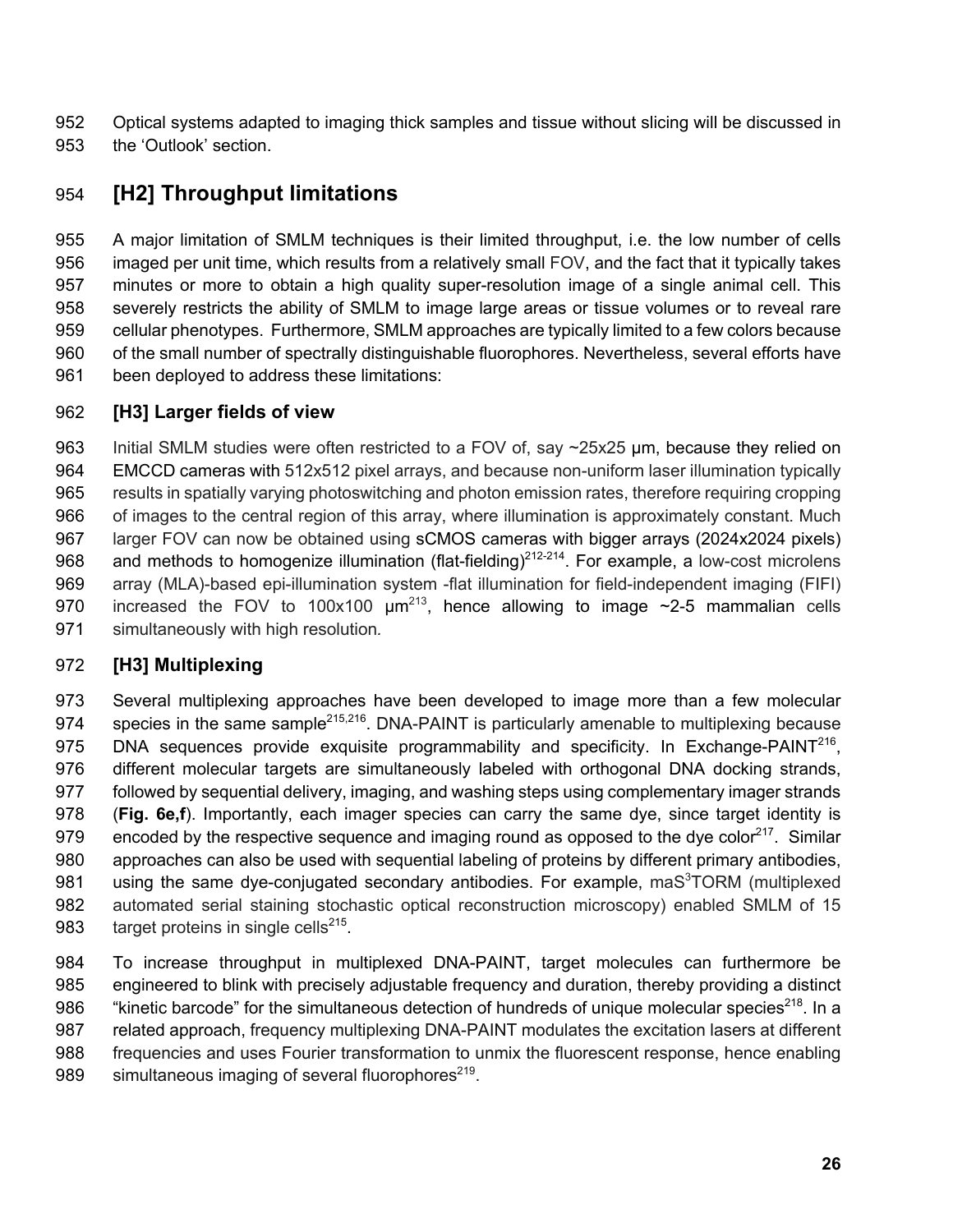990 Note that highly multiplexed approaches such as MERFISH or segFISH+ are now increasingly 991 used to visualize thousands of distinct RNA species or DNA-loci in single cells. Although they rely 992 on sequential labeling rather than photoswitching, these methods enable super-resolution views 993 into 3D genome structure and cellular transcriptome. For more information, see refs.<sup>146,220</sup>.

#### 994 **[H3] Automation**

995 To perform high throughput or multiplexed imaging for more than a few conditions or target 996 proteins, one needs a fully automated microscope solution that allows fluid exchange, can perform 997 staining, sample positioning and image acquisition. The automation problem is being addressed 998 through several recent developments. Combining high-content screening concepts with SMLM 999 through an automated microscope and automated data analysis, (HCS)–SMLM enabled 3D 1000 imaging of an entire 96-well plate<sup>221</sup>. The fluid exchange problem was tackled using a fluidics 1001 system composed of low cost Lego hardware controlled by ImageJ software<sup>222</sup>. The above-1002 mentioned maS<sup>3</sup>TORM used a fully automated and coordinated 3D SMLM microscope with a 1003 pipetting robot to perform staining experiments in situ<sup>215</sup>. An example biological application of 1004 automated SMLM image acquisition and analysis (though not with automated staining) is the 1005 study of 23 proteins involved in yeast endocytosis $^{87}$ .

#### 1006 **[H3] Faster SMLM**

1007 Increasing FOV improves throughput, but not the speed and temporal resolution of SMLM, which 1008 typically remain poor. Nevertheless, tremendous progress in optimizing the speed of SMLM has 1009 been made since the first PALM study, which required ~2-12 h for a single FOV. Using sCMOS 1010 cameras with high (>1 kHz) frame rates and synthetic dyes, the rate of localization can be 1011 dramatically increased, although this requires high laser powers ( $>50$  kW cm<sup>-2</sup>) to maintain good 1012 SNR and localization precision<sup>25,223</sup>. Such optimizations allowed for example 2-color 3D SMLM of 1013 more than 10,000 mammalian cells in  $\sim$ 26 hours<sup>224</sup>.

1014 DNA-PAINT has traditionally been a particularly slow SMLM technique. The influx rate of dye-1015 labeled imagers to their targets, which ultimately determines the achievable acquisition speed, is 1016 limited by the overall DNA association rate  $k_{on}$  (~ 10<sup>6</sup> (Ms)<sup>-1</sup>), leading to a blinking event every 1017 100 s for typical imager concentrations of 10 nM) and the imager concentration. While increasing 1018 the imager concentration can in principle speed-up DNA-PAINT, concentrations in excess of a 1019 few tens of nM would increase background fluorescence, hence reduce SNR and reduce 1020 precision. To address this, FRET-based approaches have been implemented<sup>225-227</sup>, effectively 1021 suppressing fluorescence from diffusing imager strands. Orthogonal approaches aim at 1022 increasing  $k_{on}$ . This can be done by rational sequence design and buffer optimizations, leading 1023 to an order of magnitude faster  $k_{on}$  and thus imaging speed<sup>228</sup>. Another approach to increase  $k_{on}$ 1024 is based on preloading DNA-PAINT imager strands with Argonaute proteins<sup>229</sup>. The latest 1025 development is the use of periodic, concatenated sequence motifs of rationally designed 1026 sequences, which now speeds up DNA-PAINT by 100-fold over the classical implementation<sup>230</sup>.

#### 1027 **[H3] Cheaper SMLM**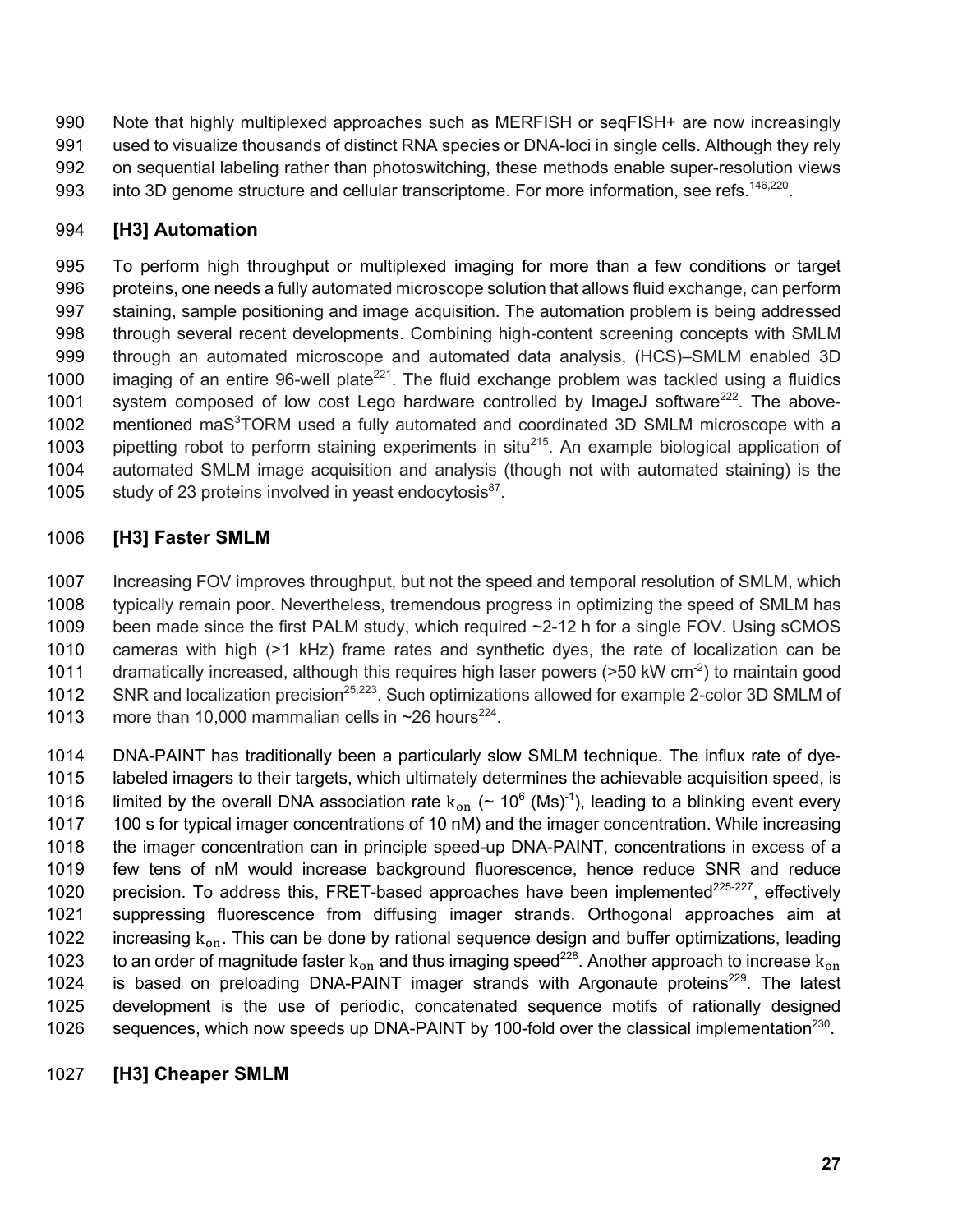Although the cost of SMLM hardware, especially custom-built setups, is moderate compared to other advanced microscopy systems, typical systems still have price tags on the order of ~100,000 € or more. However, efforts to replace expensive components by cheaper alternatives (e.g. EMCCDs by sCMOS cameras or scientific grade lasers by LEDs) and/or leverage 1032 smartphone technology have resulted in prototypes ~10 k€ or less<sup>77,231-233</sup>. Although they do not always achieve the spatial resolutions of more sophisticated microscopes, such approaches may prove sufficient for many applications and could also enable large-scale parallelization and hence gains in throughput.

# **[H2] Structural dynamics limitations**

 Perhaps the most severe limitation of standard SMLM is its restricted applicability to study structural dynamics in live cells. Live-cell structural studies are rare, because collecting enough localizations to provide a super-resolution snapshot of a biological structure before it rearranges is generally challenging it not impossible. While the above speed optimizations with high frame rates are applicable to fixed cells, the intense laser excitation required for fast turnover is much more problematic for live cells because of its adverse effects on cell physiology (phototoxicity), 1043 especially when using UV activation<sup>34</sup>, and rapid photobleaching. Because of these constraints, structural SMLM studies have for the most part been limited to technical proofs of principle or to 1045 relatively slowly moving structures with few reconstructed snapshots<sup>34,85,90,223</sup>. As discussed above, methods designed for higher activation densities can overcome this limitation to some extent, but at the cost of a significant reduction in spatial resolution.

# **[H1]Outlook**

 We conclude this Primer with a look at advanced SMLM techniques and particularly promising ongoing developments that aim to address some of the main remaining challenges in SMLM. These include: imaging the ultrastructural context, moving towards truly molecular resolution, imaging thick samples and tissues, imaging live samples without phototoxicity or photobleaching and more.

# **[H3] SMLM with light sheets**

 To overcome the challenges of imaging deep inside thick tissue, SMLM was combined 1057 with light sheet fluorescence microscopy (LSFM) for imaging live<sup>234</sup> and fixed tissues<sup>89</sup>. In LSFM, 1058 the sample is illuminated with a thin light sheet perpendicular to the optical axis<sup>235</sup>. This optical sectioning is advantageous for living tissues, as they experience much reduced irradiation and hence less stress during imaging, but also for fixed tissues, as background fluorescence is significantly reduced and contrast is improved. In individual molecule localization-selective plane illumination microscopy (IML-SPIM), a cylindrical lens is used to create activation and readout 1063 light sheets to photoactivate single fluorescent molecules in thick tissue<sup>234</sup>. More recently, lattice light sheet (LLS) microscopy was combined with 3D *d*STORM for plasma membrane receptor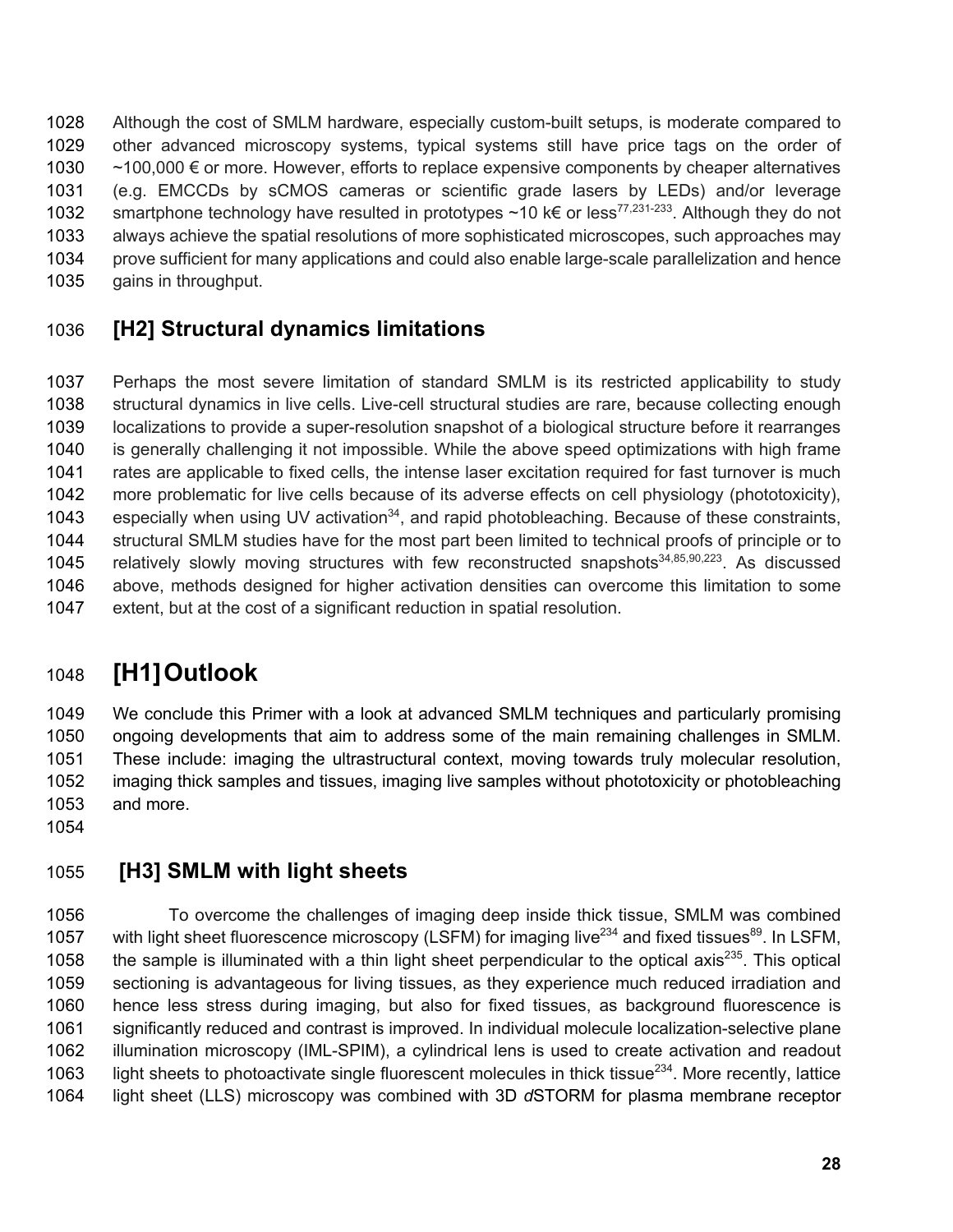1065 imaging on the basal and apical membrane as well as for 3D single-particle tracking<sup>236</sup> and tissue 1066 imaging by PAINT using newly developed membrane probes<sup>89</sup>, achieving multi-color super resolution imaging of samples up to 20 µm thick and whole-cell 3D SMLM of intracellular membranes. The contrast achieved with this approach resembles that achieved with heavy metal- stained EM images, without mechanical sectioning. Light sheet SMLM can further be combined with Adaptive Optics (AO) to correct for PSF aberrations induced by the scattering tissue to 1071 improve the imaging depth and spatial resolution when imaging thick samples<sup>237</sup>.

## **[H2] Combining electron microscopy and SMLM**

 Electron microscopy (EM) generally offers even better spatial resolution than SMLM, and also provides a global view of the cellular ultrastructure that SMLM does not. Conversely, EM lacks the molecular specificity afforded by fluorescence. Super-resolution visualization of specific molecules within an ultrastructural context is possible by combining EM with SMLM on the same sample (Correlative light and electron microscopy; CLEM). For example, combining platinum replica electron microscopy (PREM) (a technique where the sample is coated by a heavy metal to increase its contrast by EM), with iPALM and STORM, provided important details about the 1080 distinct structural zones inside clathrin-coated structures<sup>238,239</sup>. Similarly, SMLM and PREM allowed to show that actin rings found in neurons consist of long, intertwined actin filaments, 1082 revealing an unexpected braid-like organization of actin rings<sup>240</sup>. Correlative cryogenic SMLM (cryo-SMLM) and electron tomography was demonstrated to study the subcellular localization of 1084 important regulatory proteins in *Caulbacter crescentus*<sup>241</sup>. In a recent tour de force, fluorescently labeled high-pressure frozen cells were preserved in vitreous ice, imaged with cryo-SMLM and subsequently with 3D focused ion beam scanning electron microscopy (FIB-SEM), and the images resulting from the two modalities were registered to nanoscale precision. This approach achieved ~40nm resolution visualization of protein distribution within frozen whole cells in 3D in 1089 the context of their ultrastructure<sup>242</sup> and revealed unexpected relationships between different cellular compartments, such as the existence of ER proteins inside the nucleus. These methods, while requiring challenging sample preservation and preparation, nonetheless hold great promise for visualizing various molecular complexes in their ultrastructural context.

# **[H2] SMLM with opposing objectives**

 Because localization precision critically depends on the SNR, one way to improve resolution is to collect more photons from single fluorophores. This can be done using two opposing objectives (4 Pi setups) that collect twice as many photons from single fluorophores as single objective 1097 systems, thus improving localization precision by a factor  $\sqrt{2}$ . Such systems enabled lateral resolutions <10nm and, in combination with astigmatism (**Box 4**) axial resolution <20nm in 3D STORM, allowing to distinguish individual actin filaments and to visualize two distinct layers of 1100 actin networks that showed sheet-like protrusions<sup>243</sup>. Interferometric PALM (iPALM)  $^{244}$  also uses two opposing objectives, but allows laser beams to interfere in a three-way beam splitter and propagate to 3 CCD cameras, allowing to determine the 3 coordinates of fluorescent molecules. In contrast to PSF shaping or multi-plane systems (see **Box 4**), iPALM does not trade off localization precision for axial range and achieved isotropic <20 nm 3D resolution with fluorescent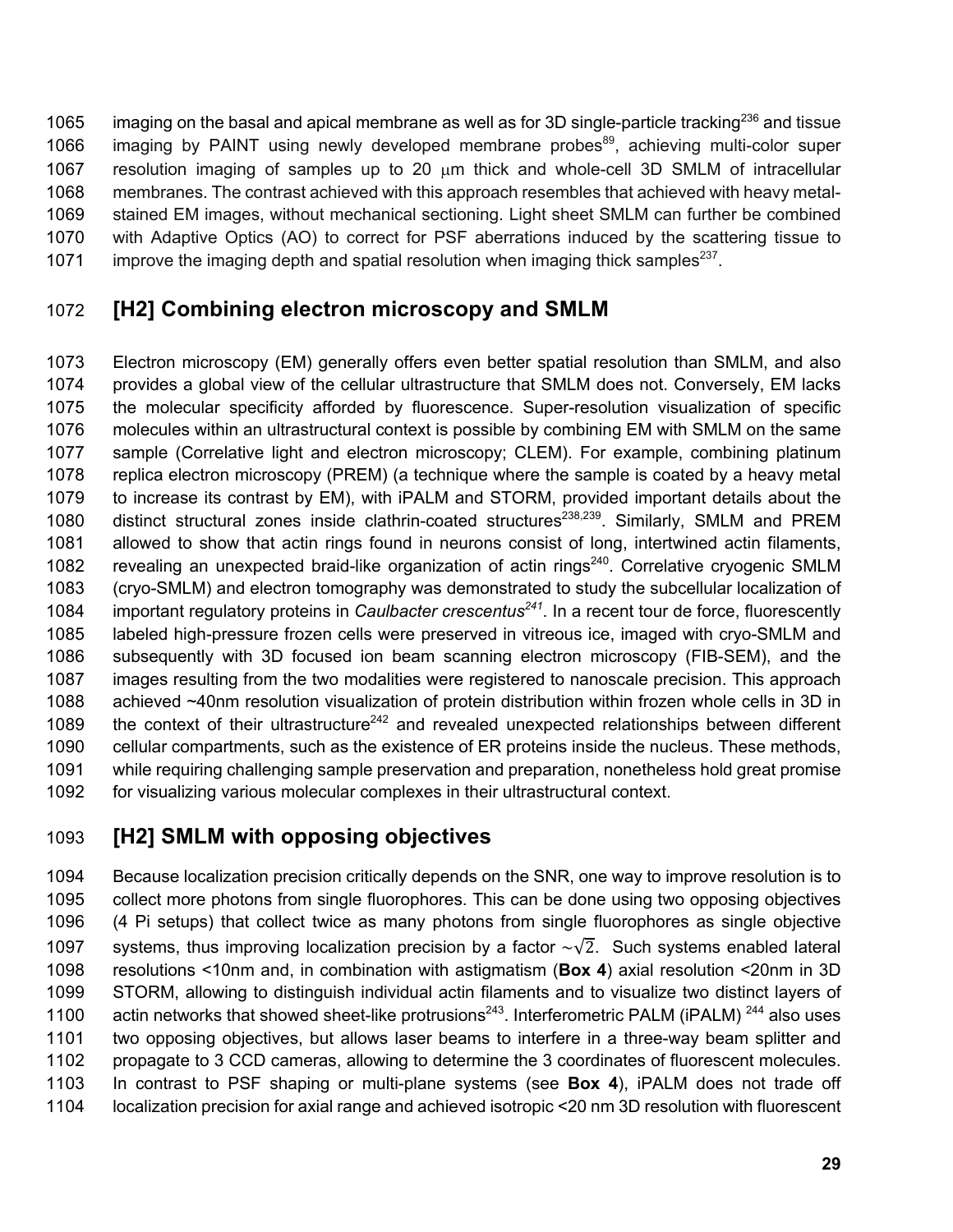- proteins. More recently, interferometric SMLM has been extended to achieve 10-20 nm resolution imaging of the ER, mitochondria, NPCs, bacteriophages and other structures in whole mammalian 1107 cells without compromising resolution<sup>245</sup>. Careful calibration of refractive index variations will be needed to extend this approach to whole nuclei.
- 

# **[H2] SMLM with minimum fluxes**

 Since the onset of SMLM, the dominant paradigm to increase localization precision has been to collect more photons from single fluorophores, as in the methods above. This paradigm has 1113 meanwhile been shifted by the introduction of MINFLUX $^{246}$ , a concept for localizing single emitters not by their highest intensity, but by lowest emission fluxes arising from a local minimum in excitation. In the original implementation, an excitation doughnut in combination with a three- point-estimator was used to precisely determine the emitter position (**Fig. 7a**). In combination with photoswitching, MINFLUX attains single nanometer resolution with considerably reduced photon counts compared to standard SMLM (**Fig. 7b**). This allows for very high localization precisions, even with relatively dim FPs, and >100-fold faster single molecule tracking than previous 1120 methods $^{246}$ .

 Recently, two independent groups have replaced the excitation doughnut by a standing 1122 wave to spatially modulate excitation intensities, either using diffraction gratings (SIMFLUX $^{247}$ ) or 1123 optical interference (Repetitive Optical Selective Exposure or ROSE<sup>248</sup>). In both implementations, 1124 localization precision is improved by ~2-fold compared to standard SMLM. While MINFLUX can theoretically achieve arbitrarily high localization precision, SIMFLUX and ROSE possess the advantage that image acquisition times do not scale with FOV, thus currently offer faster acquisition speed.

1128 With further advancements (e.g. 3D, multicolor, live cell imaging)<sup>249</sup> and simplification to hardware and software, these methods are poised to set a new standard for molecular-resolution SMLM.

# **[H2] SMLM in expanded samples**

 Whereas almost all super-resolution methods aim to diminish the size of the effective  $PSF<sup>2</sup>$ , expansion microscopy (ExM) takes an entirely orthogonal approach and improves 1134 resolution by physically expanding a sample embedded in a polyelectrolyte hydrogel<sup>250</sup> (**Fig. 7c**). Although ExM can achieve super-resolution with conventional microscopes (e.g. 70 nm resolution 1136 with five-fold expansion<sup>250</sup> or 25 nm with 20-fold expansion<sup>251</sup>), combining it with SMLM can potentially improve resolution down to single nanometers. An important challenge is that many of the targeted molecules can lose their label after free-radical polymerization of the hydrogel, 1139 compromising labeling density and resolution<sup>252</sup>. Furthermore, addition of photoswitching buffer as required for *d*STORM leads to shrinking of polyelectrolyte hydrogels. Finally, expansion of prelabelled samples results in further displacement of the fluorophore from the target molecule, increasing the linkage error, e.g. from 17.5 nm with indirect immunostaining to 70 nm after 4-fold expansion, again severely limiting the resolution. Recently, trifunctional linkers have been developed that are inert to polymerization, digestion and denaturation, and enable direct labeling 1145 and covalent linking of target molecules and functional groups to the hydrogel<sup>253,254</sup>. Furthermore,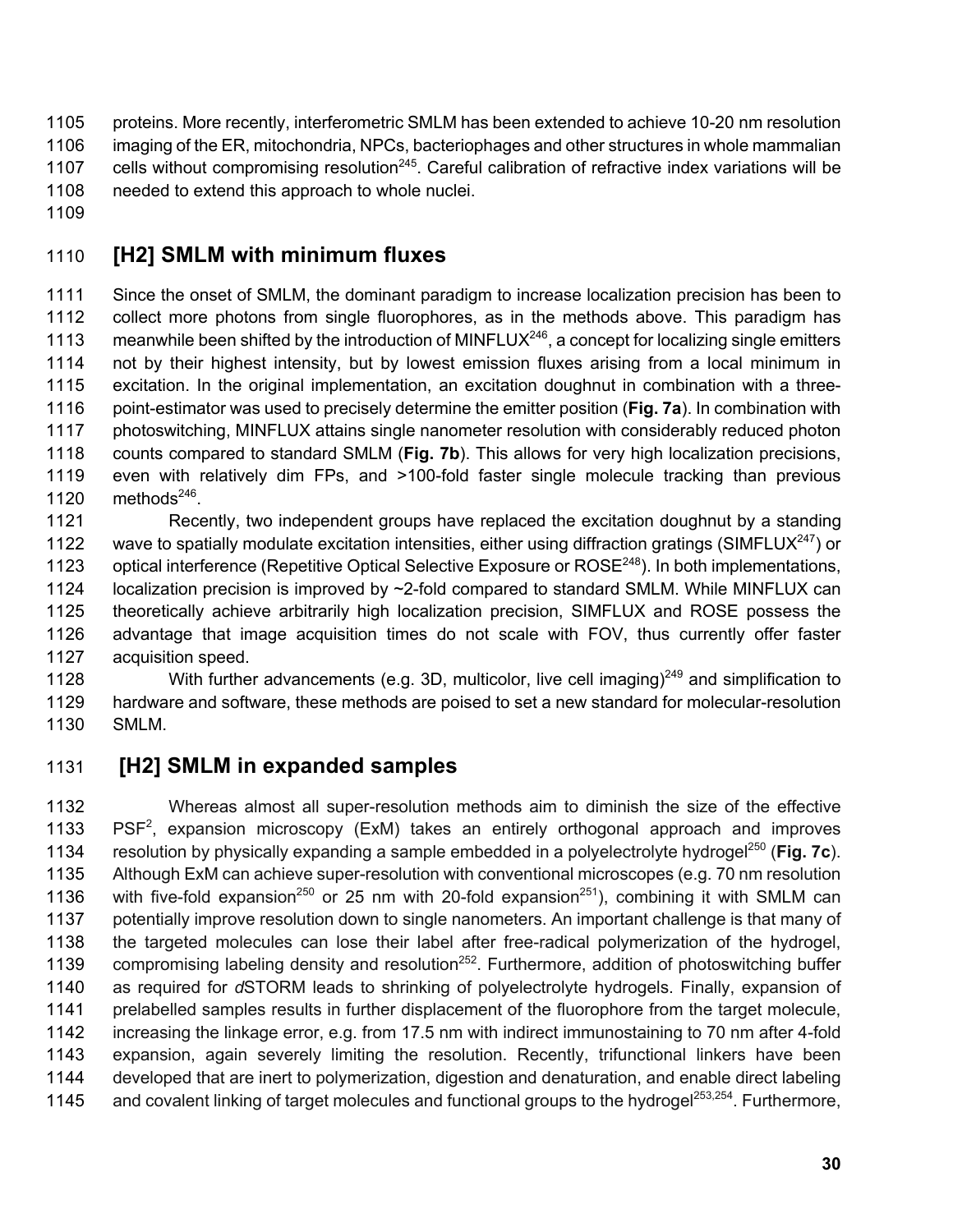- it was shown that re-embedding of the expanded hydrogel prevents shrinking and post-expansion
- labeling preserves the ultrastructure of multiprotein complexes, improves the labeling efficiency
- 1148 and reduces the linkage error from 17.5 nm to  $\sim$ 5 nm for 3.2-fold expansion<sup>255</sup>. The potential of
- these new methods has been demonstrated by imaging of clathrin-coated pits, microtubules and
- 1150 centrioles with ~5 nm resolution<sup>255 254</sup> (Fig. 7d). Ex-SMLM thus provides another promising road
- map for achieving true molecular resolution.

# **[H2] Enhanced SMLM with deep learning**

 The increasingly complex imaging data acquired thanks to advances in SMLM exacerbate the demand for computational analysis. In recent years, the field of computer vision has been revolutionized by machine learning methods based on multi-layer artificial neural networks (deep 1156 learning)<sup>256</sup>. Unsurprisingly, deep learning is now also adapted to advance light microscopy 1157 methods, including SMLM $^{257}$ . For example, deep learning has been used to extract single molecule localizations from diffraction-limited images, including in high activation density 1159 conditions, which can dramatically reduce processing time compared to MLE $^{258}$ . However, deep learning can also help accelerate image acquisition itself by overcoming apparently fundamental sampling constraints. This is possible because deep learning can reconstruct high quality images 1162 from much fewer localizations than traditionally needed<sup>259</sup> by learning structural redundancies from similar images (**Fig. 7e**). With further adaptations, such methods might greatly facilitate super-resolution in live cells while minimizing phototoxicity, as recently demonstrated for 3D light 1165 sheet microscopy<sup>260</sup>. Deep learning will certainly also make inroads in the quantitative analysis of 1166 SMLM data, such as the segmentation of biological features  $261,262$ .

 The power of deep neural networks comes from their ability to learn complex features from training data. However this reliance on training data also carries the risk that neural network outputs might be biased towards the training data, potentially leading to miss novel phenotypes 1170 or even to generate artifacts<sup>257,259,263</sup>. This well-known Achilles heel of machine learning therefore calls for careful validations and/or retraining of existing deep learning frameworks and the development of methods that are aware of or robust to mismatches between testing and training data. If these challenges are correctly addressed, machine learning methods will likely play a key role in overcoming key limitations of advanced microscopy and SMLM in particular.

# **[H2] Concluding remarks**

 SMLM is a powerful, yet relatively accessible, family of imaging technique that combines fluorophore chemistry, optics and computation to image and analyze biological structures and/or dynamics at increasingly higher resolution. In this Primer, we attempted to introduce all main basic aspects of SMLM, highlighting biological applications that illustrate the maturity of SMLM methods, while also covering advanced and promising recent developments. As the SMLM field continues to evolve, it brings us nearer to a future where all molecules within a cell, tissue or organism may be individually localized, counted and tracked. We hope that this Primer will encourage more investigators to adopt and further improve SMLM to explore the innermost architecture and mechanisms of living systems.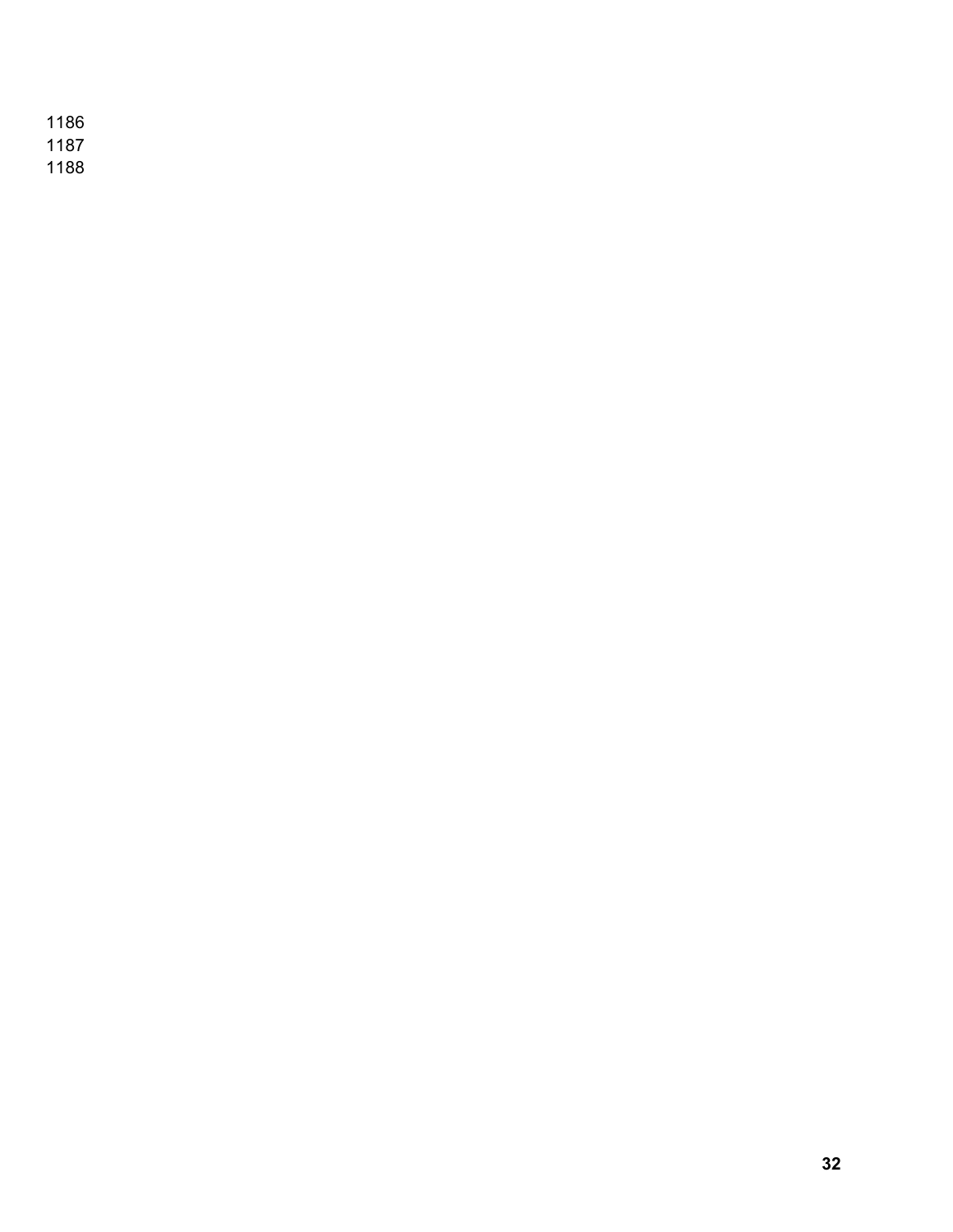#### 1189 **TABLES**

1190

#### 1191 **Table 1: Selected commercial reagents for SMLM experiments**

- 1192 This table lists examples of some recommended reagents for newcomers to SMLM. For multi-color imaging,
- 1193 see **Box 2**. For more comprehensive information and/or systematic comparisons of SMLM labeling
- 1194 techniques, see e.g.  $35,36,60,264,265$  and the protocols listed in Table 3.

| Type of reagent                                                                | Reagent(s)                                                                   | <b>Supplier</b>                  | <b>Reference</b> | <b>Application</b>                                  |
|--------------------------------------------------------------------------------|------------------------------------------------------------------------------|----------------------------------|------------------|-----------------------------------------------------|
| Primary antibodies,<br>unlabeled (use with<br>labeled secondary<br>antibodies) | Rat anti-tubulin antibody<br>(recognizes the $\alpha$<br>subunit of tubulin) | Bio-Rad                          | link             | (d)STORM of<br>microtubules                         |
|                                                                                | Rabbit anti-nucleoporin<br><b>Nup133</b>                                     | Abcam                            | link             | (d)STORM of nuclear<br>pores in human cells         |
| Secondary<br>antibodies<br>conjugated to                                       | Anti-rat antibody coupled<br>to Alexa Fluor 647                              | ThermoFisher                     | link             | dSTORM                                              |
| synthetic dyes (use<br>with unlabeled<br>primary antibodies)                   | Anti-rabbit antibody<br>coupled to Alexa Fluor<br>647                        | Jackson<br><b>ImmunoResearch</b> | link             | dSTORM                                              |
| Fluorescent protein<br>plasmids                                                | mEos3.2 plasmid                                                              | Addgene                          | link             | (F)PALM                                             |
|                                                                                | mMaple3 plasmid                                                              | Addgene                          | link             | (F)PALM                                             |
| <b>DNA-PAINT kits</b>                                                          | DNA-conjugated<br>secondary<br>antibodies/nanobodies<br>(docking strands)    | <b>Massive Photonics</b>         | link             | <b>DNA-PAINT</b>                                    |
|                                                                                | Dye-conjugated DNA<br>(imager strands)                                       | <b>Massive Photonics</b>         | link             | <b>DNA-PAINT</b>                                    |
| <b>Direct labeling</b>                                                         | Phalloidin conjugated to<br>Alex Fluor 647                                   | <b>ThermoFisher</b>              | link             | dSTORM of actin                                     |
|                                                                                | MitoTracker Red                                                              | ThermoFisher                     | link             | Live cell STORM of<br>mitochondrial<br>membranes    |
| Photoswitching<br>buffers                                                      | <b>SAFe Reagents</b>                                                         | Abbelight                        | link             | $(d)$ STORM                                         |
|                                                                                | Everspark                                                                    | idylle                           | link             | $(d)$ STORM                                         |
| Labeled samples                                                                | Cells with labeled<br>microtubules,<br>mitochondria,<br>podosomes            | Abbelight                        | link             | $(d)$ STORM                                         |
| <b>Fiducial markers</b>                                                        | TetraSpeck microspheres<br>(100 nm diameter)                                 | <b>ThermoFisher</b>              | link             | Correction of drift and/or<br>chromatic aberrations |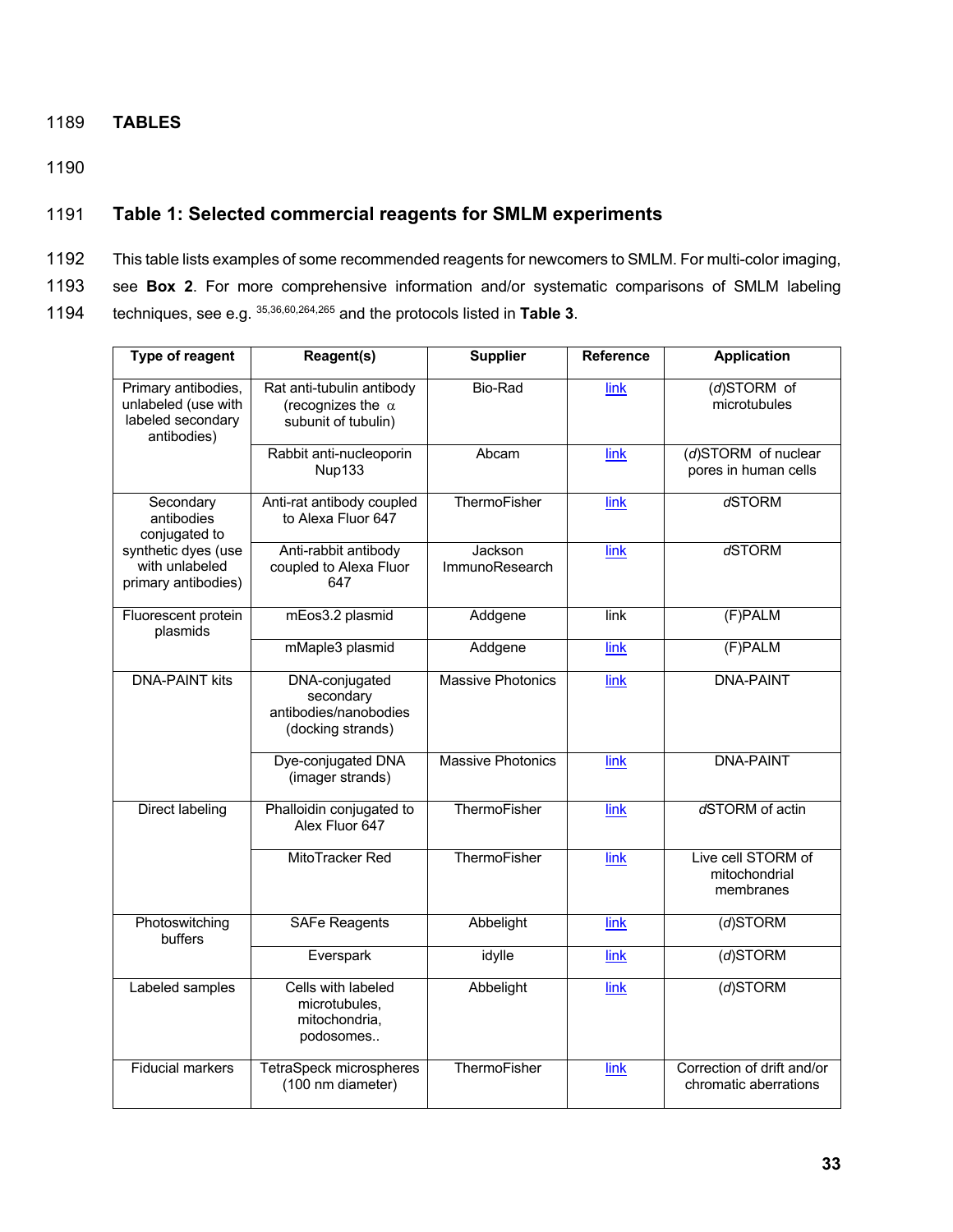#### 1196 **Table 2: Selected SMLM software**

 This table lists a few recommended software packages for SMLM image reconstruction. All listed software are free, can reconstruct 3D SMLM images and all except SMAP enable drift correction. This selection is 1199 partly subjective, as it is based on software known to (and in part developed by the authors), but also based on objective results from the 2D/3D SMLM localization challenges. For more details and quantitative comparisons of these and many other SMLM software (currently 95), we refer to the challenges and their updates (http://bigwww.epfl.ch/smlm).

| Software name   | URL                                                            | <b>Comments</b>                                                                                      | <b>Reference</b> |
|-----------------|----------------------------------------------------------------|------------------------------------------------------------------------------------------------------|------------------|
| ThunderSTORM    | https://zitmen.github.io/thunde<br>rstorm/                     | Widely used, implements multiple 2D and<br>3D algorithms. Strong performance in 2D<br>SMLM challenge | 94               |
| <b>SMAP</b>     | https://github.com/jries/SMAP                                  | Handles arbitrary PSFs; Strong<br>performance in 3D SMLM challenge                                   | 266,267          |
| <b>SMOIphot</b> | https://bitbucket.org/ardiloot/s<br>molphot-software/wiki/Home | Strong performance in 3D SMLM<br>challenge                                                           | <b>NA</b>        |
| <b>ZOLA-3D</b>  | https://github.com/imodpasteu<br>r/ZOLA-3D                     | Handles arbitrary PSFs and refractive<br>index mismatch                                              | 102              |
| Picasso         | https://github.com/jungmannla<br>b/picasso                     | Software package optimized for DNA-<br><b>PAINT</b>                                                  | 19               |

1203

1204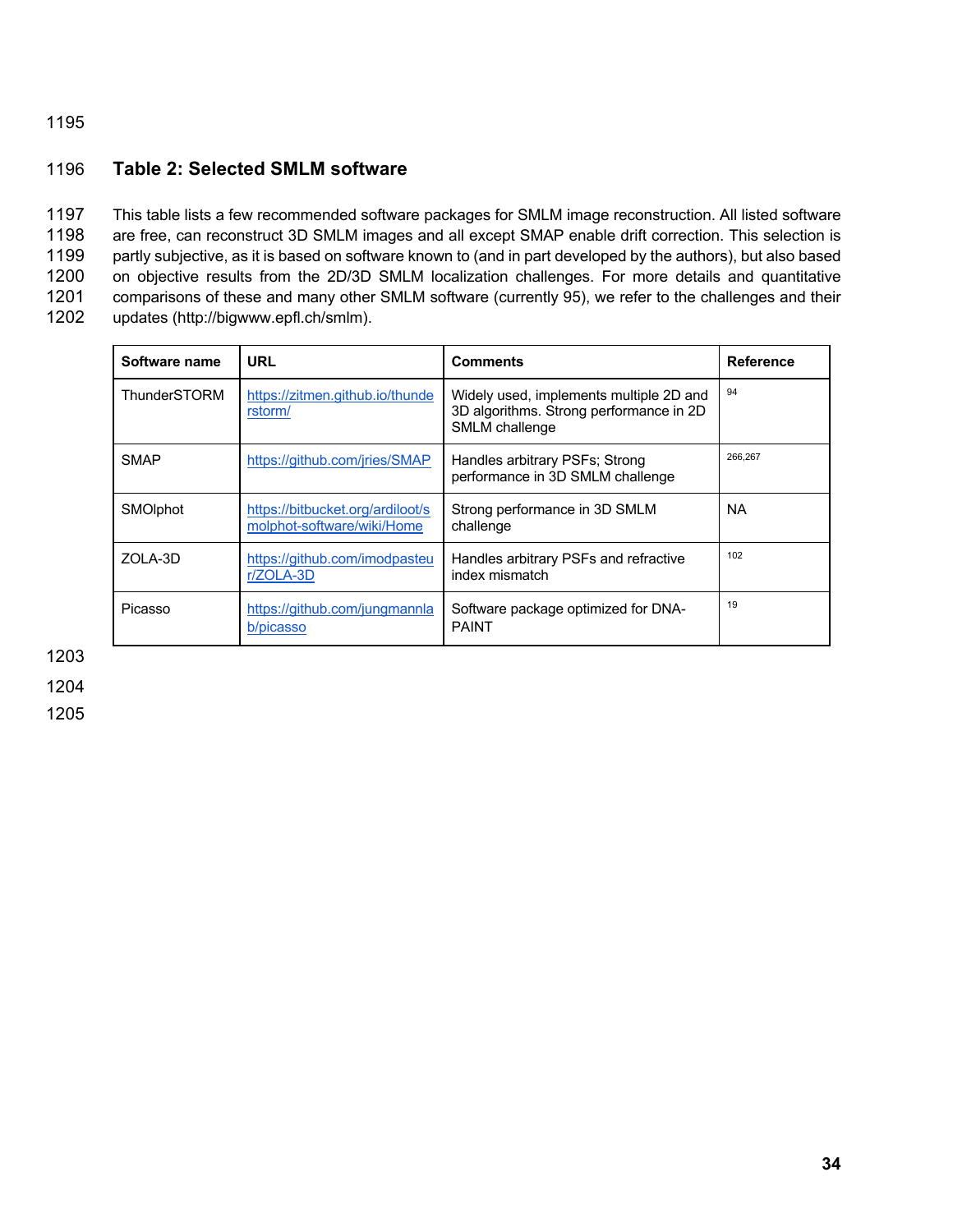| 1206 | Table 3: Selected experimental protocols for SMLM                                                                 |
|------|-------------------------------------------------------------------------------------------------------------------|
| 1207 | The following is a non exhaustive list of some recommended experimental protocols for SMLM.                       |
| 1208 | Van de Linde et al. (ref. $27$ ) : $dSTORM$ , live cells.                                                         |
| 1209 | Gould et al. (ref. <sup>202</sup> ) : (F)PALM.<br>$\bullet$                                                       |
| 1210 | Schnitzbauer et al. (ref. <sup>19</sup> ): DNA-PAINT, multicolor, quantification (qPAINT).<br>$\bullet$           |
| 1211 | Jimenez et al. (ref. <sup>268</sup> ): d'STORM, DNA-PAINT, multicolor, optimized sample preparation.<br>$\bullet$ |
| 1212 | Manley et al. (ref. <sup>269</sup> ): spt-PALM.<br>$\bullet$                                                      |
| 1213 | Kaplan et al. (ref. <sup>270</sup> ): sample preparation optimized for dSTORM in yeast.<br>$\bullet$              |
| 1214 | Davis et al. (ref. <sup>207</sup> ): how to prepare coverslips to minimize impurities in SMLM<br>$\bullet$        |
| 1215 |                                                                                                                   |
| 1216 |                                                                                                                   |
| 1217 |                                                                                                                   |
| 1218 |                                                                                                                   |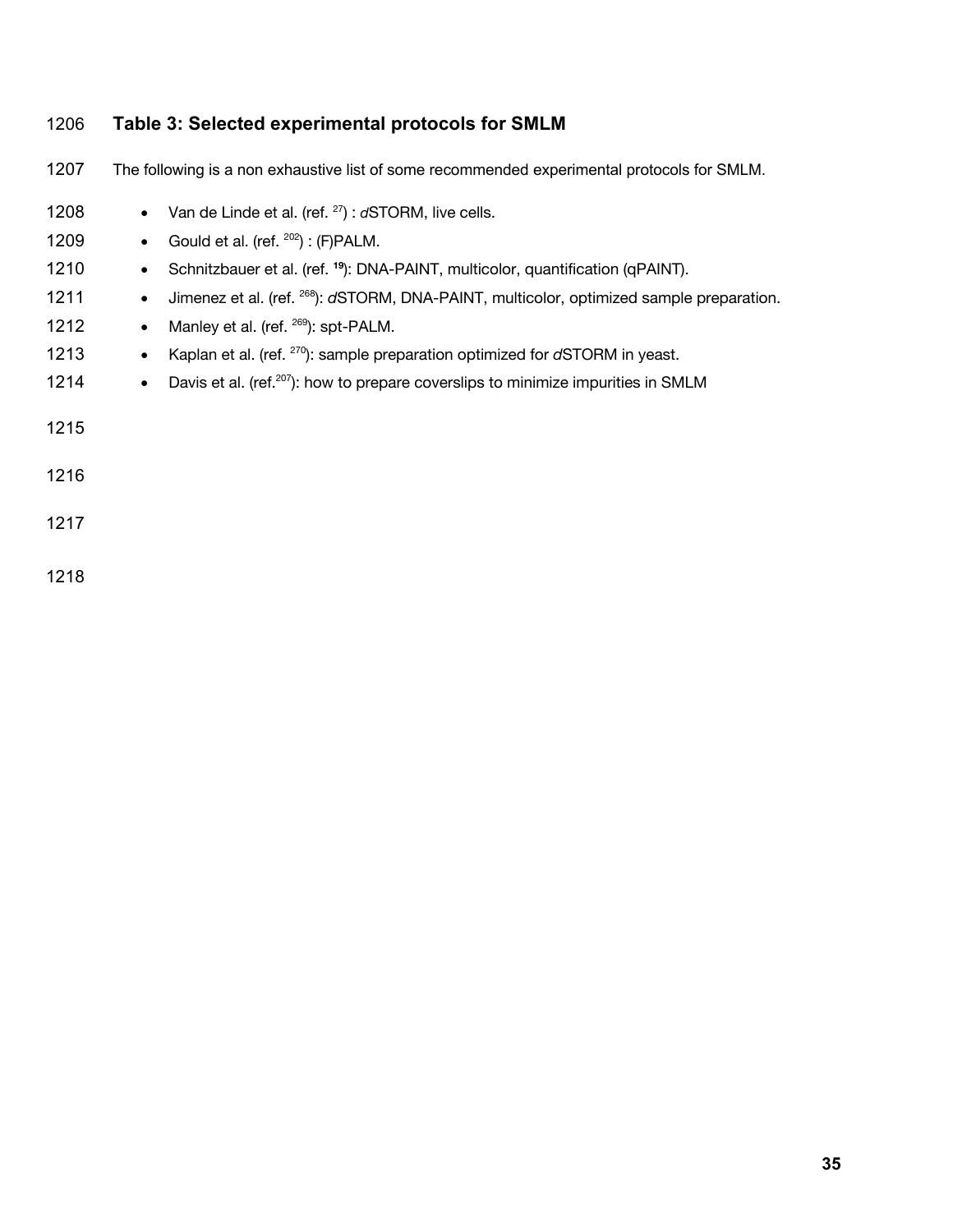#### **FIGURE LEGENDS**

#### **Figure 1: Principle of SMLM.**

 **a**) A single fluorescent molecule (green dot) imaged through a microscope appears on the camera as a fuzzy, ~200 nm wide spot (the PSF) extending over multiple pixels. **b**) PSFs from simultaneously emitting molecules overlap if their distances are smaller than the PSF. **c**) The  $(X_0,Y_0)$  coordinates of a single molecule can be computed with high precision, because subpixel displacements (e.g. here by 0.5 pixels in X and Y) lead to predictable changes in pixel values, as shown by the grey scale image (bottom) and corresponding 2D histogram (center) (simulated 1228 data). The mesh surface shows a Gaussian model PSF centered on  $(X_0, Y_0)$ . **d**) Higher photon counts (N) lead to higher SNR images and more precise localizations (red crosses). **e**) SMLM usually exploits the fact that fluorophores stochastically switch between an active ('ON') state and one or more inactive ('OFF') states. **f**) A diffraction-limited image of nuclear pores, with all fluorophores ON, is blurred by overlapping PSFs. **g**) A sequence of diffraction-limited images of the same area, where only few molecules are ON simultaneously. **h,i**) In each frame, single molecules are computationally detected (**h**) and localized (**i**). Molecules at the border of the image are not detected. **j**) An SMLM experiment results in a localization table, where each row represents a distinct localization event and columns indicate x, y coordinates and additional information, e.g. frame number and photon counts (N). There are usually multiple localizations per frame, and the same molecule can be localized in multiple frames. **k,l**) Accumulated localizations visualized as a scatter plot (**k**), or a 2D histogram (**l**), with bins much smaller than raw image pixels. The raw image pixels are shown by the dashed grid, and 10x10 small bins are shown inside a single raw image pixel in **k**). This 'super-resolution' image reveals the ring-like (octagonal) structure of nuclear pores that was previously hidden.

#### **Figure 2: Fluorophore types and labeling strategies in SMLM.**

 **a-e)** Fluorophores compatible with SMLM can be divided into five classes: photoswitchable (**a**), photoactivatable (**b**), photoconvertible (**c**), spontaneously blinking (**d**), or temporarily binding (**e**). The boxes indicate properties of fluorophores in each class and an example fluorophore. The schematic involving the lambda symbol indicates the nature of switching that enables SMLM. **f**) Comparison of different fluorescent labeling approaches and the resulting linkage error, i.e. the distance between the molecular target of interest (here, tubulin) and the fluorophore. From left to right: immunolabeling with primary and secondary antibodies (orange); labeling with a small camelid antibody (nanobody, yellow), often in combination with primary antibodies or GFP (green); labeling with a genetically encoded protein such as Eos (magenta) or a self-labeling protein tag; direct labeling with a dye-conjugated ligand such as the microtubule-binding compound docetaxel (turquoise box); incorporation of unnatural amino acids such as TCO\*-lysine (blue box) via genetic code expansion (GCE) enables rapid labeling with functionalized synthetic dyes. Structure of immunoglobulin (PDB-ID 1IGT), green fluorescent protein bound to enhancer nanobody (PDB-ID 3K1K), EOS-FP (mEos2, PDB-ID 3S05), exemplified target protein (tubulin, PDB-ID 1FFX).

#### **Figure 3: SMLM Hardware.**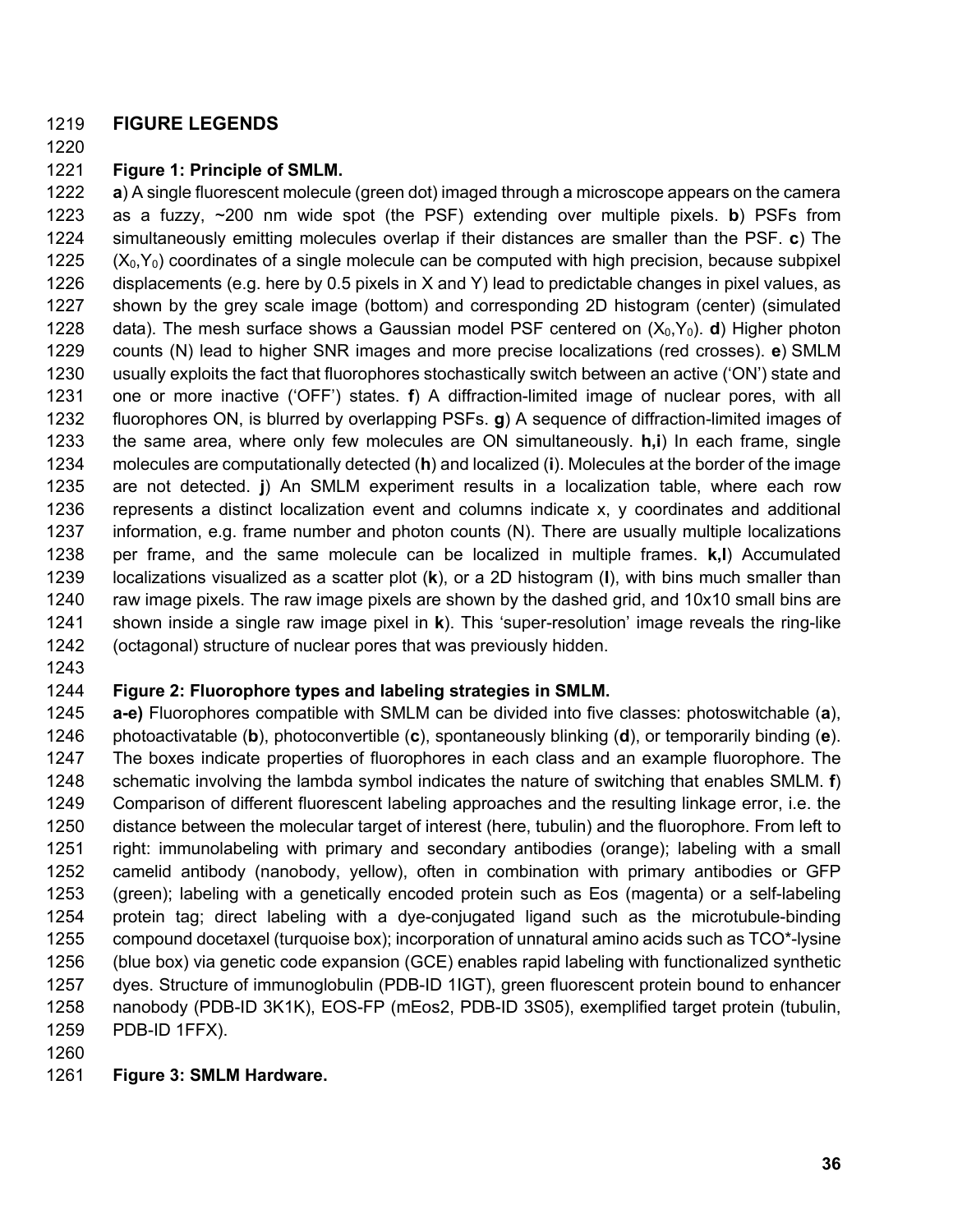**a,b**) A basic SMLM setup consists of illumination (laser, Köhler lens, i); imaging optics and stage (objective, sample, ii) and detection (tube lens, camera, iii). Dichroic mirrors are used to separate excitation and emission wavelengths, and can be combined with additional emission filters to reject autofluorescence. **c**) A 2D *d*STORM image of microtubules. **d**) A 3D SMLM system can be obtained simply by adding an optical component to engineer the PSF, such as a cylindrical lens, which generates astigmatism. **e**) A z-stack of a fluorescent bead shows the axial variations of an astigmatic PSF. **f**) A 3D super-resolution image obtained by analysis of 2D single molecule 1269 images, displayed here in 2D with color indicating  $z$ . Here, PSF calibration and image 1270 reconstruction was performed with ZOLA-3D.

#### **Figure 4: Live cell SMLM**

 **a**) Structural dynamics of a focal adhesion (tdEos-paxillin) reveal its appearance near the cell edge before maturation and motion toward the interior. Each super-resolution image is 1275 reconstructed from 1,000 raw frames. Scale bar: 500 nm. From ref. <sup>34</sup>. b) Molecular dynamics of the vesicular stomatitis virus glycoprotein (VSVG-tdEos), a transmembrane protein freely 1277 diffusing on the plasma membrane. The motion of each protein is traced over multiple frames, with different colors representing individual molecules (left). Each trajectory can be analysed, to create a map of diffusion coefficients (center). In contrast, the dynamics of molecules within the actin cytoskeleton (actin-tdEos) show directed motion near the cell's leading edge and diffusive 1281 motion toward the interior (right). Scale bars: 500 nm. From ref.  $^{16}$ .

## **Figure 5. Major discoveries enabled by SMLM**

 **a**) STORM image of histone H2B in human fibroblast cells (hFb) with progressively higher zoomed 1285 insets, adapted from ref.<sup>139</sup>. Scale bars: 2 um and 500 nm. **b**) Top: *d*STORM image of nuclear 1286 pore complexes (NPCs) labeled with antibodies against the nucleoporin Nup133. Three individual NPCs are shown on the right and an average image of 4,171 aligned NPCs on the lower right. Scale bars: 0.5 um and 0.1 um. Bottom: Left: Colored circles show radial positions of different nucleoporins in the plane of the nuclear envelope, determined from averaged images, with the inferred position of the Y-shaped scaffold complex overlaid. Circle thickness reflects 95% confidence intervals of average radial distances. Center and right: side and frontal views of the EM structure (grey), with the radial positions of nucleoporins shown in color, and two positions of 1293 the Y complex consistent with the data overlaid. Scale bar, 40 nm. From ref.<sup>120</sup> c) iPALM image of a human U2OS cell expressing integrin αν-tdEos (left) and actin-mEos2 (right) with color coded 1295 zoomed insets of boxed regions adapted from<sup>169</sup>. Colors represent the z-position relative to the substrate (z=0 nm). Scale bars: 500 nm. **d**) 3D STORM image of actin in a neuronal axon with 1297 zoomed y/z insets of boxed regions showing actin rings, adapted from<sup>58</sup>. Scale bars: 1 um and 200 nm.

#### **Figure 6: Limitations and optimizations**

 **a**) SMLM image of microtubules before and after drift correction. Arrows show a fluorescent bead used to estimate the drift. **b,c**) Artifacts due to PSF overlaps in simulated images. **b**) Left: ground truth image without localization errors, shown as a scatter plot. Middle: SMLM image for a low 1304 density of activated fluorophores (10 localizations per  $\mu$ m<sup>2</sup>, no PSF overlaps). Right: the same, 1305 for a high activation density (50 localizations per  $\mu$ m<sup>2</sup>); overlapping PSFs cause artifactual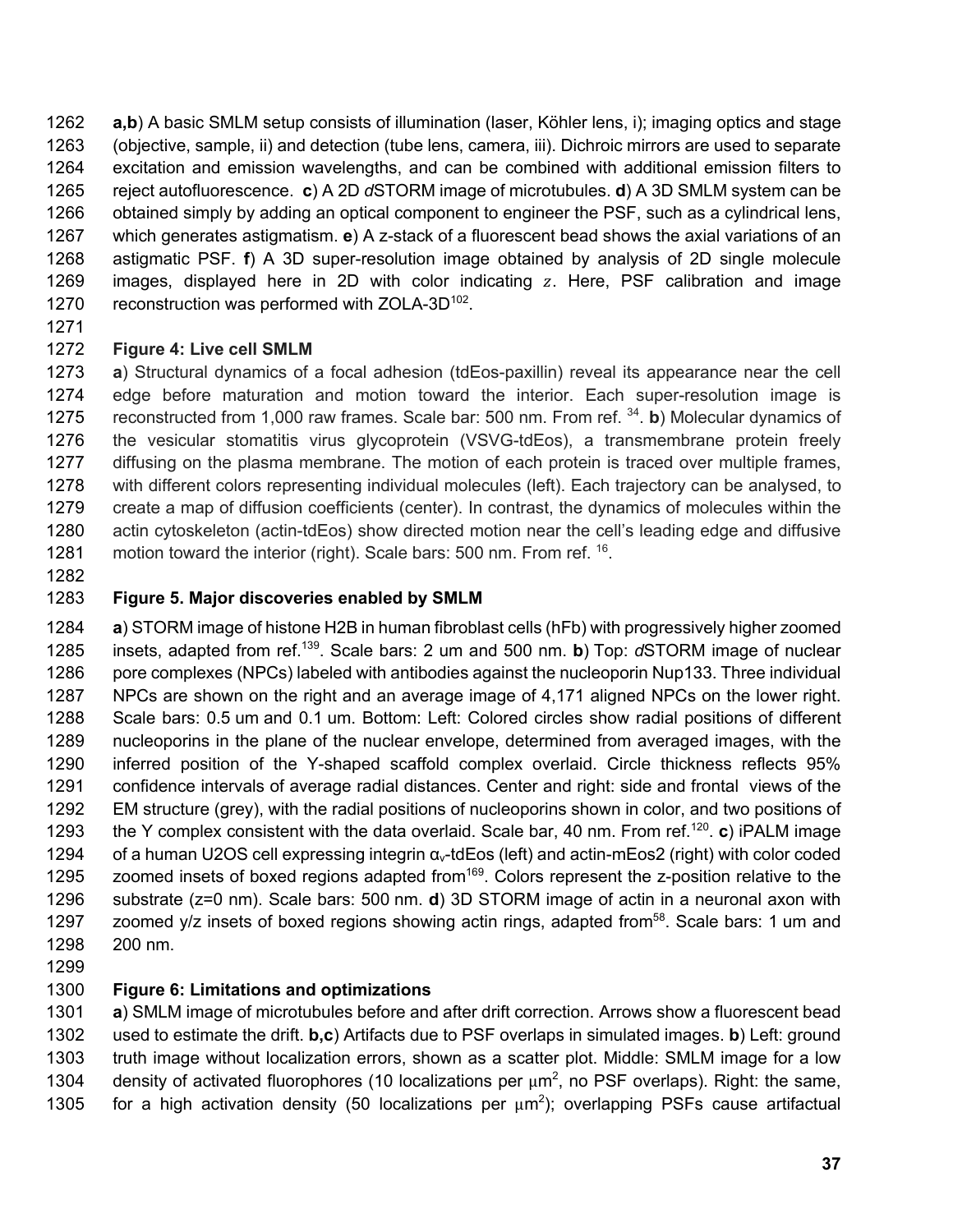localizations near the center. **c**) Simulated molecular clusters, with a 10-fold higher density for the top cluster. Left: simulated ground truth shown as scatter plot. Middle: SMLM image without filtering. Right: the same after filtering of poor localizations due to overlapping PSFs. After filtering, the high density cluster is barely visible*.* **d)** Artifacts in SMLM images of microtubules resulting from subpixel localization bias. Top: without bias. Bottom: with bias; the bias is due to computational localization with an incorrect PSF model. As a result of bias, the reconstructed image shows a grid pattern. Insets show the entire FoV. The localization bias is readily apparent 1313 in the histogram of x coordinates relative to the center of pixels in the raw images (drift correction was not applied to better highlight the effect of localization bias). **e**) Exchange-PAINT implements sequential imaging of multiple targets by DNA-PAINT with different imager strands labeled with 1316 the same dye. The sample is first labeled with orthogonal docking strands  $P_1, P_2, \ldots, P_n$ , then the 1317 first imager strand species  $P_{1}^{*}$ , complementary to docking strand  $P_{1}$ , is introduced and a DNA-1318 PAINT image of P<sub>1</sub> is acquired. Next, the strands  $P_{1}^{*}$  are washed out, then imager strands  $P_{2}^{*}$  are introduced and a DNA-PAINT image of P2 is acquired, etc. for *n* cycles. Each DNA-PAINT image is assigned a distinct pseudocolor and all *n* images are then superposed. **f**) Pseudocolor DNA-PAINT images of origami structures displaying digits 0–9. Scale bar: 25 nm.

 

#### **Figure 7: New directions in SMLM**

 **a,b**) MINFLUX. **a**) MINFLUX excitation concept to precisely probe emitter positions by minimal photon fluxes. A doughnut-shaped excitation (green) is moved sequentially to four probing 1327 positions  $r_0, r_1, r_2, r_3$  (colored circles) in the vicinity of a single fluorophore (orange star). The 1328 probing range is given by  $L$ . If the doughnut center coincided perfectly with the fluorophore position, no photons would be emitted. The position of the fluorophore can be calculated with very 1330 high precision from the fluorescence photon counts shown below. From ref.<sup>246</sup> b) Example 1331 nuclear pore complex imaged by MINFLUX. Scale bars: 50 nm. From ref. <sup>249</sup> c,d) Expansion- SMLM. **c**) In expansion microscopy (ExM), samples are embedded in a gel that expands upon hydration. Immunolabeling of epitopes can be performed before or after gelation and expansion using linkers that bind to the gel and to a fluorophore. Full or partial protein digestion is commonly used to enable isotropic expansion. In order to enable (*d*)STORM imaging in photoswitching buffer the sample is re-embedded in an uncharged polyacrylamide gel after expansion. **d**) Left: 3D post-labeling Ex-dSTORM image of a 3.2x expanded and re-embedded sample shows the ninefold symmetry of the procentriole. Scale bar, 500 nm. Right: 3.1-fold expanded and re- embedded tubulin filaments. Magnified view of highlighted region (white box). xz side view cross section of a tubulin filament showing its hollow structure. Scale bars, 2 µm (large square), 500 nm 1341 (vertical rectangle), 200 nm (small square). From ref.<sup>255</sup> e) Deep learning accelerates SMLM image acquisition. A widefield image (WF) and a sparse SMLM image obtained from k=300 frames only are fed as inputs to an artificial neural network (ANN) that was previously trained on high quality (long acquisition) SMLM images of microtubules. The ANN outputs a super-resolution image that is in good agreement with an SMLM image obtained from k=30,000 frames ('ground 1346 truth'), suggesting a 100-fold reduction in acquisition time without compromising spatial resolution. 1347 Adapted from  $ref^{259}$ .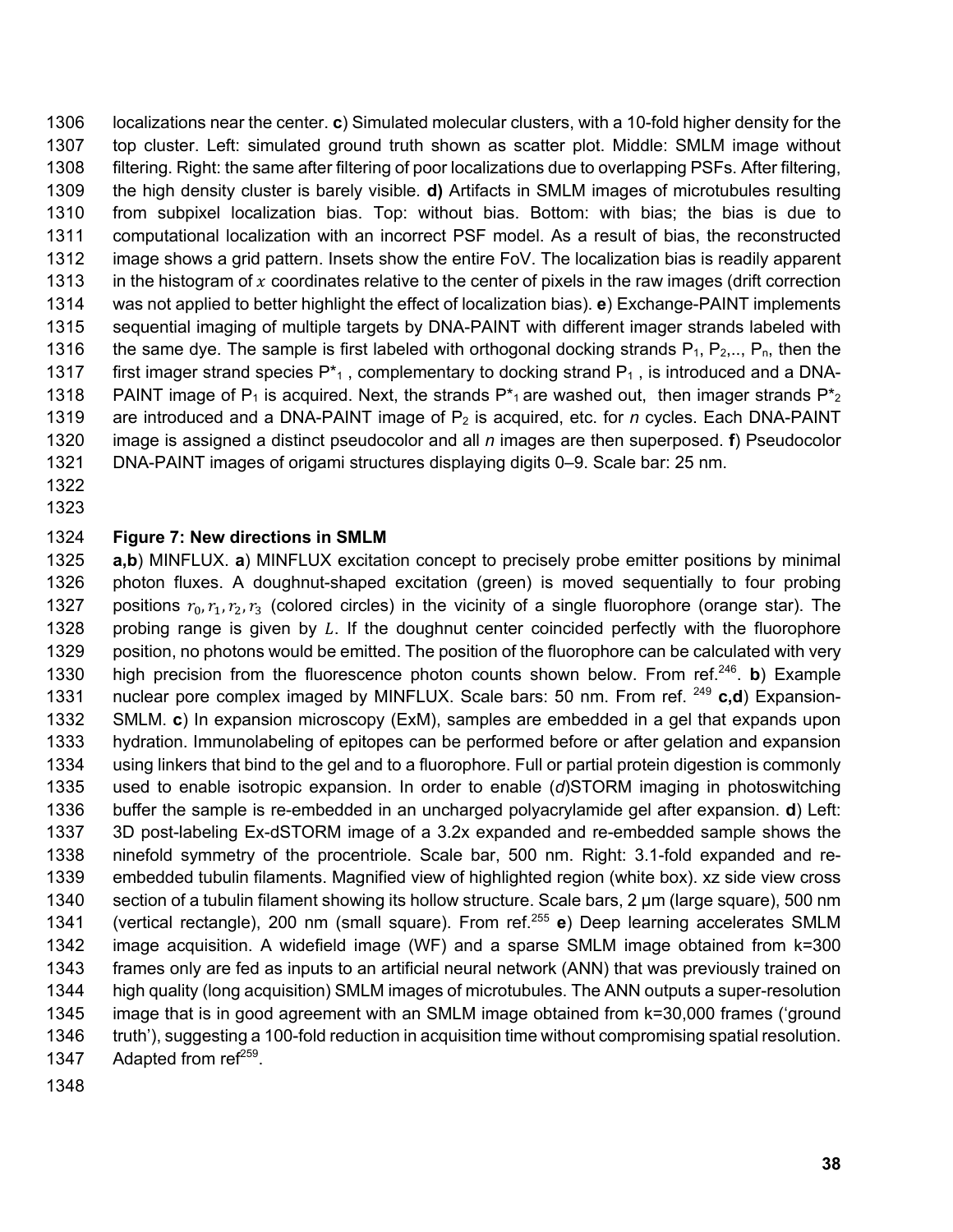#### 1349 **BOXES**

1350

#### 1351 **Box 1: The resolution of SMLM images**

1352 Betermining the resolution of an SMLM image is not straightforward. The resolution R cannot be 1353 | better than  $R_{\text{loc}} \approx 2.3 \sigma_{\text{loc}}$ , thus estimating localization precision  $\sigma_{\text{loc}}$  is key. One approach to 1354 estimate  $\sigma_{loc}$  is to calculate the Cramer-Rao lower bound (CRLB), but this estimate is generally 1355 too optimistic. More realistic estimates can be obtained from the standard deviations of 1356 coordinates in small localization clusters likely originating from single molecules. However, both 1357 estimates ignore potential localization biases or linkage errors. A common alternative is to 1358 calculate the dispersion of coordinates (e.g. the full width half maximum, or FWHM) across thin 1359 Structures such as cytoskeletal filaments. This provides a conservative upper limit to 2.3  $\sigma_{\text{loc}}$ , since 1360 | the FWHM reflects both precision and the width of the labeled structure (including linkage errors).

1361 | A critical, but often overlooked requirement to achieving a resolution  $R_{\text{loc}} = 2.3 \sigma_{\text{loc}}$  is to have a 1362 good sampling, i.e. a sufficiently high percentage of localized molecules. An early study 1363 introduced a Nyquist sampling criterion to calculate the sampling limit ( $R_{Nvq}$ ) to resolution based 1364  $\vert$  on the nearest neighbor distances between localizations<sup>34</sup>, but a reanalysis suggested that 5-fold 1365 | higher sampling ( $R_{5xNyq}$ ) is actually required<sup>89</sup>. In the simulated images below, with  $\sigma_{loc} = 10$  nm, 1366 this criterion implies that 22% of molecules must be localized to achieve a resolution  $R_{\text{loc}} = 23$ 1367  $\parallel$ nm. A Fourier Ring Correlation (FRC) criterion<sup>271</sup> — which measures the correlation between 1368 Subsets of localizations — simultaneously accounts for localization precision and sampling, but 1369 | requires a user-defined threshold and can hide spatial variations in resolution. More recently, an 1370 | alternative, threshold-free approach based on phase correlation was proposed $^{272}$ .



1371

1372 While useful, such measures are insufficient to rigorously determine the resolution. Compelling 1373 evidence that an image has resolution R or better is to clearly distinguish distinct structures at 1374 distances  $\leq R$ . In biological samples, this is done most convincingly on complexes where 1375 | molecules are located at known distances from each other, such as nuclear pores, which have 1376  $\parallel$  therefore become a gold standard to evaluate resolution<sup>113</sup>.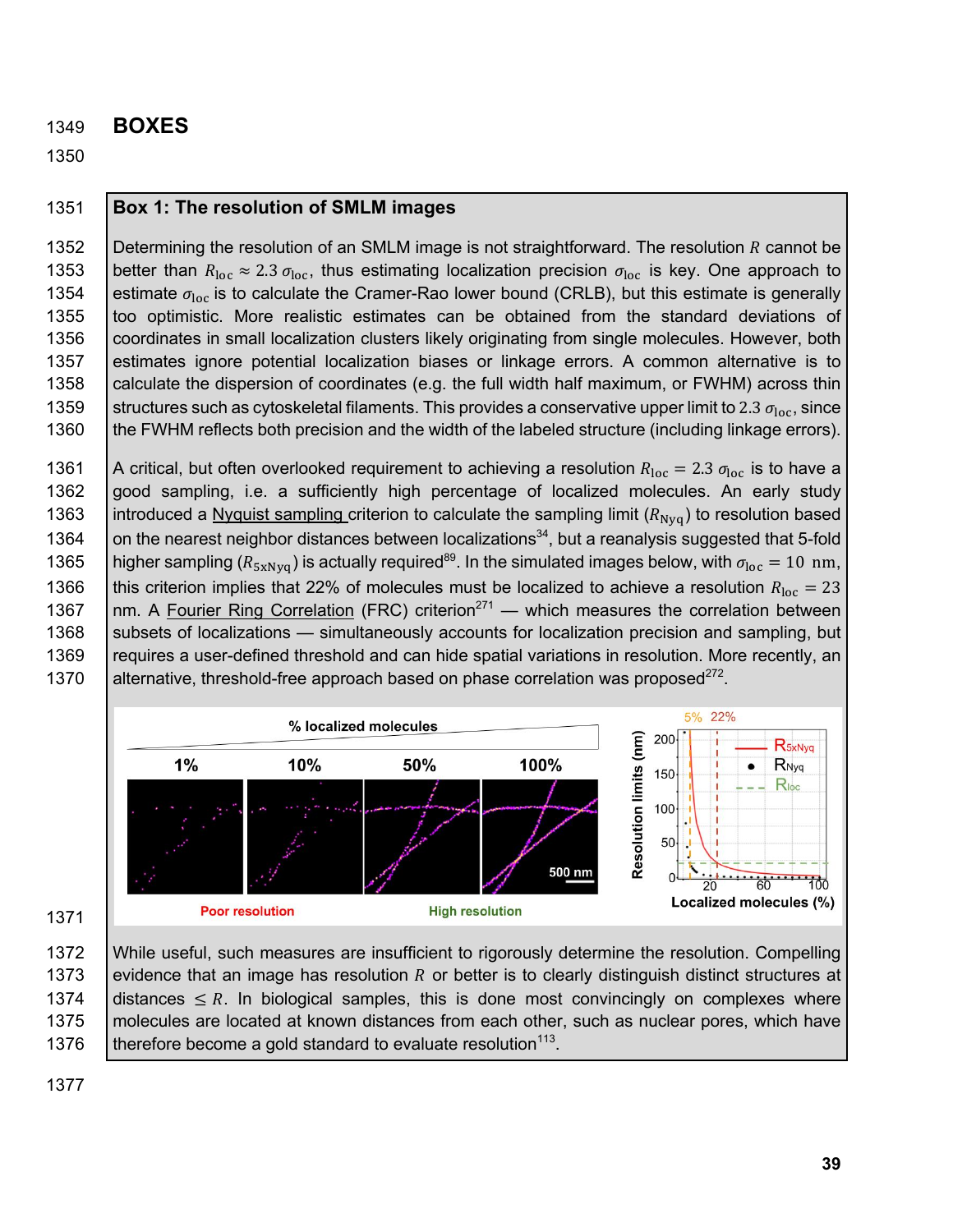| 1378 | <b>BOX 2: Multicolor SMLM</b>                                                                                 |
|------|---------------------------------------------------------------------------------------------------------------|
| 1379 | The investigation of biomolecular interactions in cells requires super-resolution imaging of multiple         |
| 1380 | target molecules in one experiment. Multicolor SMLM with synthetic dyes can be accomplished                   |
| 1381 | using the classical STORM concept with probes that contain both an activator and a reporter                   |
| 1382 | fluorophore <sup>8</sup> . Here, various activator-reporter dye pairs attached to an antibody, such as Alexa  |
| 1383 | Fluor 405 & Cy5, Cy2 & Cy5, and Cy3 & Cy5, enable multicolor STORM using three different                      |
| 1384 | activation lasers and spectrally-selective activation of the reporter fluorophore $Cy5^{273}$ .               |
| 1385 | Activator-free SMLM with synthetic dyes (dSTORM) requires fluorophores that exhibit similar                   |
| 1386 | blinking efficiency under identical photoswitching buffer conditions. Suitable pairs for two-color            |
| 1387 | dSTORM include Alexa Fluor 532 & Alexa Fluor 647, ATTO 520 & Alexa Fluor 647, and CF 568                      |
| 1388 | & Alexa Fluor 647, as well as combinations with longer-wavelength absorbing dyes, e.g. DyLight                |
| 1389 | 750 <sup>152,274</sup> .                                                                                      |
| 1390 | To avoid chromatic aberrations, multicolor SMLM by spectral-demixing can be used. Here, one                   |
| 1391 | can use synthetic dyes that exhibit good photoswitching performance in the same thiol switching               |
| 1392 | buffer and can be efficiently excited with the same laser wavelength but exhibit different emission           |
| 1393 | maxima. The emission light is spectrally separated by a dichroic beamsplitter and imaged onto                 |
| 1394 | two cameras or separate parts of the same camera chip. The fluorophores are then classified by                |
| 1395 | their emission ratio. Alternatively, the emission signal of different synthetic dyes can be split into        |
| 1396 | two detection paths and recorded simultaneously on two cameras (or two regions of the same                    |
| 1397 | camera): one emission spectra recording and one for localization <sup>275-277</sup> . FPs have also been used |
| 1398 | successfully for multicolor SMLM, either alone, e.g. Dronpa & mEos, or in combination with                    |
| 1399 | synthetic fluorophores, e.g. mEos2 & Alexa Fluor 647 or Dronpa & Alexa Fluor 647 <sup>177,278</sup> .         |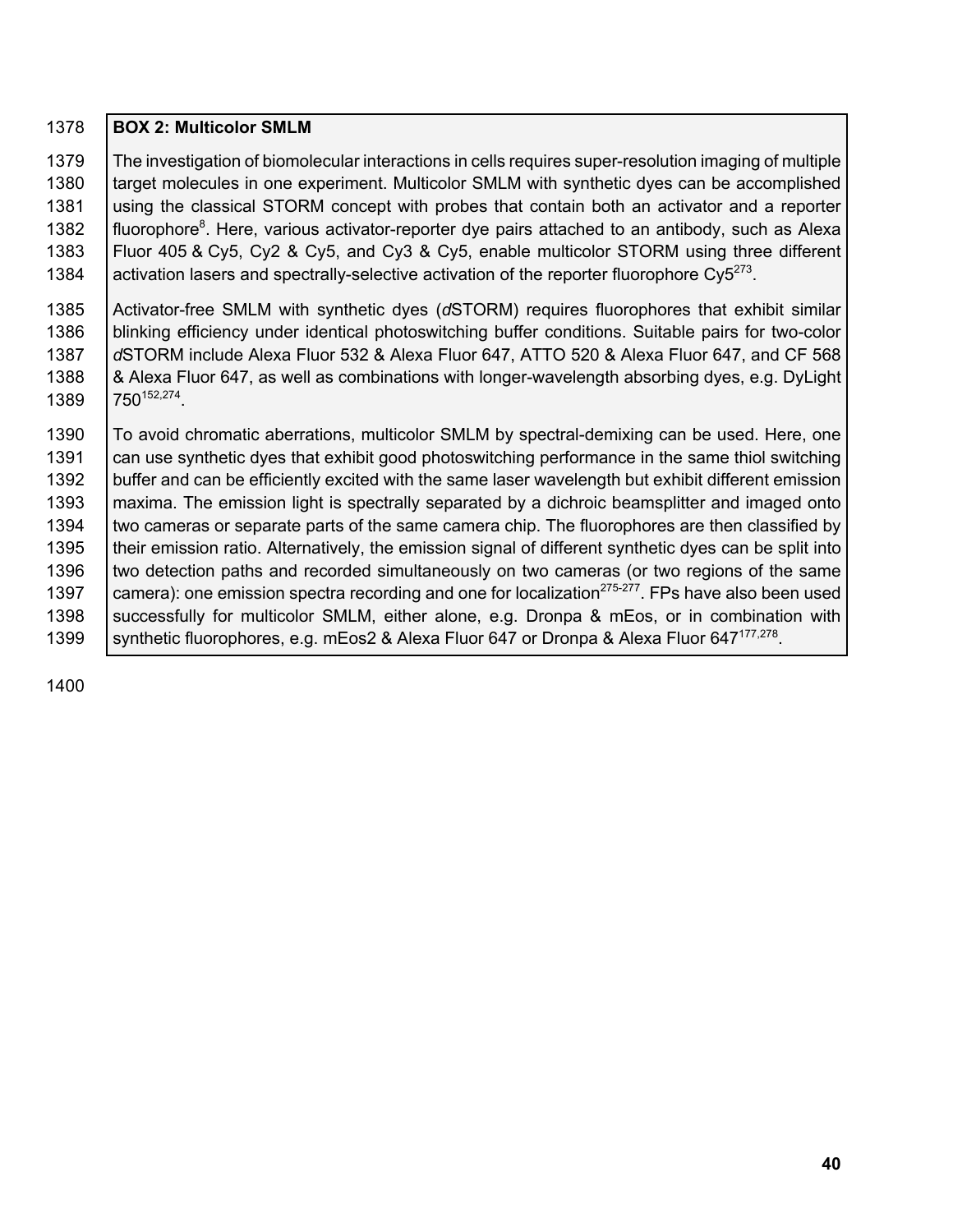#### 1401 **Box 3: Localization precision, accuracy and the Cramer-Rao lower bound**

1402 The image I of a single fluorophore is the result of a stochastic process that depends on several 1403 unknown parameters, notably the  $(x, y)$  coordinates of the molecule and the number of collected 1404 | photons, N. Localization algorithms attempt to determine  $(x, y)$  from I and provide estimates  $(\hat{x}, \hat{y})$ . 1405 | Algorithms are usually assessed based on their mean squared error (MSE):  $MSE(\hat{x}) = \langle (\hat{x} - x)^2 + y^2 \rangle$ 1406  $| (\hat{y} - y)^2$  > where brackets denote statistical averaging. The MSE for coordinate x can be rewritten: (+)  $\text{MSE}(\hat{x}) = \text{Var}(\hat{x}) + B^2(\hat{x})$ , where the variance  $\text{Var}(\hat{x}) = \langle (\hat{x} - \langle \hat{x} \rangle)^2 \rangle$  is the random component of 1408 the errors, while the bias  $B(\hat{x}) = x - \langle \hat{x} \rangle$  is the systematic error (and likewise for y). The variance 1409 defines the 'precision' of an algorithm, while the bias defines the 'accuracy'. High precision algorithms 1410 tend to provide similar coordinates for different images of the same molecule, but these may have a 1411 large offset (bias) from the true value. High accuracy algorithms tend to find the correct position on 1412 average, but possibly with high dispersion (low precision), implying that individual localizations may 1413 Still be far from the true location.



1414

1415 | One usually considers algorithms without bias, so that  $MSE(\hat{x}) = Var(\hat{x})$ . The Cramer-Rao lower 1416 | bound (CRLB) provides a lower limit to the variance (and hence precision) of any unbiased algorithm. 1417 | Assuming for simplicity that the image depends only on x, the CRLB reads:  $Var(\hat{x}) \ge$ 1418  $\left[-\left[<\frac{\partial^2}{\partial x^2} \ln p(I; x)> \right]^{-1}$  where  $p(I; x)$  is the probability of observing *I* if the true coordinate is x (p(*I*; x) 1419 is also called the likelihood)*.* A handy formula can be derived under strongly idealized conditions, 1420 Where the point spread function (PSF) is modeled as a Gaussian of standard deviation  $\sigma_0$ , the 1421 | background and camera noise are neglected, and the exact coordinates of the  $N$  photons hitting the 1422 camera is recorded (i.e. ignoring pixelation). Under these assumptions, the CRLB reduces to: 1423  $\int Var(\hat{x}) \ge \sigma_0^2/N$ , and the precision limit becomes:  $\sigma_{loc} = \sigma(\hat{x}) \ge \sigma_0/\sqrt{N}$ .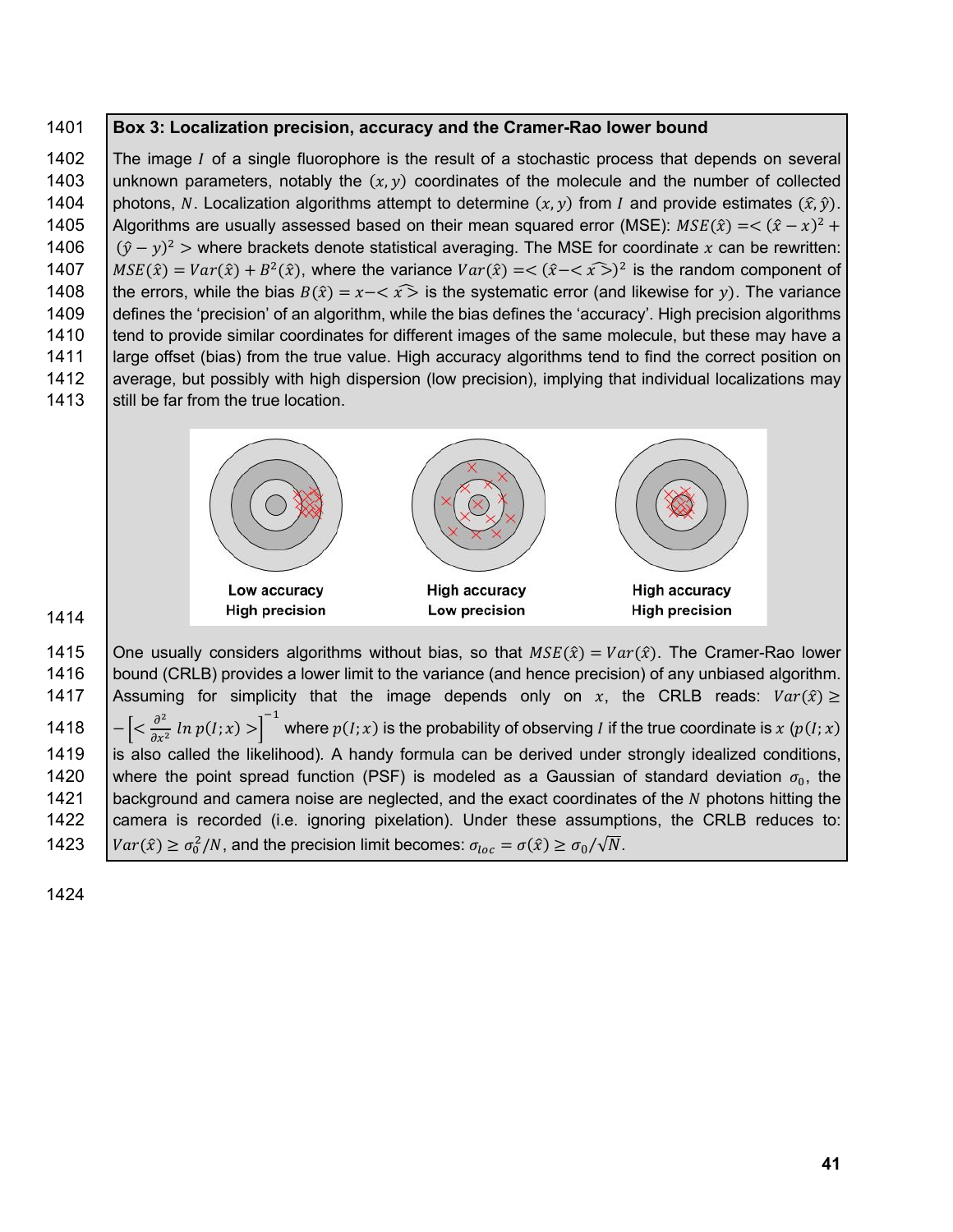#### 1425 **BOX 4: Three-dimensional (3D) SMLM**

1426 Biological structures are generally three-dimensional (3D), and should therefore be imaged in 3D 1427 with axial resolutions similar to those that can be achieved laterally. Innovations in optical setups 1428 exploiting point spread function (PSF) engineering<sup>80,279</sup> or multi-plane<sup>280,281</sup> detection have 1429 enabled precise localization of molecules in 3D, in samples up to several micrometers thick<sup>102</sup>.

1430 | Methods with engineered PSFs exploit the fact that the 2D image of a fluorescent molecule 1431 depends not only on its lateral  $(x, y)$  coordinates but also on its axial coordinate z. By analyzing 1432 the 2D image pattern, the z coordinate can be estimated in addition to x and y. In this way, 3D 1433 Super-resolution images can be reconstructed from 2D images obtained without refocusing. The 1434 | most common approach exploits an astigmatic PSF, generated by inserting a single cylindrical 1435  $\parallel$  lens into the imaging path<sup>79,80,102</sup> (see Figure). Other PSFs such as double helix (Figure), tetrapod 1436 or saddle point, which can be obtained using phase masks, deformable mirrors or other optical 1437 | devices, can achieve larger axial range<sup>102,279,282,283</sup>.

 $\parallel$  In setups with two or more focal planes (see Figure)<sup>280,281,284</sup>, analyzing the relative intensities in 1439 different images of the same molecule also allows to compute z in addition to  $(x, y)$ . In multifocal microscopy (MFM), a specialized diffractive grating is used to image several (e.g. up to 9) focal  $\parallel$  planes simultaneously on a single camera<sup>281</sup>. Combining MFM with SMLM allowed fast volumetric  $\left| \right|$  imaging of mitochondria in whole cells with high resolution<sup>282</sup>.



1443

 PSF shaping or multi-plane detection divert photons for 3D encoding, resulting in a loss of localization precision. The theoretically achievable localization precision and axial range depend 1446 on the PSF shape, and can be calculated. Some PSFs have even been engineered to achieve  $\parallel$  theoretically optimal precisions over a given axial range<sup>99,283</sup>. Many software packages are now  $\parallel$  available for 3D SMLM with PSF engineering<sup>99</sup>.

1449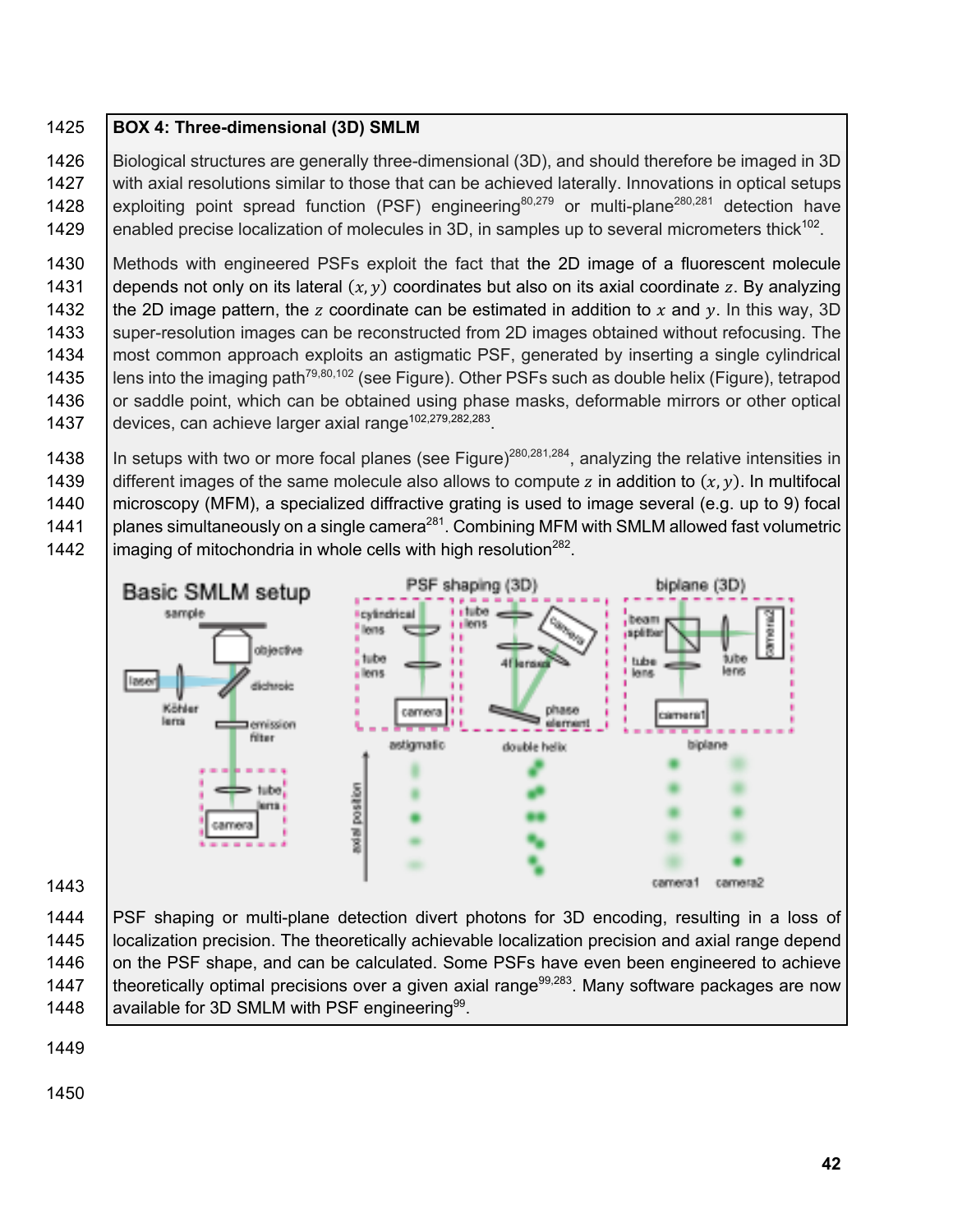# **Acknowledgements**

 M. Lelek and C. Zimmer thank B. Lelandais for excellent comments on the manuscript. Work in the Zimmer lab is funded mainly by Institut Pasteur, Fondation pour la Recherche Médicale (grant DEQ 20150331762), Région Ile de France, and Agence Nationale de la Recherche. M. Lakadamyali acknowledges funding from the National Institutes of Health, National Institutes of General Medical Sciences (NIH/NIGMS) under the grant number RO1 GM133842-01. G. Beliu and M. Sauer acknowledge funding by the German Research Foundation (DFG, SA829/19-1) and the European Regional Development Fund (EFRE project ("Center for Personalized Molecular Immunotherapy"). F. Schueder and R. Jungmann acknowledge support by the German Research Foundation through the SFB1032 (project A11) and the Max Planck Society. This project was supported by the European Union's H2020 programme under the Marie Skłodowska-Curie grant BALTIC (J. Griffié) and ERC Piko (S. Manley).

- **Competing interests**
- 

 Ralf Jungmann is cofounder of Ultivue, Inc. and Massive Photonics GmbH. Christophe Zimmer has an ongoing collaboration with Abbelight. All other authors declare no competing interests.

- **Glossary**
- 1471 **Diffraction**: bending of light waves at the edges of an obstacle such as an aperture.
- **Point spread function (PSF):** the image of an infinitesimally small light source 1475 through the optical system.
- **Airy pattern:** a pattern of light featuring a central bright disk surrounded by increasingly dimmer concentric rings formed by diffraction from a circular aperture.
- **Total internal reflection (TIRF):** a configuration in which a strongly inclined 1482 laser beam is reflected by the coverslip, leaving only a thin  $\sim$  200 nm) layer from 1483 the coverslip illuminated, strongly reducing background.
- **Highly inclined and laminated optical sheet (HILO):** a configuration in which the laser beam enters the sample at a sharp angle, allowing to reduce the background when imaging at a distance from the coverslip.
- **Noise:** Random fluctuations of the image pixel values.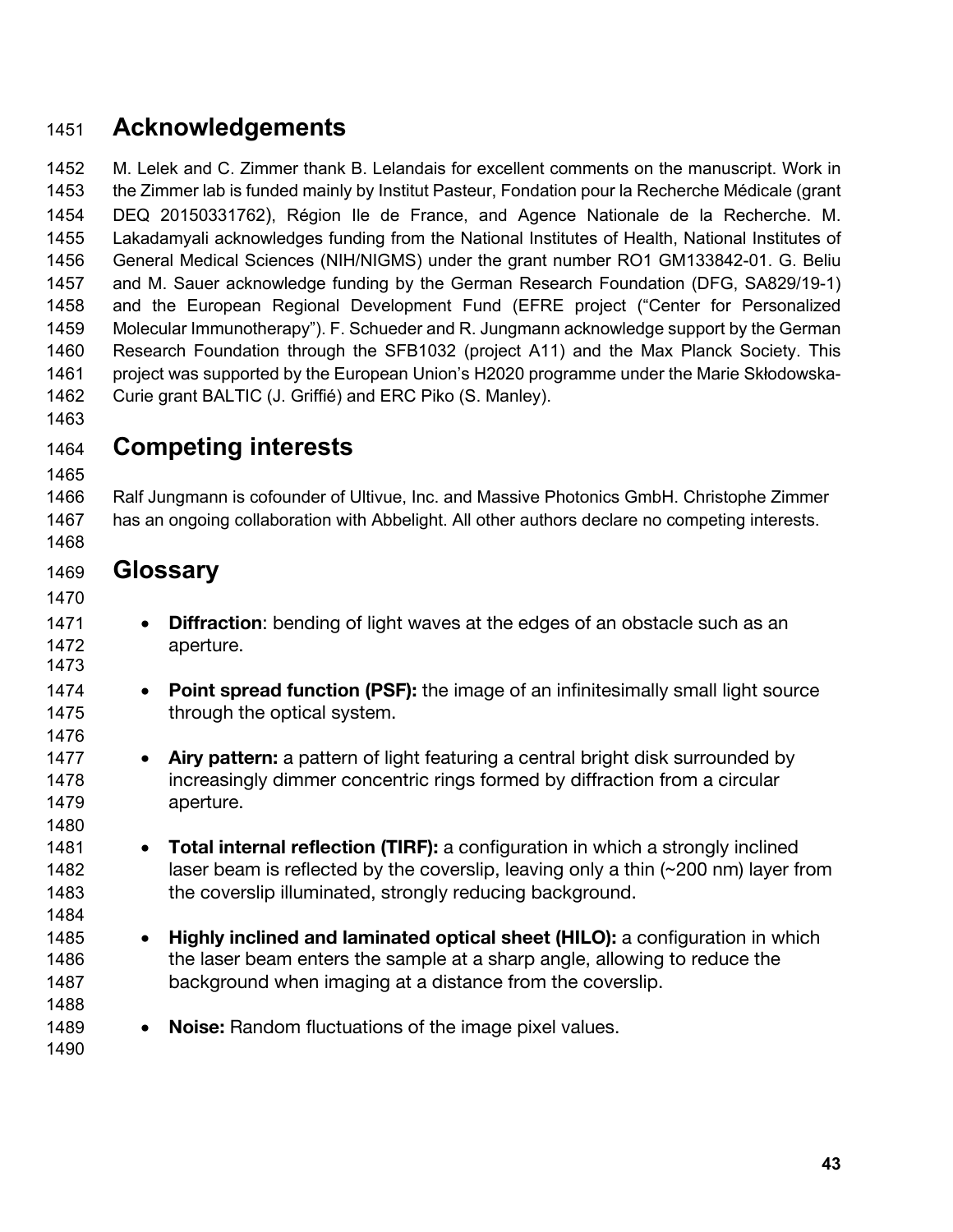| 1491<br>1492<br>1493<br>1494                 | <b>Poisson noise (shot noise):</b> A type of statistical noise affecting photon counts<br>and arising from the fact that photons are hitting pixels independently of each<br>other with constant probability per unit time. |  |
|----------------------------------------------|-----------------------------------------------------------------------------------------------------------------------------------------------------------------------------------------------------------------------------|--|
| 1495<br>1496<br>1497                         | <b>Cramer-Rao lower bound (CRLB):</b> A fundamental limit to the precision<br>$\bullet$<br>(variance) of any estimator without bias.                                                                                        |  |
| 1498<br>1499<br>1500<br>1501                 | <b>Ripley's K function:</b> A function computed from a set of points that helps reveal<br>if points are uniformly randomly distributed or exhibit spatial clustering or<br>dispersion.                                      |  |
| 1502<br>1503<br>1504                         | <b>Nyquist sampling:</b> sampling a continuous signal at twice the highest frequency<br>$\bullet$<br>allows to reconstruct it without loss of information.                                                                  |  |
| 1505<br>1506<br>1507<br>1508<br>1509<br>1510 | <b>Fourier ring correlation (FRC):</b> a measure of image resolution computed from<br>the cross-correlation between two independent noisy versions of the image in<br>Fourier (frequency) space.                            |  |
| 1511<br>1512                                 | <b>Related links:</b>                                                                                                                                                                                                       |  |
| 1513                                         | Single-Molecule Localization Microscopy Software Benchmarking:                                                                                                                                                              |  |
| 1514                                         | http://bigwww.epfl.ch/smlm                                                                                                                                                                                                  |  |
| 1515<br>1516<br>1517<br>1518                 | Zenodo: an open access repository for research software and data:<br>https://zenodo.org/                                                                                                                                    |  |
| 1519<br>1520<br>1521                         | FigShare: https://figshare.com/ an open access repository for figures, data sets<br>and images                                                                                                                              |  |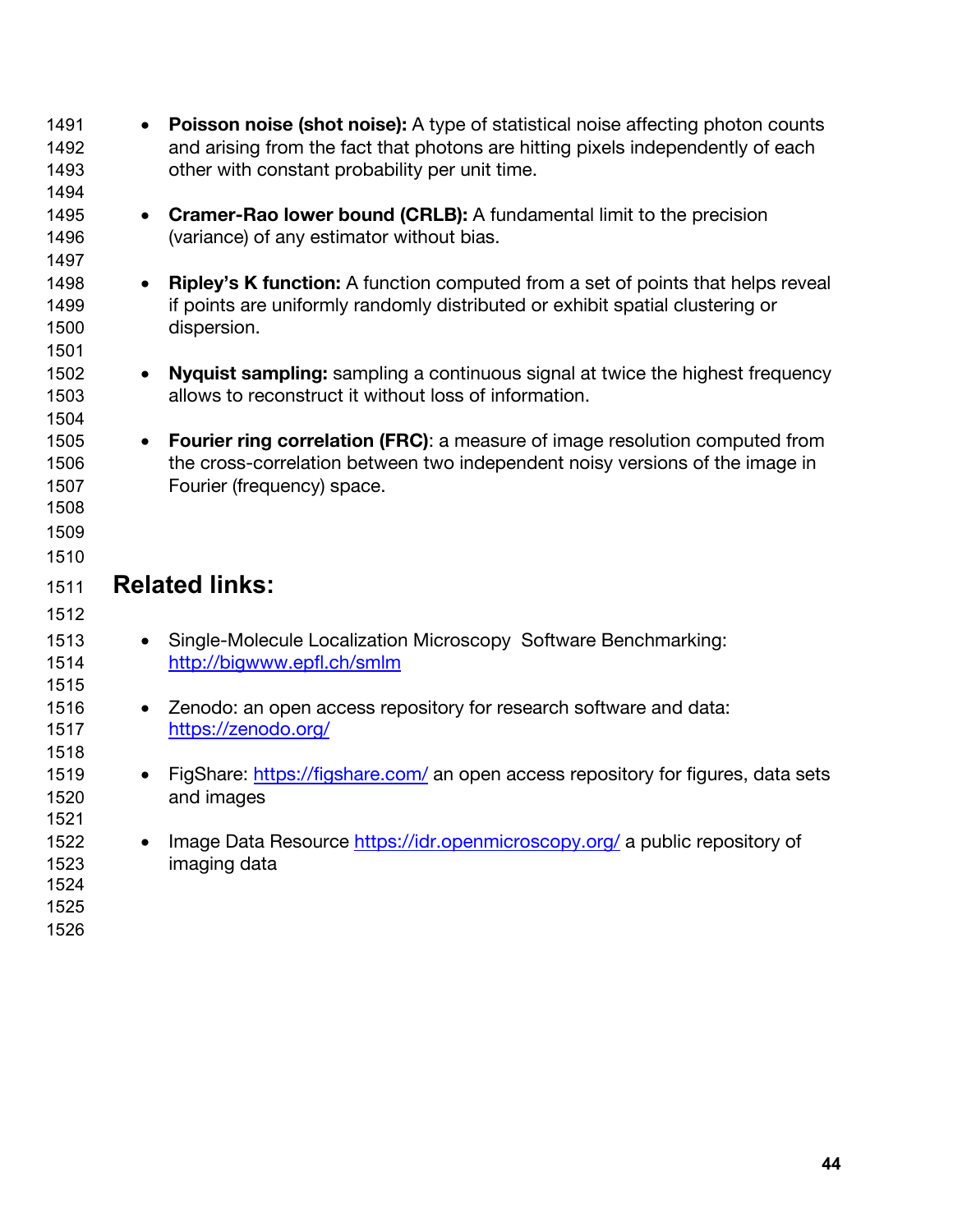# **References:**

- 
- 
- 1 Abbe, E. Beiträge zur Theorie des Mikroskops und der mikroskopischen Wahrnehmung. *Archiv für Mikroskopische Anatomie* **9**, 413-468, doi:10.1007/BF02956173 (1873). 2 Schermelleh, L. *et al.* Super-resolution microscopy demystified. *Nature Cell Biology* **21**, 1533 72-84, doi:10.1038/s41556-018-0251-8 (2019).<br>1534 3 Donnert, G. et al. Macromolecular-scale resolut
- 3 Donnert, G. *et al.* Macromolecular-scale resolution in biological fluorescence microscopy. *Proceedings of the National Academy of Sciences* **103**, 11440-11445, doi:10.1073/pnas.0604965103 (2006).
- 4 Gustafsson, M. G. L. Surpassing the lateral resolution limit by a factor of two using structured illumination microscopy. *J Microsc* **198**, 82-87 (2000).
- 5 Heintzmann, R., Jovin, T. M. & Cremer, C. Saturated patterned excitation microscopy--a concept for optical resolution improvement. *J Opt Soc Am A Opt Image Sci Vis* **19**, 1599- 1609 (2002).
- 6 Betzig, E. *et al.* Imaging intracellular fluorescent proteins at nanometer resolution. *Science* **313**, 1642-1645 (2006).
- 7 Hess, S. T., Girirajan, T. P. & Mason, M. D. Ultra-high resolution imaging by fluorescence photoactivation localization microscopy. *Biophys J* **91**, 4258-4272, doi:biophysj.106.091116 [pii] 10.1529/biophysj.106.091116 (2006).
- 8 Rust, M. J., Bates, M. & Zhuang, X. Sub-diffraction-limit imaging by stochastic optical reconstruction microscopy (STORM). *Nat Methods* **3**, 793-795, doi:nmeth929 [pii] 10.1038/nmeth929 (2006).
- 9 Heilemann, M. *et al.* Subdiffraction-resolution fluorescence imaging with conventional fluorescent probes. *Angew. Chemie. Int. Ed* **47**, 6172–6176 (2008).
- 10 Sharonov, A. & Hochstrasser, R. M. Wide-field subdiffraction imaging by accumulated binding of diffusing probes. *Proceedings of the National Academy of Sciences* **103**, 18911-18916, doi:10.1073/pnas.0609643104 (2006).
- 11 Lidke, K., Rieger, B., Jovin, T. & Heintzmann, R. Superresolution by localization of quantum dots using blinking statistics. *Opt Express* **13**, 7052-7062, doi:10.1364/opex.13.007052 (2005).
- 12 van Oijen, A. M., Kohler, J., Schmidt, J., Muller, M. & Brakenhoff, G. J. 3-Dimensional super-resolution by spectrally selective imaging. *Chem Phys Lett* **292**, 183-187, doi:Doi 10.1016/S0009-2614(98)00673-3 (1998).
- 13 Gordon, M. P., Ha, T. & Selvin, P. R. Single-molecule high-resolution imaging with photobleaching. *Proc Natl Acad Sci U S A* **101**, 6462-6465, doi:10.1073/pnas.0401638101 (2004).
- 14 Heilemann, M. *et al.* High-resolution colocalization of single dye molecules by fluorescence lifetime imaging microscopy. *Anal Chem* **74**, 3511-3517, doi:10.1021/ac025576g (2002).
- 15 Qu, X., Wu, D., Mets, L. & Scherer, N. F. Nanometer-localized multiple single-molecule fluorescence microscopy. *Proc Natl Acad Sci U S A* **101**, 11298-11303, doi:10.1073/pnas.0402155101 (2004).
- 16 Manley, S. *et al.* High-density mapping of single-molecule trajectories with photoactivated localization microscopy. *Nature Methods* **5**, 155-157, doi:10.1038/nmeth.1176 (2008).
- 17 Biteen, J. S. *et al.* Super-resolution imaging in live Caulobacter crescentus cells using photoswitchable EYFP. *Nat Methods* **5**, 947-949, doi:10.1038/nmeth.1258 (2008).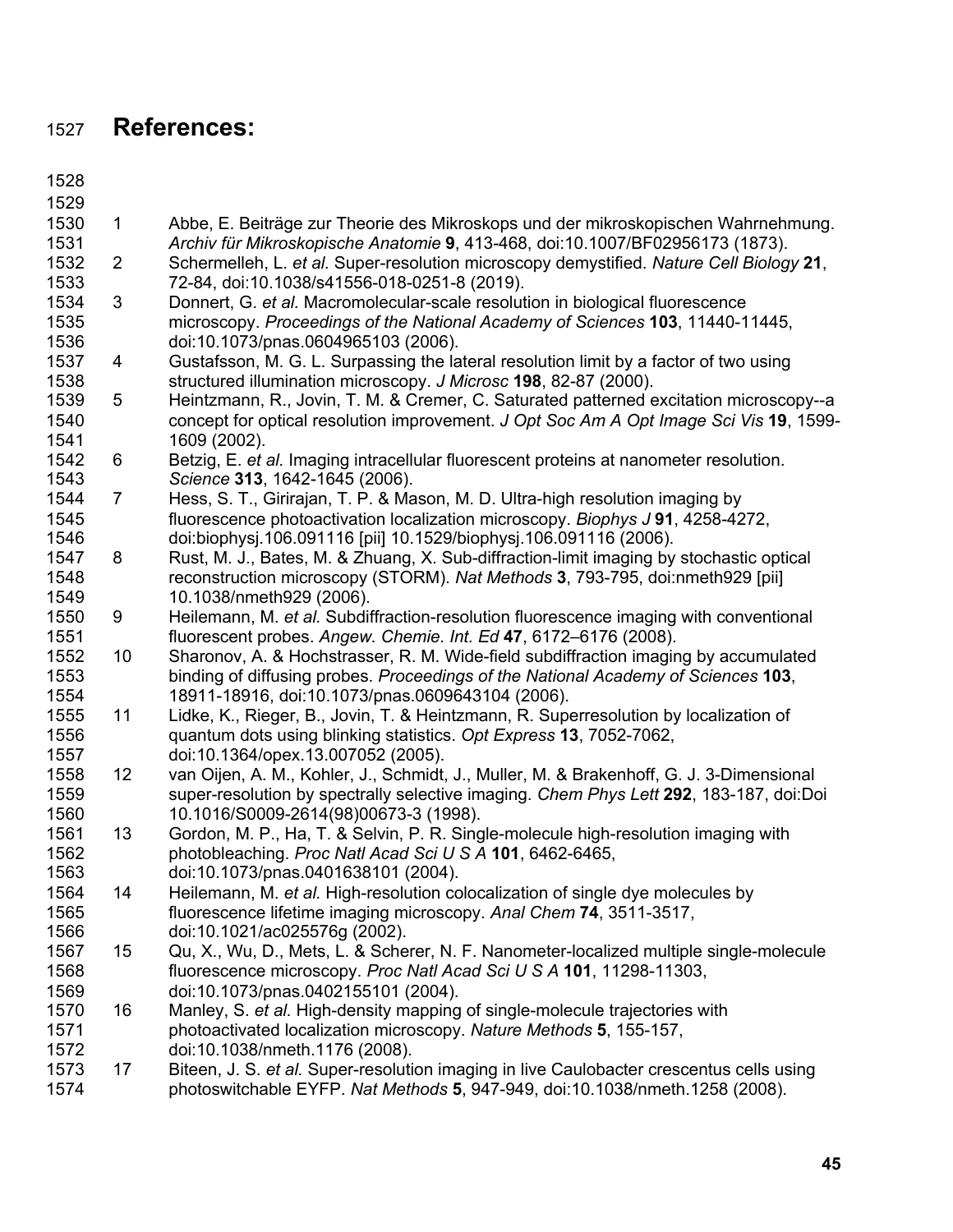18 Folling, J. *et al.* Fluorescence nanoscopy by ground-state depletion and single-molecule return. *Nat Methods* **5**, 943-945, doi:10.1038/nmeth.1257 (2008). 19 Schnitzbauer, J., Strauss, M. T., Schlichthaerle, T., Schueder, F. & Jungmann, R. Super- resolution microscopy with DNA-PAINT. *Nat Protoc* **12**, 1198-1228, doi:10.1038/nprot.2017.024 (2017). 20 Bintu, B. *et al.* Super-resolution chromatin tracing reveals domains and cooperative interactions in single cells. *Science* **362**, eaau1783, doi:10.1126/science.aau1783 (2018). 21 Weisenburger, S. *et al.* Cryogenic optical localization provides 3D protein structure data with Angstrom resolution. *Nat Methods* **14**, 141-144, doi:10.1038/nmeth.4141 (2017). 22 Klein, T., Proppert, S. & Sauer, M. Eight years of single-molecule localization microscopy. *Histochem Cell Biol* **141**, 561-575, doi:10.1007/s00418-014-1184-3 (2014). 23 Bates, M., Blosser, T. R. & Zhuang, X. Short-range spectroscopic ruler based on a single-molecule optical switch. *Phys Rev Lett* **94**, 108101, doi:10.1103/PhysRevLett.94.108101 (2005). 24 Heilemann, M., Margeat, E., Kasper, R., Sauer, M. & Tinnefeld, P. Carbocyanine Dyes as Efficient Reversible Single-Molecule Optical Switch. *J. Am. Chem. Soc.* **127**, 3801- 3806, doi:10.1021/ja044686x 10.1021/ja044686x</p> (2005). 25 Lin, Y. *et al.* Quantifying and optimizing single-molecule switching nanoscopy at high speeds. *PLoS One* **10**, e0128135, doi:10.1371/journal.pone.0128135 (2015). 26 Diekmann, R. *et al.* Optimizing imaging speed and excitation intensity for single- molecule localization microscopy. *Nat Methods* **17**, 909-912, doi:10.1038/s41592-020- 0918-5 (2020). 27 van de Linde, S. *et al.* Direct stochastic optical reconstruction microscopy with standard fluorescent probes. *Nature protocols* **6**, 991-1009, doi:10.1038/nprot.2011.336 (2011). 28 Wombacher, R. *et al.* Live-cell super-resolution imaging with trimethoprim conjugates. *Nature Methods* **7**, 717-719 (2010). 29 Andresen, M. *et al.* Structural basis for reversible photoswitching in Dronpa. *Proceedings of the National Academy of Sciences* **104**, 13005, doi:10.1073/pnas.0700629104 (2007). 30 Bossi, M. *et al.* Multicolor Far-Field Fluorescence Nanoscopy through Isolated Detection of Distinct Molecular Species. *Nano Lett.* **8**, 2463-2468, doi:10.1021/nl801471d 10.1021/nl801471d</p> (2008). 31 Grimm, J. B. *et al.* Bright photoactivatable fluorophores for single-molecule imaging. *Nat Methods* **13**, 985-988, doi:10.1038/nmeth.4034 (2016). 32 Michie, M. S. *et al.* Cyanine Conformational Restraint in the Far-Red Range. *J Am Chem Soc* **139**, 12406-12409, doi:10.1021/jacs.7b07272 (2017). 33 Lukyanov, K. A., Chudakov, D. M., Lukyanov, S. & Verkhusha, V. V. Photoactivatable fluorescent proteins. *Nature Reviews Molecular Cell Biology* **6**, 885-890, doi:10.1038/nrm1741 (2005). 34 Shroff, H., Galbraith, C. G., Galbraith, J. A. & Betzig, E. Live-cell photoactivated localization microscopy of nanoscale adhesion dynamics. *Nature Methods* **5**, 417-423, doi:10.1038/nmeth.1202 (2008). 35 Wang, S., Moffitt, J. R., Dempsey, G. T., Xie, X. S. & Zhuang, X. Characterization and development of photoactivatable fluorescent proteins for single-molecule-based superresolution imaging. *Proc Natl Acad Sci U S A* **111**, 8452-8457, doi:10.1073/pnas.1406593111 (2014). 36 Turkowyd, B., Virant, D. & Endesfelder, U. From single molecules to life: microscopy at the nanoscale. *Anal Bioanal Chem* **408**, 6885-6911, doi:10.1007/s00216-016-9781-8 (2016).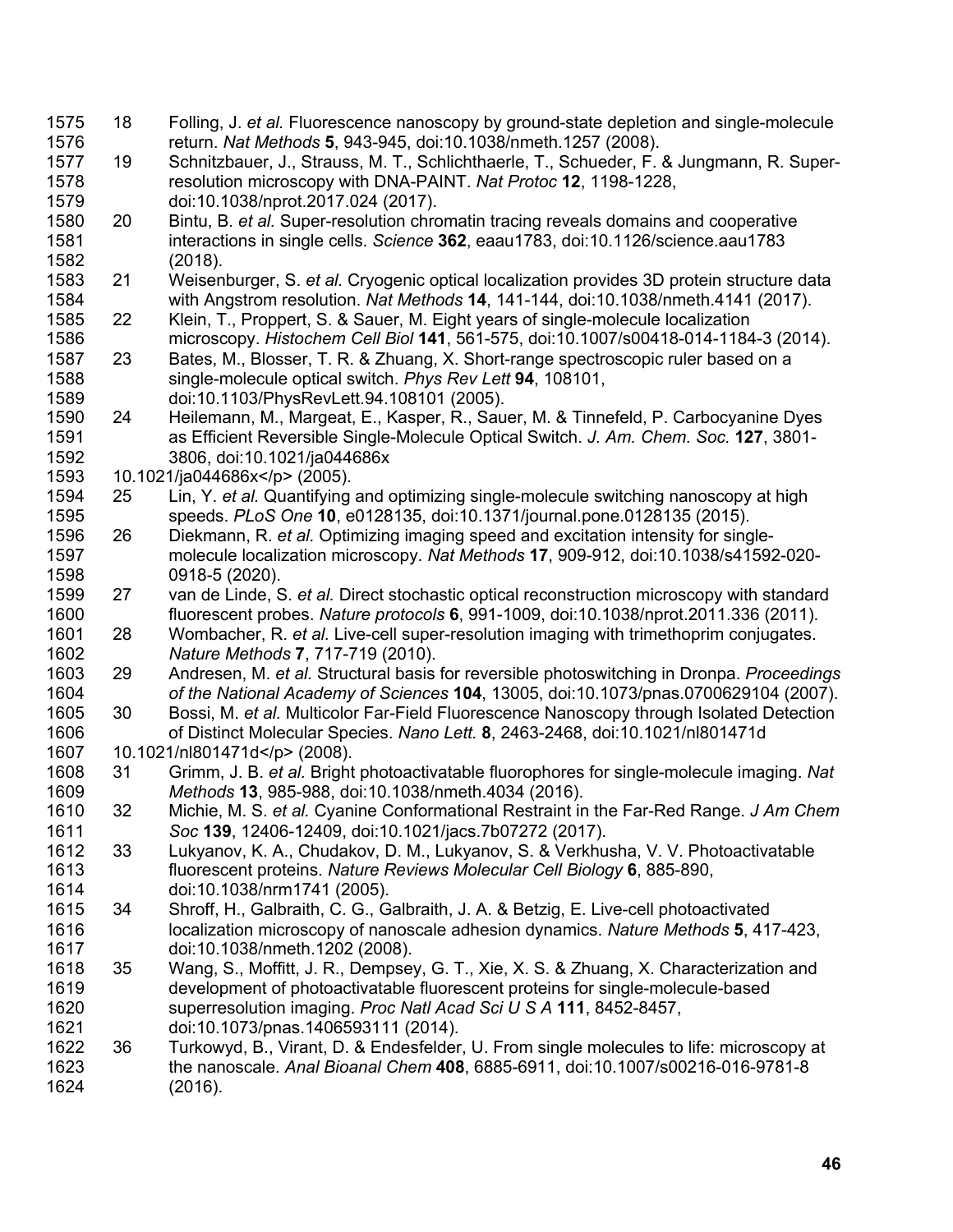| 1625<br>1626 | 37 | McEvoy, A. L. et al. mMaple: a photoconvertible fluorescent protein for use in multiple<br>imaging modalities. PLoS One 7, e51314, doi:10.1371/journal.pone.0051314 (2012). |
|--------------|----|-----------------------------------------------------------------------------------------------------------------------------------------------------------------------------|
| 1627         | 38 | Uno, S. N. et al. A spontaneously blinking fluorophore based on intramolecular                                                                                              |
| 1628         |    | spirocyclization for live-cell super-resolution imaging. Nat Chem 6, 681-689,                                                                                               |
|              |    |                                                                                                                                                                             |
| 1629         |    | doi:10.1038/nchem.2002 (2014).                                                                                                                                              |
| 1630         | 39 | Takakura, H. et al. Long time-lapse nanoscopy with spontaneously blinking membrane                                                                                          |
| 1631         |    | probes. Nat Biotechnol 35, 773-780, doi:10.1038/nbt.3876 (2017).                                                                                                            |
| 1632         | 40 | Uno, S. N., Kamiya, M., Morozumi, A. & Urano, Y. A green-light-emitting, spontaneously                                                                                      |
| 1633         |    | blinking fluorophore based on intramolecular spirocyclization for dual-colour super-                                                                                        |
| 1634         |    | resolution imaging. Chem Commun (Camb) 54, 102-105, doi:10.1039/c7cc07783a                                                                                                  |
| 1635         |    | (2017).                                                                                                                                                                     |
| 1636         | 41 | Macdonald, P. J. et al. Rhodamine-Derived Fluorescent Dye with Inherent Blinking                                                                                            |
| 1637         |    | Behavior for Super-Resolution Imaging. Anal Chem 90, 9165-9173,                                                                                                             |
| 1638         |    | doi:10.1021/acs.analchem.8b01645 (2018).                                                                                                                                    |
| 1639         | 42 | Giannone, G. et al. Dynamic superresolution imaging of endogenous proteins on living                                                                                        |
| 1640         |    | cells at ultra-high density. Biophys J 99, 1303-1310, doi:10.1016/j.bpj.2010.06.005                                                                                         |
| 1641         |    | (2010).                                                                                                                                                                     |
| 1642         | 43 | Jungmann, R. et al. Single-molecule kinetics and super-resolution microscopy by                                                                                             |
| 1643         |    | fluorescence imaging of transient binding on DNA origami. Nano Lett 10, 4756-4761,                                                                                          |
| 1644         |    | doi:10.1021/nl103427w (2010).                                                                                                                                               |
| 1645         | 44 | Dai, M., Jungmann, R. & Yin, P. Optical imaging of individual biomolecules in densely                                                                                       |
| 1646         |    | packed clusters. Nat Nanotechnol 11, 798-807, doi:10.1038/nnano.2016.95 (2016).                                                                                             |
| 1647         | 45 | Shcherbakova, D. M., Sengupta, P., Lippincott-Schwartz, J. & Verkhusha, V. V.                                                                                               |
| 1648         |    | Photocontrollable fluorescent proteins for superresolution imaging. Annu Rev Biophys                                                                                        |
| 1649         |    | 43, 303-329, doi:10.1146/annurev-biophys-051013-022836 (2014).                                                                                                              |
| 1650         | 46 | Thorn, K. Genetically encoded fluorescent tags. Mol Biol Cell 28, 848-857,                                                                                                  |
| 1651         |    | doi:10.1091/mbc.E16-07-0504 (2017).                                                                                                                                         |
| 1652         | 47 | Rodriguez, E. A. et al. The Growing and Glowing Toolbox of Fluorescent and                                                                                                  |
| 1653         |    | Photoactive Proteins. Trends Biochem Sci 42, 111-129, doi:10.1016/j.tibs.2016.09.010                                                                                        |
| 1654         |    | (2017).                                                                                                                                                                     |
| 1655         | 48 | Li, H. & Vaughan, J. C. Switchable Fluorophores for Single-Molecule Localization                                                                                            |
| 1656         |    | Microscopy. Chem Rev 118, 9412-9454, doi:10.1021/acs.chemrev.7b00767 (2018).                                                                                                |
| 1657         | 49 | Fernandez-Suarez, M. & Ting, A. Y. Fluorescent probes for super-resolution imaging in                                                                                       |
| 1658         |    | living cells. Nat Rev Mol Cell Biol 9, 929-943, doi:10.1038/nrm2531 (2008).                                                                                                 |
| 1659         | 50 | Ries, J., Kaplan, C., Platonova, E., Eghlidi, H. & Ewers, H. A simple, versatile method for                                                                                 |
| 1660         |    | GFP-based super-resolution microscopy via nanobodies. Nat Methods 9, 582-584,                                                                                               |
| 1661         |    | doi:10.1038/nmeth.1991 (2012).                                                                                                                                              |
| 1662         | 51 | Herce, H. D. et al. Cell-permeable nanobodies for targeted immunolabelling and antigen                                                                                      |
| 1663         |    | manipulation in living cells. Nat Chem 9, 762-771, doi:10.1038/nchem.2811 (2017).                                                                                           |
| 1664         | 52 | Conic, S. et al. Imaging of native transcription factors and histone phosphorylation at                                                                                     |
| 1665         |    | high resolution in live cells. Journal of Cell Biology 217, 1537-1552,                                                                                                      |
| 1666         |    | doi:10.1083/jcb.201709153 (2018).                                                                                                                                           |
| 1667         | 53 | Schnell, U., Dijk, F., Sjollema, K. A. & Giepmans, B. N. Immunolabeling artifacts and the                                                                                   |
| 1668         |    | need for live-cell imaging. Nat Methods 9, 152-158, doi:10.1038/nmeth.1855 (2012).                                                                                          |
| 1669         | 54 | Yan, Q. & Bruchez, M. P. Advances in chemical labeling of proteins in living cells. Cell                                                                                    |
| 1670         |    | Tissue Res 360, 179-194, doi:10.1007/s00441-015-2145-4 (2015).                                                                                                              |
| 1671         | 55 | Liss, V., Barlag, B., Nietschke, M. & Hensel, M. Self-labelling enzymes as universal tags                                                                                   |
| 1672         |    | for fluorescence microscopy, super-resolution microscopy and electron microscopy. Sci                                                                                       |
| 1673         |    | Rep 5, 17740, doi:10.1038/srep17740 (2015).                                                                                                                                 |
| 1674         | 56 | Lelek, M., Di Nunzio, F. & Zimmer, C. in Exocytosis and Endocytosis Methods in                                                                                              |
| 1675         |    | Molecular Biology (ed Andrei I. Ivanov) 183-193 (Springer New York, 2014).                                                                                                  |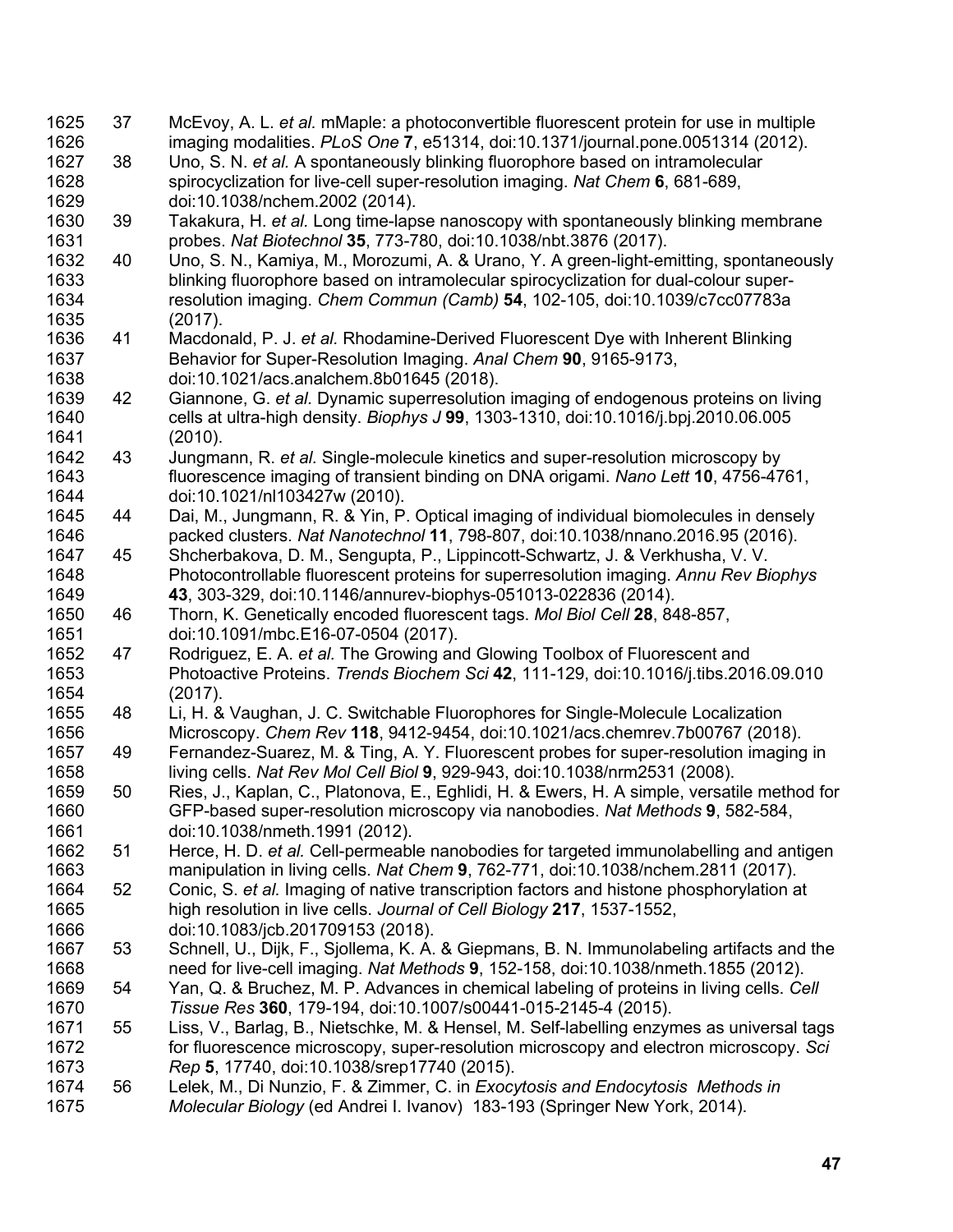57 Klein, T. *et al.* Live-cell dSTORM with SNAP-tag fusion proteins. *Nat Methods* **8**, 7-9, doi:nmeth0111-7b [pii] 10.1038/nmeth0111-7b (2011). 58 Xu, K., Zhong, G. & Zhuang, X. Actin, Spectrin, and Associated Proteins Form a Periodic Cytoskeletal Structure in Axons. *Science* **339** (2013). 59 Wijesooriya, C. S. *et al.* A Photoactivatable BODIPY Probe for Localization-Based Super-Resolution Cellular Imaging. *Angew Chem Int Ed Engl* **57**, 12685-12689, doi:10.1002/anie.201805827 (2018). 60 Shim, S. H. *et al.* Super-resolution fluorescence imaging of organelles in live cells with photoswitchable membrane probes. *Proceedings of the National Academy of Sciences of the United States of America* **109**, 13978-13983, doi:10.1073/pnas.1201882109 (2012). 61 Neubert, F. *et al.* Bioorthogonal Click Chemistry Enables Site-specific Fluorescence Labeling of Functional NMDA Receptors for Super-Resolution Imaging. *Angew Chem Int Ed Engl* **57**, 16364-16369, doi:10.1002/anie.201808951 (2018). 62 Beliu, G. *et al.* Bioorthogonal labeling with tetrazine-dyes for super-resolution microscopy. *Commun Biol* **2**, 261, doi:10.1038/s42003-019-0518-z (2019). 63 Lang, K. & Chin, J. W. Cellular incorporation of unnatural amino acids and bioorthogonal labeling of proteins. *Chem Rev* **114**, 4764-4806, doi:10.1021/cr400355w (2014). 64 Lew, M. D. *et al.* Three-dimensional superresolution colocalization of intracellular protein superstructures and the cell surface in live Caulobacter crescentus. *Proc Natl Acad Sci U S A* **108**, E1102-1110, doi:10.1073/pnas.1114444108 (2011). 65 Spahn, C. K. *et al.* A toolbox for multiplexed super-resolution imaging of the E. coli nucleoid and membrane using novel PAINT labels. *Sci Rep* **8**, 14768, doi:10.1038/s41598-018-33052-3 (2018). 66 Agasti, S. S. *et al.* DNA-barcoded labeling probes for highly multiplexed Exchange- PAINT imaging. *Chem Sci* **8**, 3080-3091, doi:10.1039/c6sc05420j (2017). 67 Schlichthaerle, T. *et al.* Direct Visualization of Single Nuclear Pore Complex Proteins Using Genetically-Encoded Probes for DNA-PAINT. *Angew Chem Int Ed Engl* **58**, 13004-13008, doi:10.1002/anie.201905685 (2019). 68 Sograte-Idrissi, S. *et al.* Circumvention of common labelling artefacts using secondary nanobodies. *Nanoscale* **12**, 10226-10239, doi:10.1039/d0nr00227e (2020). 69 Schlichthaerle, T. *et al.* Site-Specific Labeling of Affimers for DNA-PAINT Microscopy. *Angew Chem Int Ed Engl* **57**, 11060-11063, doi:10.1002/anie.201804020 (2018). 70 Strauss, S. *et al.* Modified aptamers enable quantitative sub-10-nm cellular DNA-PAINT imaging. *Nat Methods* **15**, 685-688, doi:10.1038/s41592-018-0105-0 (2018). 71 Richter, K. N. *et al.* Glyoxal as an alternative fixative to formaldehyde in immunostaining and super-resolution microscopy. *EMBO J* **37**, 139-159, doi:10.15252/embj.201695709 1713 (2018).<br>1714 72 Tanaka 72 Tanaka, K. A. *et al.* Membrane molecules mobile even after chemical fixation. *Nat Methods* **7**, 865-866, doi:10.1038/nmeth.f.314 (2010). 73 Baumgart, F. *et al.* Varying label density allows artifact-free analysis of membrane- protein nanoclusters. *Nat Methods* **13**, 661-664, doi:10.1038/nmeth.3897 (2016). 74 Tuijtel, M. W., Koster, A. J., Jakobs, S., Faas, F. G. A. & Sharp, T. H. Correlative cryo super-resolution light and electron microscopy on mammalian cells using fluorescent proteins. *Sci Rep* **9**, 1369, doi:10.1038/s41598-018-37728-8 (2019). 75 Kopek, B. G. *et al.* Diverse protocols for correlative super-resolution fluorescence imaging and electron microscopy of chemically fixed samples. *Nat Protoc* **12**, 916-946, doi:10.1038/nprot.2017.017 (2017). 76 Waldchen, S., Lehmann, J., Klein, T., van de Linde, S. & Sauer, M. Light-induced cell damage in live-cell super-resolution microscopy. *Sci Rep* **5**, 15348, doi:10.1038/srep15348 (2015).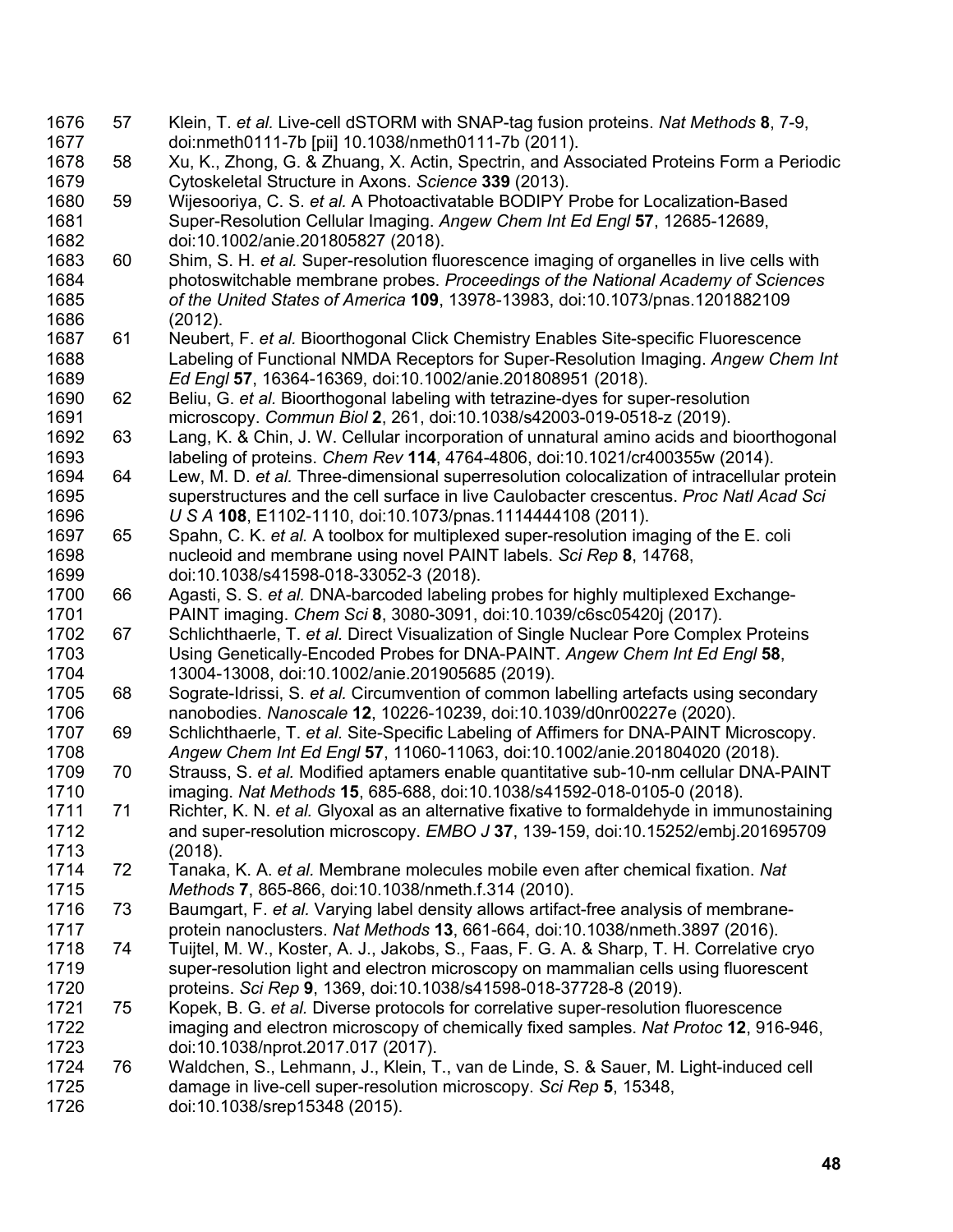77 Holm, T. *et al.* A blueprint for cost-efficient localization microscopy. *ChemPhysChem* **15**, 651-654 (2014). 78 Kwakwa, K. *et al.* easySTORM: a robust, lower-cost approach to localisation and TIRF microscopy. *Journal of Biophotonics* **9**, 948-957 (2016). 79 Henriques, R. *et al.* QuickPALM: 3D real-time photoactivation nanoscopy image processing in ImageJ. *Nature Methods* **7**, 339-340 (2010). 80 Huang, B., Wang, W., Bates, M. & Zhuang, X. Three-dimensional super-resolution imaging by stochastic optical reconstruction microscopy. *Science* **319**, 810-813, doi:10.1126/science.1153529 (2008). 81 Mashanov, G. I., Tacon, D., Knight, A. E., Peckham, M. & Molloy, J. E. Visualizing single molecules inside living cells using total internal reflection fluorescence microscopy. *Methods* **29**, 142-152, doi:10.1016/s1046-2023(02)00305-5 (2003). Tokunaga, M., Imamoto, N. & Sakata-Sogawa, K. Highly inclined thin illumination enables clear single-molecule imaging in cells. *Nature methods* **5**, 159-161 (2008). 83 Thompson, R. E., Larson, D. R. & Webb, W. W. Precise nanometer localization analysis for individual fluorescent probes. *Biophys J* **82**, 2775-2783 (2002). 84 Ober, R. J., Ram, S. & Ward, E. S. Localization Accuracy in Single-Molecule Microscopy. *Biophysical journal* **86**, 1185-1200 (2004). 85 Holden, S. J. *et al.* High throughput 3D super-resolution microscopy reveals Caulobacter crescentus in vivo Z-ring organization. *Proceedings of the National Academy of Sciences of the United States of America* **111**, 4566-4571 (2014). 1748 86 Kechkar, A., Nair, D., Heilemann, M., Choquet, D. & Sibarita, J. B. Real-Time Analysis<br>1749 and Visualization for Single-Molecule Based Super-Resolution Microscopy. PLoS ONE and Visualization for Single-Molecule Based Super-Resolution Microscopy. *PLoS ONE*  **8**, doi:10.1371/journal.pone.0062918 (2013). 87 Mund, M. *et al.* Systematic Nanoscale Analysis of Endocytosis Links Efficient Vesicle Formation to Patterned Actin Nucleation. *Cell* **174**, 884-896.e817, doi:10.1016/j.cell.2018.06.032 (2018). 88 Fox-Roberts, P. *et al.* Local dimensionality determines imaging speed in localization microscopy. *Nat Commun* **8**, 13558-13558, doi:10.1038/ncomms13558 (2017). 89 Legant, W. R. *et al.* High-density three-dimensional localization microscopy across large volumes. *Nature Methods* **13**, 359-365, doi:10.1038/nmeth.3797 (2016). 90 Jones, S. A., Shim, S. H., He, J. & Zhuang, X. Fast, three-dimensional super-resolution imaging of live cells. *Nat Methods* **8**, 499-505, doi:nmeth.1605 [pii] 10.1038/nmeth.1605 (2011). 91 Gelles, J., Schnapp, B. J. & Sheetz, M. P. Tracking kinesin-driven movements with nanometre-scale precision. *Nature* **331**, 450-453 (1988). 92 Sergé, A., Bertaux, N., Rigneault, H. & Marguet, D. Dynamic multiple-target tracing to probe spatiotemporal cartography of cell membranes. *Nat Methods* **5**, 687-694, doi:nmeth.1233 [pii] 10.1038/nmeth.1233 (2008). 93 Elf, J. & Barkefors, I. Single-Molecule Kinetics in Living Cells. *Annu Rev Biochem* **88**, 635-659, doi:10.1146/annurev-biochem-013118-110801 (2019). 94 Ovesny, M., Kiek, P., Borkovec, J., Vindrych, Z. & Hagen, G. M. ThunderSTORM: a comprehensive ImageJ plug-in for PALM and STORM data analysis and super- resolution imaging. *Bioinformatics* **30**, 2389-2390, doi:10.1093/bioinformatics/btu202 (2014). 95 Cheng, C.-Y. & Hsieh, C.-L. Background Estimation and Correction for High-Precision Localization Microscopy. *ACS Photonics* **4**, 1730-1739, doi:10.1021/acsphotonics.7b00238 (2017). 96 Kay, S. M. *Fundamentals of Statistical Signal Processing, Volume 2: Detection Theory*. 1776 (Prentice Hall PTR, 1998).<br>1777 97 Kav. S. M. Fundamentals d 97 Kay, S. M. *Fundamentals of statistical signal processing: estimation theory*. (1993).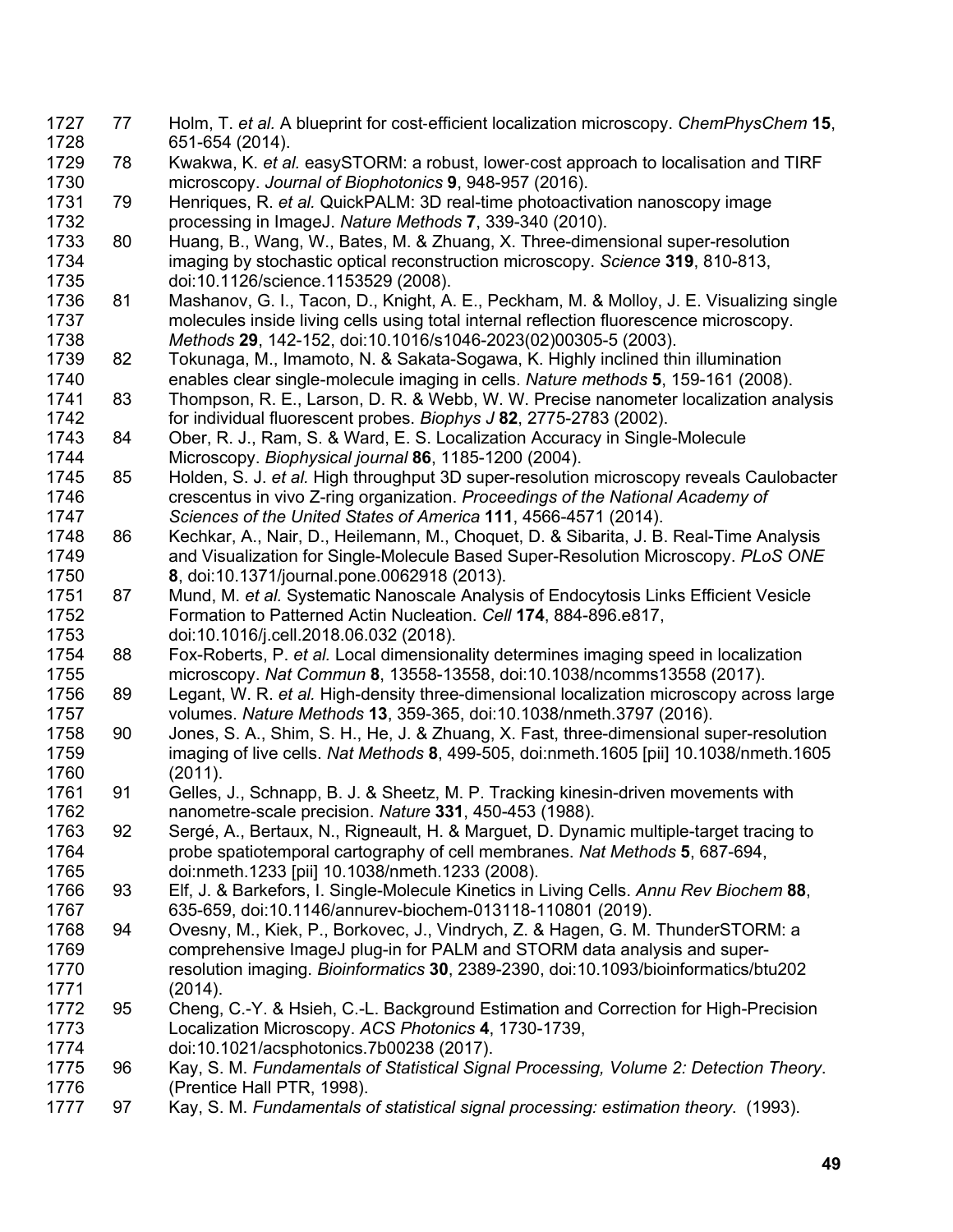98 Mortensen, K. I., Churchman, L. S., Spudich, J. A. & Flyvbjerg, H. Optimized localization analysis for single-molecule tracking and super-resolution microscopy. *Nature Methods* **7**, 377-381, doi:10.1038/nmeth.1447 (2010). 99 Sage, D. *et al.* Super-resolution fight club: assessment of 2D and 3D single-molecule localization microscopy software. *Nature Methods* **16**, 387-395, doi:10.1038/s41592- 019-0364-4 (2019). 100 Small, A. & Stahlheber, S. Fluorophore localization algorithms for super-resolution microscopy. *Nature Methods* **11**, 267-279, doi:10.1038/nmeth.2844 (2014). 101 Li, Y. *et al.* Real-time 3D single-molecule localization using experimental point spread functions. *Nat Methods* **15**, 367-369, doi:10.1038/nmeth.4661 (2018). 102 Aristov, A., Lelandais, B., Rensen, E. & Zimmer, C. ZOLA-3D allows flexible 3D localization microscopy over an adjustable axial range. *Nat Commun* **9**, 2409, doi:10.1038/s41467-018-04709-4 (2018). 103 Sage, D. *et al.* Quantitative evaluation of software packages for single-molecule localization microscopy. *Nature Methods* **12**, 717-724, doi:10.1038/nmeth.3442 (2015). 104 Annibale, P., Vanni, S., Scarselli, M., Rothlisberger, U. & Radenovic, A. Identification of clustering artifacts in photoactivated localization microscopy. *Nature Methods* **8**, 527- 528, doi:10.1038/nmeth.1627 (2011). 105 Sengupta, P. *et al.* Probing protein heterogeneity in the plasma membrane using PALM and pair correlation analysis. *Nat Methods* **8**, 969-975, doi:Doi 10.1038/Nmeth.1704 (2011). 106 Rubin-Delanchy, P. *et al.* Bayesian cluster identification in single-molecule localization microscopy data. *Nature Methods* **12**, 1072-1076, doi:10.1038/nmeth.3612 (2015). 107 Khater, I. M., Nabi, I. R. & Hamarneh, G. A Review of Super-Resolution Single-Molecule Localization Microscopy Cluster Analysis and Quantification Methods. *Patterns* **1**, 100038, doi:https://doi.org/10.1016/j.patter.2020.100038 (2020). 108 Levet, F. *et al.* SR-Tesseler: a method to segment and quantify localization-based super- resolution microscopy data. *Nature Methods* **12**, 1065-1071, doi:10.1038/nmeth.3579 1806 (2015).<br>1807 109 Durisic. 109 Durisic, N., Laparra-Cuervo, L., Sandoval-Alvarez, A., Borbely, J. S. & Lakadamyali, M. Single-molecule evaluation of fluorescent protein photoactivation efficiency using an in vivo nanotemplate. *Nat Methods* **11**, 156-162, doi:10.1038/nmeth.2784 (2014). 110 Bohrer, C. H. *et al.* A Pairwise Distance Distribution Correction (DDC) algorithm to eliminate blinking-caused artifacts in super-resolution microscopy. *bioRxiv*, 768051, doi:10.1101/768051 (2020). 111 Veatch, S. L. *et al.* Correlation functions quantify super-resolution images and estimate apparent clustering due to over-counting. *PLoS One* **7**, e31457, doi:10.1371/journal.pone.0031457 (2012). 112 Zanacchi, F. C. *et al.* A DNA origami platform for quantifying protein copy number in super-resolution. *Nat Methods* **14**, 789-792, doi:10.1038/nmeth.4342 (2017). 113 Thevathasan, J. V. *et al.* Nuclear pores as versatile reference standards for quantitative superresolution microscopy. *Nature Methods* **16**, 1045-1053, doi:10.1038/s41592-019- 0574-9 (2019). 114 Finan, K., Raulf, A. & Heilemann, M. A set of homo-oligomeric standards allows accurate protein counting. *Angew Chem Int Ed Engl* **54**, 12049-12052, doi:10.1002/anie.201505664 (2015). 115 Rollins, G. C., Shin, J. Y., Bustamante, C. & Presse, S. Stochastic approach to the molecular counting problem in superresolution microscopy. *Proc Natl Acad Sci U S A* **112**, E110-118, doi:10.1073/pnas.1408071112 (2015). 116 Lee, S.-H., Shin, J. Y., Lee, A. & Bustamante, C. Counting single photoactivatable fluorescent molecules by photoactivated localization microscopy (PALM). *Proceedings of*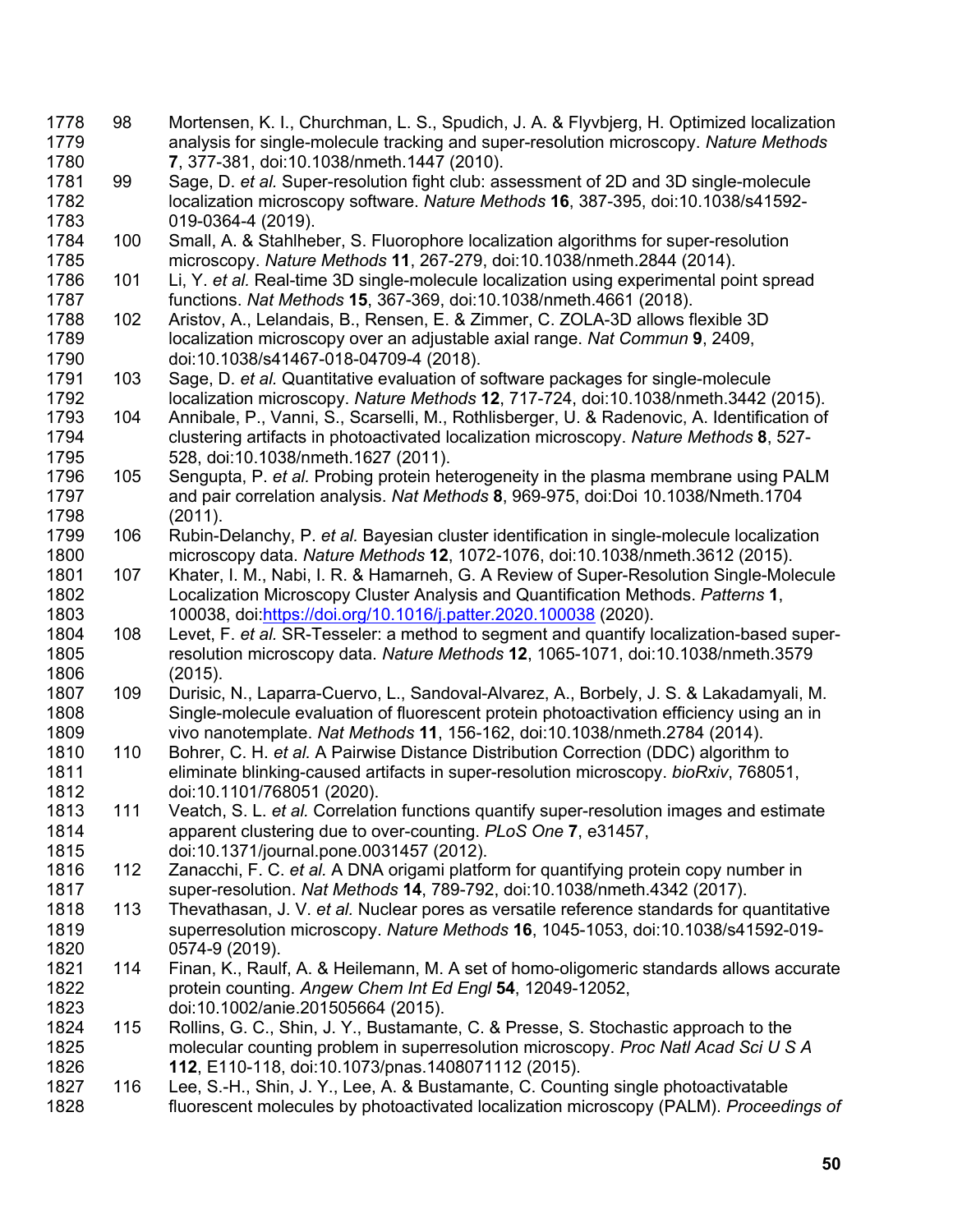*the National Academy of Sciences of the United States of America* **109**, 17436-17441, doi:10.1073/pnas.1215175109 (2012). 117 Jungmann, R. *et al.* Quantitative super-resolution imaging with qPAINT. *Nat Methods* **13**, 439-442, doi:10.1038/nmeth.3804 (2016). 118 Salas, D. *et al.* Angular reconstitution-based 3D reconstructions of nanomolecular structures from superresolution light-microscopy images. *Proceedings of the National Academy of Sciences* **114**, 9273-9278, doi:10.1073/pnas.1704908114 (2017). 119 Sieben, C., Banterle, N., Douglass, K. M., Gönczy, P. & Manley, S. Multicolor single- particle reconstruction of protein complexes. *Nature Methods* **15**, 777-780, doi:10.1038/s41592-018-0140-x (2018). 120 Szymborska, A. *et al.* Nuclear pore scaffold structure analyzed by super-resolution microscopy and particle averaging. *Science (New York, N.Y.)* **341**, 655-658, doi:10.1126/science.1240672 (2013). 121 Bolte, S. & Cordelières, F. P. A guided tour into subcellular colocalization analysis in light microscopy. *Journal of microscopy* **224**, 213-232 (2006). 122 Lagache, T. *et al.* Mapping molecular assemblies with fluorescence microscopy and object-based spatial statistics. *Nat Commun* **9**, 698, doi:10.1038/s41467-018-03053-x (2018). 123 Levet, F. *et al.* A tessellation-based colocalization analysis approach for single-molecule localization microscopy. *Nat Commun* **10**, 2379, doi:10.1038/s41467-019-10007-4 (2019). 124 Malkusch, S. *et al.* Coordinate-based colocalization analysis of single-molecule localization microscopy data. *Histochemistry and Cell Biology* **137**, 1-10, doi:10.1007/s00418-011-0880-5 (2012). 125 Monnier, N. *et al.* Bayesian Approach to MSD-Based Analysis of Particle Motion in Live Cells. *Biophysical Journal* **103**, 616-626 (2012). 126 Beheiry, M. E., Dahan, M. & Masson, J.-B. InferenceMAP: mapping of single-molecule dynamics with Bayesian inference. *Nature Methods* **12**, 594-595, doi:10.1038/nmeth.3441 (2015). 127 Martin, D. S., Forstner, M. B. & Kas, J. A. Apparent subdiffusion inherent to single particle tracking. *Biophys J* **83**, 2109-2117, doi:10.1016/S0006-3495(02)73971-4 (2002). 128 Masson, J. B. *et al.* Mapping the energy and diffusion landscapes of membrane proteins 1861 at the cell surface using high-density single-molecule imaging and Bayesian inference: application to the multiscale dynamics of glycine receptors in the neuronal membrane. *Biophys J* **106**, 74-83, doi:10.1016/j.bpj.2013.10.027 (2014). 129 Manzo, C. & Garcia-Parajo, M. F. A review of progress in single particle tracking: from methods to biophysical insights. *Rep Prog Phys* **78**, 124601, doi:10.1088/0034- 4885/78/12/124601 (2015). 130 Peters, R., Griffié, J., Burn, G. L., Williamson, D. J. & Owen, D. M. Quantitative fibre analysis of single-molecule localization microscopy data. *Scientific Reports* **8**, 10418, doi:10.1038/s41598-018-28691-5 (2018). 131 Zhang, Z., Nishimura, Y. & Kanchanawong, P. Extracting microtubule networks from superresolution single-molecule localization microscopy data. *Molecular Biology of the Cell* **28**, 333-345, doi:10.1091/mbc.E16-06-0421 (2017). 132 Gyparaki, M. T. *et al.* Tau forms oligomeric complexes on microtubules that are distinct from pathological oligomers in disease. *bioRxiv* (2020). 133 Nicovich, P. R., Owen, D. M. & Gaus, K. Turning single-molecule localization microscopy into a quantitative bioanalytical tool. *Nature Protocols* **12**, 453-460, doi:10.1038/nprot.2016.166 (2017).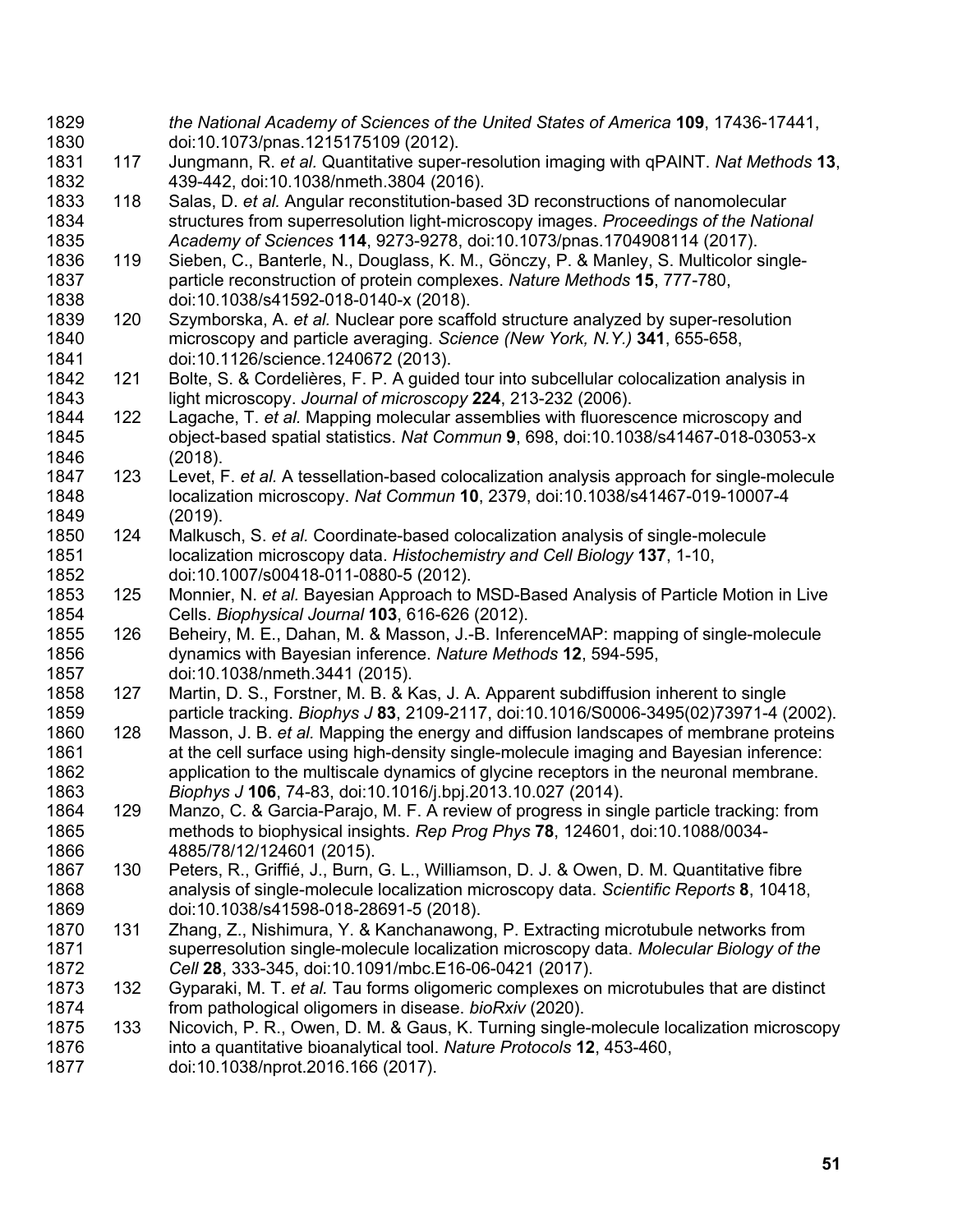134 Deschout, H., Shivanandan, A., Annibale, P., Scarselli, M. & Radenovic, A. Progress in quantitative single-molecule localization microscopy. *Histochemistry and cell biology* **142**, doi:10.1007/s00418-014-1217-y (2014). 135 Rowley, M. J. & Corces, V. G. Organizational principles of 3D genome architecture. *Nature Reviews Genetics* **19**, 789-800, doi:10.1038/s41576-018-0060-8 (2018). 136 Lakadamyali, M. & Cosma, M. P. Visualizing the genome in high resolution challenges our textbook understanding. *Nature Methods* **17**, 371-379, doi:10.1038/s41592-020- 0758-3 (2020). 137 Nozaki, T. *et al.* Dynamic Organization of Chromatin Domains Revealed by Super- Resolution Live-Cell Imaging. *Mol Cell* **67**, 282-293 e287, doi:10.1016/j.molcel.2017.06.018 (2017). 138 Gomez-Garcia, P. A. *et al.* Mesoscale Modeling and Single-Nucleosome Tracking Reveal Remodeling of Clutch Folding and Dynamics in Stem Cell Differentiation. *Cell Rep* **34**, 108614, doi:10.1016/j.celrep.2020.108614 (2021). 139 Ricci, M. A., Manzo, C., García-Parajo, M. F., Lakadamyali, M. & Cosma, M. P. Chromatin fibers are formed by heterogeneous groups of nucleosomes in vivo. *Cell* **160**, 1145-1158, doi:10.1016/j.cell.2015.01.054 (2015). 140 Otterstrom, J. *et al.* Super-resolution microscopy reveals how histone tail acetylation affects DNA compaction within nucleosomes in vivo. *Nucleic Acids Res* **47**, 8470-8484, doi:10.1093/nar/gkz593 (2019). 141 Xu, J. *et al.* Super-Resolution Imaging of Higher-Order Chromatin Structures at Different Epigenomic States in Single Mammalian Cells. *Cell Reports* **24**, 873-882, doi:10.1016/j.celrep.2018.06.085 (2018). 142 Zessin, P. J., Finan, K. & Heilemann, M. Super-resolution fluorescence imaging of chromosomal DNA. *J Struct Biol* **177**, 344-348, doi:10.1016/j.jsb.2011.12.015 (2012). 143 Boettiger, A. N. *et al.* Super-resolution imaging reveals distinct chromatin folding for different epigenetic states. *Nature* **529**, 418-422, doi:10.1038/nature16496 (2016). 144 Beagan, J. A. & Phillips-Cremins, J. E. On the existence and functionality of topologically associating domains. *Nature Genetics* **52**, 8-16, doi:10.1038/s41588-019-0561-1 (2020). 145 Nir, G. *et al.* Walking along chromosomes with super-resolution imaging, contact maps, and integrative modeling. *PLoS Genetics* **14**, e1007872-e1007872, doi:10.1371/journal.pgen.1007872 (2018). 146 Boettiger, A. & Murphy, S. Advances in Chromatin Imaging at Kilobase-Scale Resolution. *Trends Genet* **36**, 273-287, doi:10.1016/j.tig.2019.12.010 (2020). 147 Cisse, I. I. *et al.* Real-time dynamics of RNA polymerase II clustering in live human cells. *Science (New York, N.Y.)* **341**, 664-667, doi:10.1126/science.1239053 (2013). 148 Cho, W. K. *et al.* RNA Polymerase II cluster dynamics predict mRNA output in living cells. *eLife* **5**, doi:10.7554/eLife.13617 (2016). 149 Cho, W. K. *et al.* Mediator and RNA polymerase II clusters associate in transcription- dependent condensates. *Science* **361**, 412-415, doi:10.1126/science.aar4199 (2018). 150 Hansen, A. S., Pustova, I., Cattoglio, C., Tjian, R. & Darzacq, X. CTCF and cohesin regulate chromatin loop stability with distinct dynamics. *eLife* **6**, e25776, doi:10.7554/eLife.25776 (2017). 151 Wani, A. H. *et al.* Chromatin topology is coupled to Polycomb group protein subnuclear organization. *Nat Commun* **7**, 1-13, doi:10.1038/ncomms10291 (2016). 152 Löschberger, A. *et al.* Super-resolution imaging visualizes the eightfold symmetry of gp210 proteins around the nuclear pore complex and resolves the central channel with nanometer resolution. *Journal of cell science* **125**, 570-575, doi:10.1242/jcs.098822 (2012).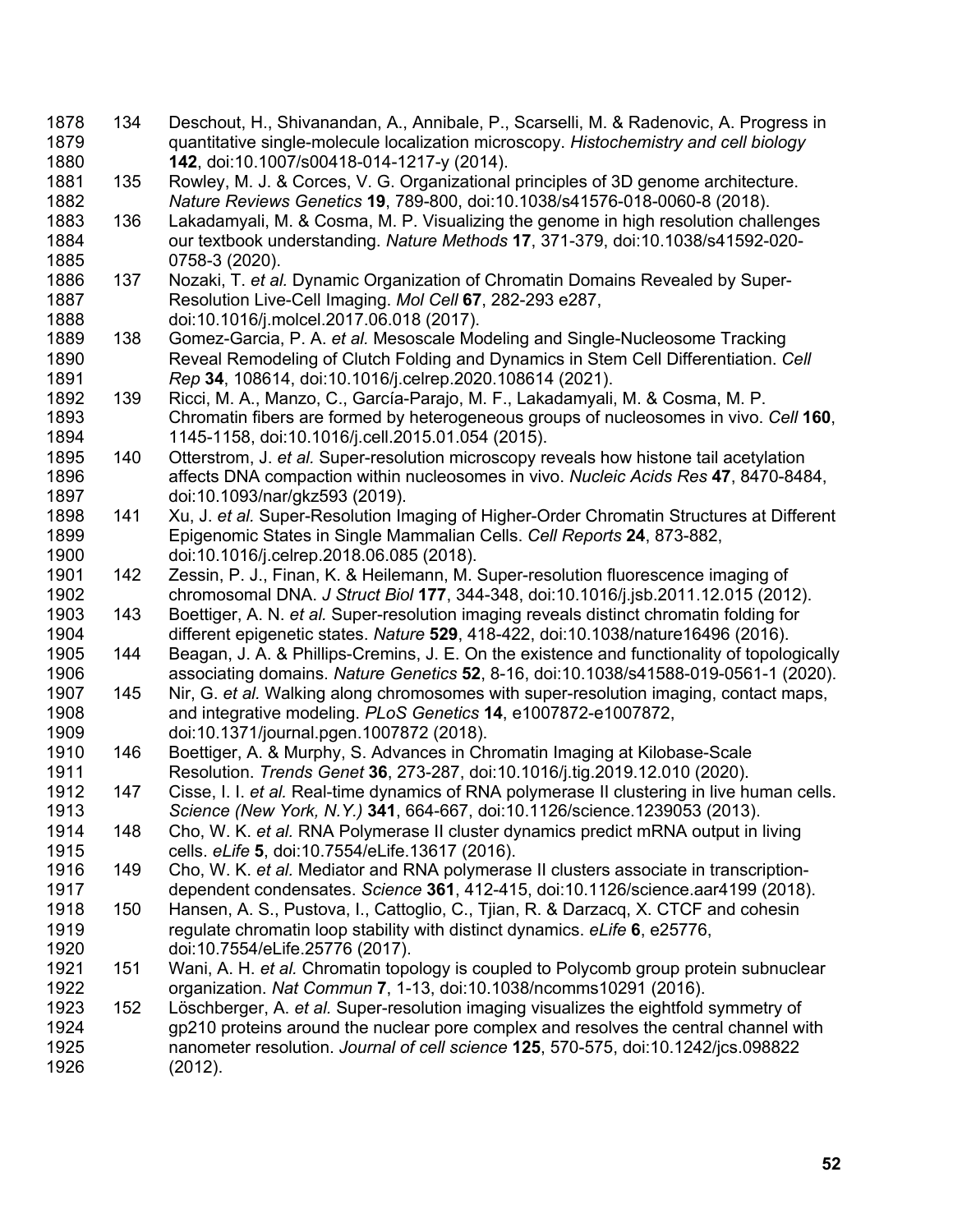- 153 Broeken, J. *et al.* Resolution improvement by 3D particle averaging in localization microscopy. *Methods and applications in fluorescence* **3**, 014003-014003, doi:10.1088/2050-6120/3/1/014003 (2015).
- 154 Mudumbi, K. C. *et al.* Nucleoplasmic signals promote directed transmembrane protein import simultaneously via multiple channels of nuclear pores. *Nat Commun* **11**, 1-14, doi:10.1038/s41467-020-16033-x (2020).
- 155 Zhu, L., Zhang, W., Elnatan, D. & Huang, B. Faster STORM using compressed sensing. *Nature Methods* **9**, 721-723, doi:10.1038/nmeth.1978 (2012).
- 156 Bálint, Š., Vilanova, I. V., Álvarez, Á. S. & Lakadamyali, M. Correlative live-cell and superresolution microscopy reveals cargo transport dynamics at microtubule intersections. *Proceedings of the National Academy of Sciences of the United States of America* **110**, 3375-3380, doi:10.1073/pnas.1219206110 (2013).
- 157 Verdeny-Vilanova, I. *et al.* Vol. 130 1904-1916 (Company of Biologists Ltd, 2017).
- 158 Mohan, N., Sorokina, E. M., Verdeny, I. V., Alvarez, A. S. & Lakadamyali, M. Detyrosinated microtubules spatially constrain lysosomes facilitating lysosome- autophagosome fusion. *Journal of Cell Biology* **218**, 632-643, doi:10.1083/jcb.201807124 (2019).
- 159 Jakobs, S. & Wurm, C. A. Vol. 20 9-15 (Elsevier Ltd, 2014).
- 160 Brown, T. A. *et al.* Superresolution Fluorescence Imaging of Mitochondrial Nucleoids Reveals Their Spatial Range, Limits, and Membrane Interaction. *Molecular and Cellular Biology* **31**, 4994-5010, doi:10.1128/mcb.05694-11 (2011).
- 161 Nixon-Abell, J. *et al.* Increased spatiotemporal resolution reveals highly dynamic dense tubular matrices in the peripheral ER. *Science* **354**, doi:10.1126/science.aaf3928 (2016).
- 162 Karathanasis, C. *et al.* Single-molecule imaging reveals the oligomeric state of functional TNFalpha-induced plasma membrane TNFR1 clusters in cells. *Sci Signal* **13**, doi:10.1126/scisignal.aax5647 (2020).
- 163 Neumann, J. *et al.* Nanoscale distribution of TLR4 on primary human macrophages stimulated with LPS and ATI. *Nanoscale* **11**, 9769-9779, doi:10.1039/c9nr00943d (2019).
- 164 Nerreter, T. *et al.* Super-resolution microscopy reveals ultra-low CD19 expression on myeloma cells that triggers elimination by CD19 CAR-T. *Nat Commun* **10**, 3137, doi:10.1038/s41467-019-10948-w (2019).
- 165 Lillemeier, B. F. *et al.* TCR and Lat are expressed on separate protein islands on T cell membranes and concatenate during activation. *Nature Immunology* **11**, 90-96, doi:10.1038/ni.1832 (2010).
- 166 Pageon, S. V. *et al.* Functional role of T-cell receptor nanoclusters in signal initiation and antigen discrimination. *Proceedings of the National Academy of Sciences of the United States of America* **113**, E5454-E5463, doi:10.1073/pnas.1607436113 (2016).
- 167 Rossboth, B. *et al.* TCRs are randomly distributed on the plasma membrane of resting antigen-experienced T cells. *Nature Immunology* **19**, 821-827, doi:10.1038/s41590-018- 0162-7 (2018).
- 168 Stone, M. B., Shelby, S. A. & Veatch, S. L. Super-Resolution Microscopy: Shedding Light on the Cellular Plasma Membrane. *Chem Rev* **117**, 7457-7477, doi:10.1021/acs.chemrev.6b00716 (2017).
- 169 Kanchanawong, P. *et al.* Nanoscale architecture of integrin-based cell adhesions. *Nature* **468**, 580-584, doi:10.1038/nature09621 (2010).
- 170 Liu, J. *et al.* Talin determines the nanoscale architecture of focal adhesions. *Proceedings of the National Academy of Sciences of the United States of America* **112**, E4864- E4873, doi:10.1073/pnas.1512025112 (2015).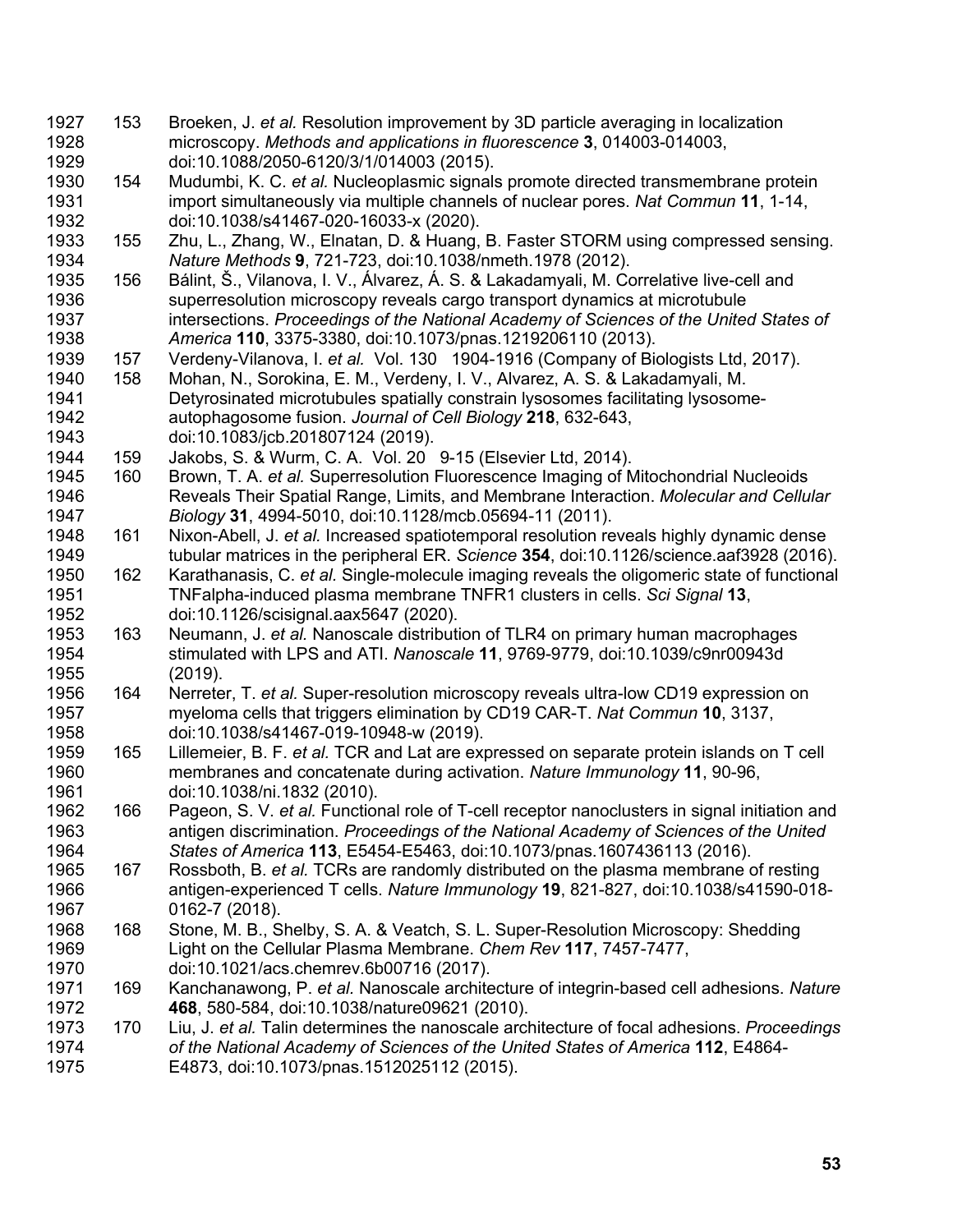171 Dani, A., Huang, B., Bergan, J., Dulac, C. & Zhuang, X. Superresolution Imaging of Chemical Synapses in the Brain. *Neuron* **68**, 843-856, doi:10.1016/j.neuron.2010.11.021 (2010). 172 Ehmann, N. *et al.* Quantitative super-resolution imaging of Bruchpilot distinguishes active zone states. *Nat Commun* **5**, 1-12, doi:10.1038/ncomms5650 (2014). 173 Nair, D. *et al.* Super-resolution imaging reveals that AMPA receptors inside synapses are dynamically organized in nanodomains regulated by PSD95. *Journal of Neuroscience* **33**, 13204-13224, doi:10.1523/JNEUROSCI.2381-12.2013 (2013). 174 Kellermayer, B. *et al.* Differential Nanoscale Topography and Functional Role of GluN2- NMDA Receptor Subtypes at Glutamatergic Synapses. *Neuron* **100**, 106-119.e107, doi:10.1016/j.neuron.2018.09.012 (2018). 175 Ladépêche, L. *et al.* NMDA Receptor Autoantibodies in Autoimmune Encephalitis Cause a Subunit-Specific Nanoscale Redistribution of NMDA Receptors. *Cell Reports* **23**, 3759- 3768, doi:10.1016/j.celrep.2018.05.096 (2018). 176 Siddig, S. *et al.* Super-resolution imaging reveals the nanoscale organization of metabotropic glutamate receptors at presynaptic active zones. *Sci Adv* **6**, eaay7193, doi:10.1126/sciadv.aay7193 (2020). 177 Lehmann, M. *et al.* Quantitative multicolor super-resolution microscopy reveals tetherin HIV-1 interaction. *PLoS Pathog* **7**, e1002456, doi:10.1371/journal.ppat.1002456 (2011). 178 Chojnacki, J. & Eggeling, C. Super-resolution fluorescence microscopy studies of human immunodeficiency virus. *Retrovirology* **15**, 41, doi:10.1186/s12977-018-0424-3 (2018). 179 Pak, A. J. *et al.* Immature HIV-1 lattice assembly dynamics are regulated by scaffolding from nucleic acid and the plasma membrane. *Proc Natl Acad Sci U S A* **114**, E10056- E10065, doi:10.1073/pnas.1706600114 (2017). 180 Lelek, M. *et al.* Superresolution imaging of HIV in infected cells with FlAsH-PALM. *Proc Natl Acad Sci U S A* **109**, 8564-8569, doi:10.1073/pnas.1013267109 (2012). 181 Van Engelenburg, S. B. *et al.* Distribution of ESCRT machinery at HIV assembly sites reveals virus scaffolding of ESCRT subunits. *Science* **343**, 653-656, doi:10.1126/science.1247786 (2014). 182 Laine, R. F. *et al.* Structural analysis of herpes simplex virus by optical super-resolution imaging. *Nat Commun* **6**, 5980, doi:10.1038/ncomms6980 (2015). 183 Rincheval, V. *et al.* Functional organization of cytoplasmic inclusion bodies in cells infected by respiratory syncytial virus. *Nat Commun* **8**, 563, doi:10.1038/s41467-017- 00655-9 (2017). 184 Fu, G. *et al.* In vivo structure of the E. coli FtsZ-ring revealed by photoactivated localization microscopy (PALM). *PLoS One* **5**, e12682, doi:10.1371/journal.pone.0012680 (2010). 185 Wang, W., Li, G. W., Chen, C., Xie, X. S. & Zhuang, X. Chromosome organization by a nucleoid-associated protein in live bacteria. *Science* **333**, 1445-1449, doi:10.1126/science.1204697 (2011). 186 Mostowy, S. *et al.* Entrapment of intracytosolic bacteria by septin cage-like structures. *Cell Host Microbe* **8**, 433-444, doi:10.1016/j.chom.2010.10.009 (2010). 2018 187 Singh, M. K. & Kenney, L. J. Super-resolution imaging of bacterial pathogens and visualization of their secreted effectors. *FEMS Microbiol Rev*, doi:10.1093/femsre/fuaa050 (2020). 188 Williams, E. *et al.* The Image Data Resource: A Scalable Platform for Biological Image Data Access, Integration, and Dissemination. *bioRxiv* (2016). 189 Chen, S. Y., Heintzmann, R. & Cremer, C. Sample drift estimation method based on speckle patterns formed by backscattered laser light. *Biomed Opt Express* **10**, 6462- 6475, doi:10.1364/BOE.10.006462 (2019).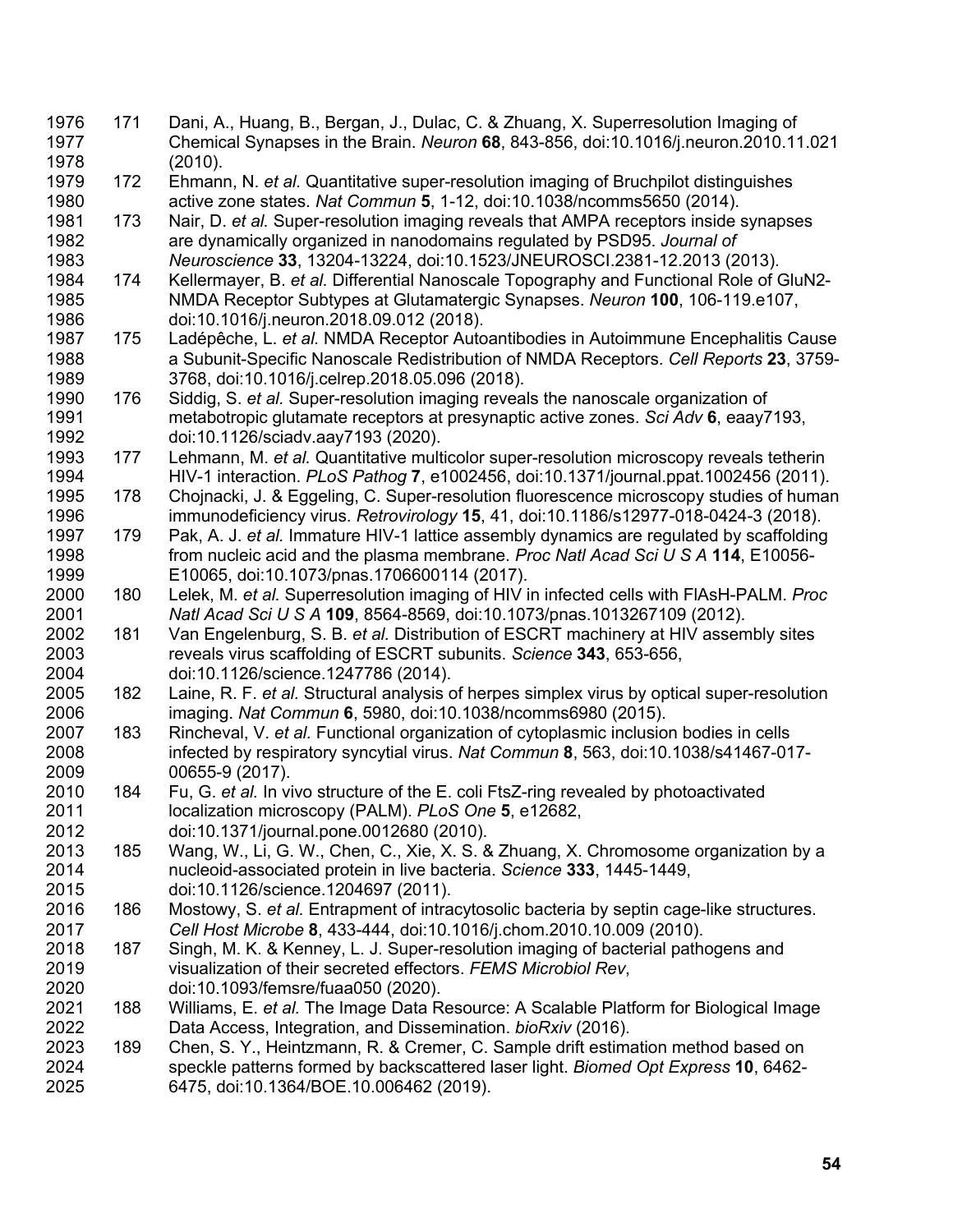- 190 Wang, Y. *et al.* Localization events-based sample drift correction for localization microscopy with redundant cross-correlation algorithm. *Opt. Express* **22**, 15982-15991, doi:10.1364/OE.22.015982 (2014).
- 191 McGorty, R., Kamiyama, D. & Huang, B. Active Microscope Stabilization in Three Dimensions Using Image Correlation. *Opt Nanoscopy* **2**, doi:10.1186/2192-2853-2-3 (2013).
- 192 Mlodzianoski, M. J. *et al.* Sample drift correction in 3D fluorescence photoactivation localization microscopy. *Opt. Express* **19**, 15009, doi:10.1364/OE.19.015009 (2011).
- 193 Lee, S. H. *et al.* Using fixed fiduciary markers for stage drift correction. *Opt Express* **20**, 12177-12183, doi:10.1364/oe.20.012177 (2012).
- 194 Grover, G., Mohrman, W. & Piestun, R. Real-time adaptive drift correction for super- resolution localization microscopy. *Opt. Express* **23**, 23887-23898, doi:10.1364/OE.23.023887 (2015).
- 195 Carter, A. R. *et al.* Stabilization of an optical microscope to 0.1 nm in three dimensions. *Appl. Opt.* **46**, 421-427, doi:10.1364/AO.46.000421 (2007).
- 196 Coelho, S. *et al.* Ultraprecise single-molecule localization microscopy enables in situ distance measurements in intact cells. *Science Advances* **6**, eaay8271, doi:10.1126/sciadv.aay8271 (2020).
- 197 Pertsinidis, A., Zhang, Y. & Chu, S. Subnanometre single-molecule localization, registration and distance measurements. *Nature* **466**, 647-651 (2010).
- 198 Culley, S. *et al.* Quantitative mapping and minimization of super-resolution optical imaging artifacts. *Nature Methods* **15**, 263-266, doi:10.1038/nmeth.4605 (2018).
- 199 Marsh, R. J. *et al.* Artifact-free high-density localization microscopy analysis. *Nat Methods* **15**, 689-692, doi:10.1038/s41592-018-0072-5 (2018).
- 200 Dertinger, T., Colyer, R., Iyer, G., Weiss, S. & Enderlein, J. Fast, background-free, 3D super-resolution optical fluctuation imaging (SOFI). *Proc Natl Acad Sci U S A* **106**, 22287-22292, doi:10.1073/pnas.0907866106 (2009).
- 201 Ram, S., Ward, E. S. & Ober, R. J. Beyond Rayleigh's criterion: A resolution measure with application to single-molecule microscopy. *Proceedings of the National Academy of Sciences* **103**, 4457-4462 (2006).
- 202 Gould, T. J., Verkhusha, V. V. & Hess, S. T. Imaging biological structures with fluorescence photoactivation localization microscopy. *Nat Protoc* **4**, 291-308, doi:10.1038/nprot.2008.246 (2009).
- 203 Cabriel, C., Bourg, N., Dupuis, G. & Lévêque-Fort, S. Aberration-accounting calibration for 3D single-molecule localization microscopy. *Opt. Lett.* **43**, 174-177, doi:10.1364/OL.43.000174 (2018).
- 204 Li, Y., Wu, Y.-L., Hoess, P., Mund, M. & Ries, J. Depth-dependent PSF calibration and aberration correction for 3D single-molecule localization. *Biomed. Opt. Express* **10**, 2708-2718, doi:10.1364/BOE.10.002708 (2019).
- 205 Engelhardt, J. *et al.* Molecular Orientation Affects Localization Accuracy in Superresolution Far-Field Fluorescence Microscopy. *Nano Lett.* **11**, 209-213, doi:10.1021/nl103472b (2011).
- 206 Cruz, C. A. V. *et al.* Quantitative nanoscale imaging of orientational order in biological filaments by polarized superresolution microscopy. *Proceedings of the National Academy of Sciences* **113**, E820-E828, doi:10.1073/pnas.1516811113 (2016).
- 207 Davis, J. L., Dong, B., Sun, C. & Zhang, H. F. Method to identify and minimize artifacts induced by fluorescent impurities in single-molecule localization microscopy. *J Biomed Opt* **23**, 1-14, doi:10.1117/1.JBO.23.10.106501 (2018).
- 208 Sigal, Y. M., Speer, C. M., Babcock, H. P. & Correspondence, X. Z. Mapping Synaptic Input Fields of Neurons with Super-Resolution Imaging In Brief. *Cell* **163**, 493-505, doi:10.1016/j.cell.2015.08.033 (2015).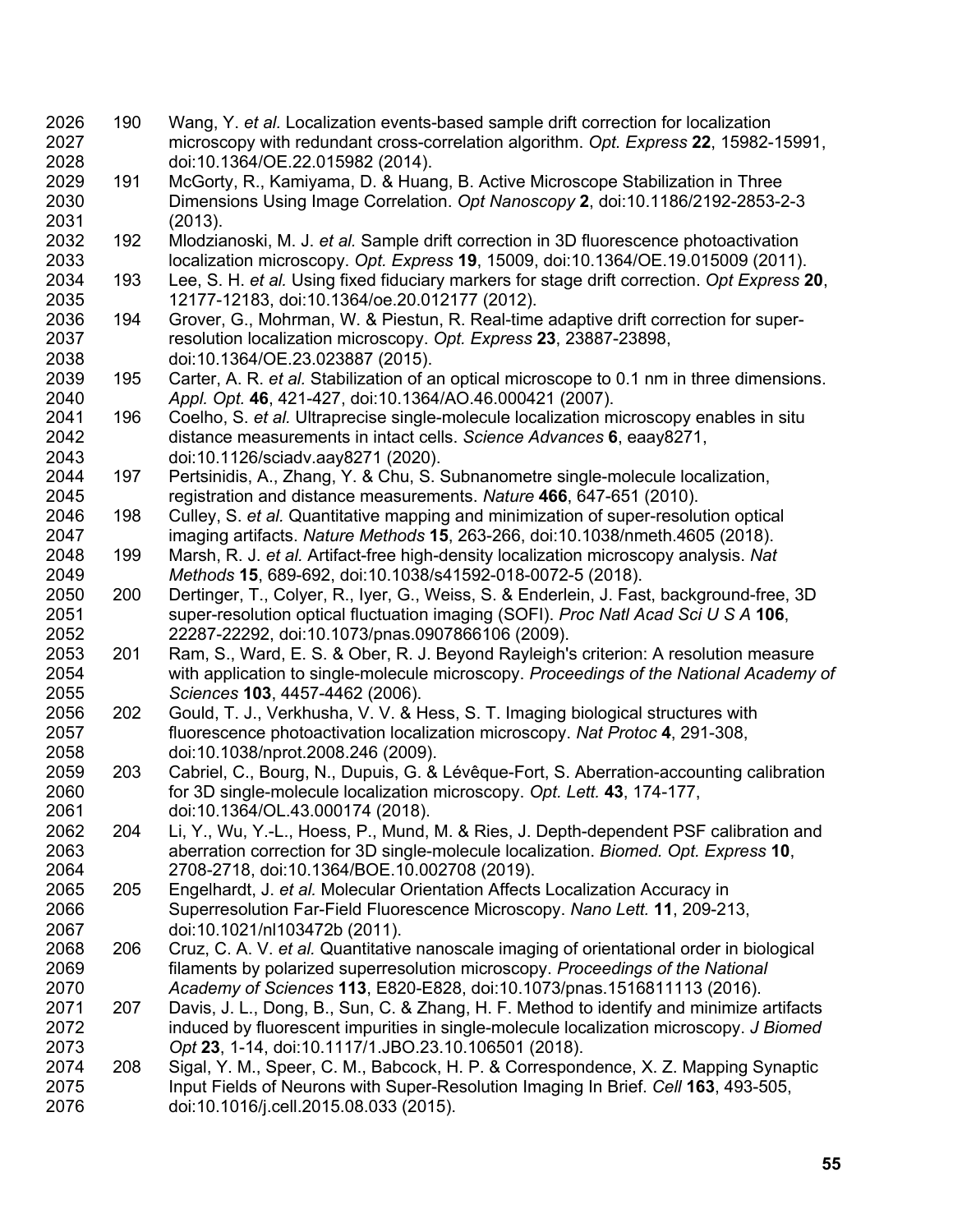209 German, C. L., Gudheti, M. V., Fleckenstein, A. E. & Jorgensen, E. M. Vol. 1663 153- 162 (Humana Press Inc., 2017). 210 Xu, J. *et al.* Super-resolution imaging reveals the evolution of higher-order chromatin folding in early carcinogenesis. *Nat Commun* **11**, 1-17, doi:10.1038/s41467-020-15718-7 (2020). 211 Tobin, S. J. *et al.* Single molecule localization microscopy coupled with touch preparation for the quantification of trastuzumab-bound HER2. *Sci Rep* **8**, 15154, doi:10.1038/s41598-018-33225-0 (2018). 212 Archetti, A. *et al.* Waveguide-PAINT offers an open platform for large field-of-view super- resolution imaging. *Nat Commun* **10**, doi:10.1038/s41467-019-09247-1 (2019). 213 Douglass, K. M., Sieben, C., Archetti, A., Lambert, A. & Manley, S. Super-resolution imaging of multiple cells by optimized flat-field epi-illumination. *Nature Photonics* **10**, 705-708, doi:10.1038/nphoton.2016.200 (2016). 214 Stehr, F., Stein, J., Schueder, F., Schwille, P. & Jungmann, R. Flat-top TIRF illumination boosts DNA-PAINT imaging and quantification. *Nat Commun* **10**, doi:10.1038/s41467- 019-09064-6 (2019). 215 Klevanski, M. *et al.* Automated highly multiplexed super-resolution imaging of protein nano-architecture in cells and tissues. *Nat Commun* **11**, 1-11, doi:10.1038/s41467-020- 15362-1 (2020). 216 Jungmann, R. *et al.* Multiplexed 3D cellular super-resolution imaging with DNA-PAINT and Exchange-PAINT. *Nat Methods* **11**, 313-318, doi:10.1038/nmeth.2835 (2014). 217 Schueder, F. *et al.* Universal Super-Resolution Multiplexing by DNA Exchange. *Angew Chem Int Ed Engl* **56**, 4052-4055, doi:10.1002/anie.201611729 (2017). 218 Wade, O. K. *et al.* 124-Color Super-resolution Imaging by Engineering DNA-PAINT Blinking Kinetics. *Nano Lett* **19**, 2641-2646, doi:10.1021/acs.nanolett.9b00508 (2019). 219 Gómez-García, P. A., Garbacik, E. T., Otterstrom, J. J., Garcia-Parajo, M. F. & Lakadamyali, M. Excitation-multiplexed multicolor superresolution imaging with fm- STORM and fm-DNA-PAINT. *Proceedings of the National Academy of Sciences of the United States of America* **115**, 12991-12996, doi:10.1073/pnas.1804725115 (2018). 220 Zhuang, X. Spatially resolved single-cell genomics and transcriptomics by imaging. *Nat Methods* **18**, 18-22, doi:10.1038/s41592-020-01037-8 (2021). 221 Beghin, A. *et al.* Localization-based super-resolution imaging meets high-content screening. *Nature Methods* **14**, 1184-1190, doi:10.1038/nmeth.4486 (2017). 222 Almada, P. *et al.* Automating multimodal microscopy with NanoJ-Fluidics. *Nat Commun* **10**, 1-9, doi:10.1038/s41467-019-09231-9 (2019). 223 Huang, F. *et al.* Video-rate nanoscopy using sCMOS camera-specific single-molecule localization algorithms. *Nat Methods* **10**, 653-658, doi:10.1038/nmeth.2488 (2013). 224 Barentine, A. E. S. *et al.* 3D Multicolor Nanoscopy at 10,000 Cells a Day. *bioRxiv*, 606954-606954, doi:10.1101/606954 (2019). 225 Auer, A., Strauss, M. T., Schlichthaerle, T. & Jungmann, R. Fast, Background-Free DNA-PAINT Imaging Using FRET-Based Probes. *Nano Lett* **17**, 6428-6434, doi:10.1021/acs.nanolett.7b03425 (2017). 226 Lee, J., Park, S. & Hohng, S. Accelerated FRET-PAINT microscopy. *Mol Brain* **11**, 70, doi:10.1186/s13041-018-0414-3 (2018). 227 Lee, J., Park, S., Kang, W. & Hohng, S. Accelerated super-resolution imaging with FRET-PAINT. *Mol Brain* **10**, 63, doi:10.1186/s13041-017-0344-5 (2017). 228 Schueder, F. *et al.* An order of magnitude faster DNA-PAINT imaging by optimized sequence design and buffer conditions. *Nat Methods* **16**, 1101-1104, doi:10.1038/s41592-019-0584-7 (2019). 229 Filius, M. *et al.* High-Speed Super-Resolution Imaging Using Protein-Assisted DNA-PAINT. *Nano Lett* **20**, 2264-2270, doi:10.1021/acs.nanolett.9b04277 (2020).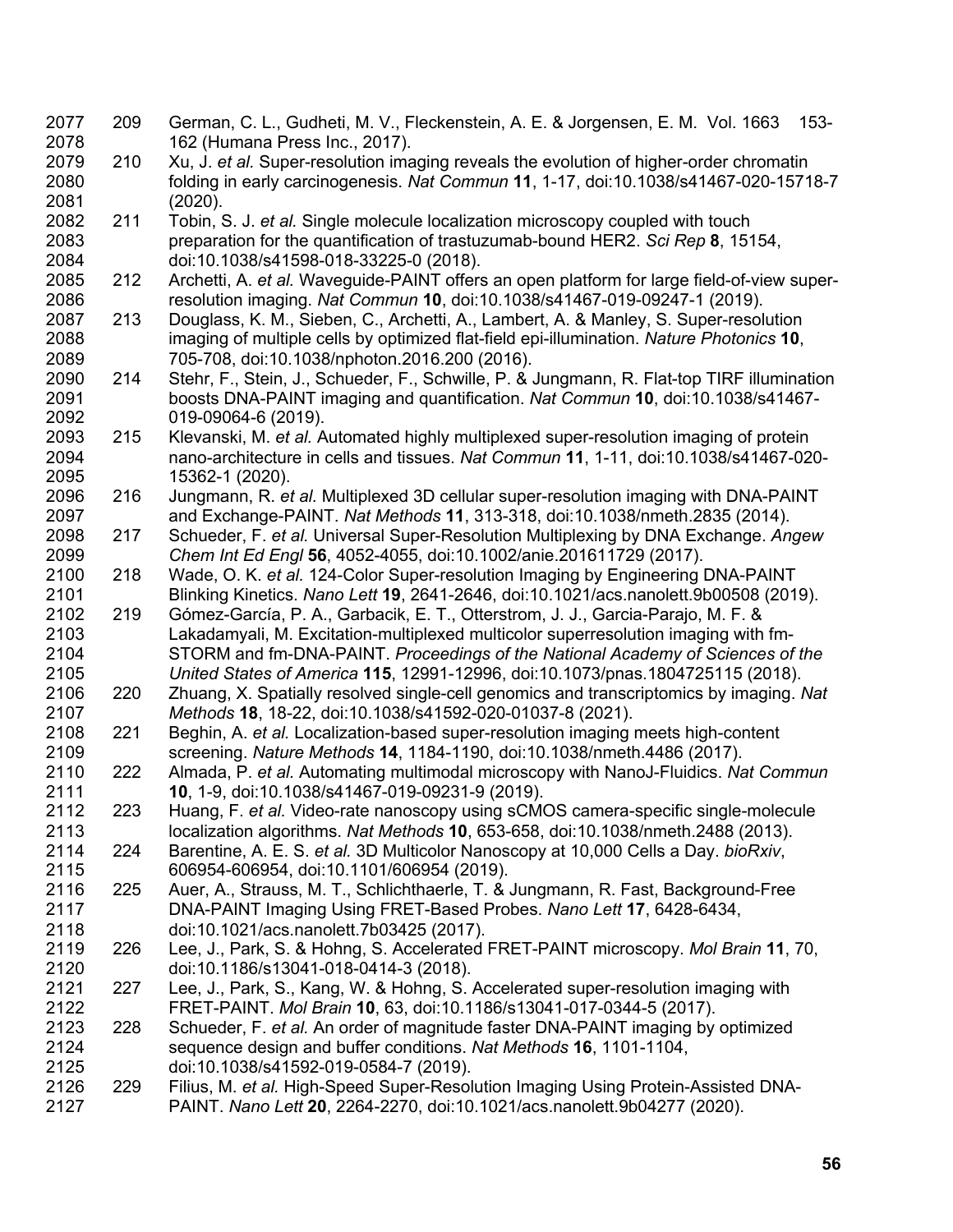230 Strauss, S. & Jungmann, R. Up to 100-fold speed-up and multiplexing in optimized DNA- PAINT. *Nat Methods*, doi:10.1038/s41592-020-0869-x (2020). 231 Diederich, B., Then, P., Jugler, A., Forster, R. & Heintzmann, R. cellSTORM-Cost- effective super-resolution on a cellphone using dSTORM. *PLoS One* **14**, e0209827, doi:10.1371/journal.pone.0209827 (2019). 232 Ma, H., Fu, R., Xu, J. & Liu, Y. A simple and cost-effective setup for super-resolution localization microscopy. *Sci Rep* **7**, 1542, doi:10.1038/s41598-017-01606-6 (2017). 233 Auer, A. *et al.* Nanometer-scale Multiplexed Super-Resolution Imaging with an Economic 3D-DNA-PAINT Microscope. *Chemphyschem* **19**, 3024-3034, doi:10.1002/cphc.201800630 (2018). 234 Cella Zanacchi, F. *et al.* Live-cell 3D super-resolution imaging in thick biological samples. *Nature Methods* **8**, 1047-1050, doi:10.1038/nmeth.1744 (2011). 235 Huisken, J., Swoger, J., Del Bene, F., Wittbrodt, J. & Stelzer, E. H. Optical sectioning deep inside live embryos by selective plane illumination microscopy. *Science* **305**, 1007- 1009, doi:10.1126/science.1100035 (2004). 236 Waldchen, F. *et al.* Whole-cell imaging of plasma membrane receptors by 3D lattice light-sheet dSTORM. *Nat Commun* **11**, 887, doi:10.1038/s41467-020-14731-0 (2020). 237 Mlodzianoski, M. J. *et al.* Active PSF shaping and adaptive optics enable volumetric localization microscopy through brain sections. *Nat Methods* **15**, 583-586, doi:10.1038/s41592-018-0053-8 (2018). 238 Sochacki, K. A., Shtengel, G., van Engelenburg, S. B., Hess, H. F. & Taraska, J. W. Correlative super-resolution fluorescence and metal-replica transmission electron microscopy. *Nat Methods* **11**, 305-308, doi:10.1038/nmeth.2816 (2014). 239 Sochacki, K. A., Dickey, A. M., Strub, M. P. & Taraska, J. W. Endocytic proteins are partitioned at the edge of the clathrin lattice in mammalian cells. *Nat Cell Biol* **19**, 352- 361, doi:10.1038/ncb3498 (2017). 240 Vassilopoulos, S., Gibaud, S., Jimenez, A., Caillol, G. & Leterrier, C. Ultrastructure of the axonal periodic scaffold reveals a braid-like organization of actin rings. *Nat Commun* **10**, 1-13, doi:10.1038/s41467-019-13835-6 (2019). 241 Dahlberg, P. D. *et al.* Cryogenic single-molecule fluorescence annotations for electron tomography reveal in situ organization of key proteins in Caulobacter. *Proc Natl Acad Sci U S A* **117**, 13937-13944, doi:10.1073/pnas.2001849117 (2020). 242 Hoffman, D. P. *et al.* Correlative three-dimensional super-resolution and block-face electron microscopy of whole vitreously frozen cells. *Science* **367**, doi:10.1126/science.aaz5357 (2020). 243 Xu, K., Babcock, H. P. & Zhuang, X. Dual-objective STORM reveals three-dimensional filament organization in the actin cytoskeleton. *Nat Methods* **9**, 185-188, doi:10.1038/nmeth.1841 (2012). 244 Shtengel, G. *et al.* Interferometric fluorescent super-resolution microscopy resolves 3D cellular ultrastructure. *Proc Natl Acad Sci U S A* **106**, 3125-3130, doi:10.1073/pnas.0813131106 (2009). 245 Huang, F. *et al.* Ultra-High Resolution 3D Imaging of Whole Cells. *Cell* **166**, 1028-1040, doi:10.1016/j.cell.2016.06.016 (2016). 246 Balzarotti, F. *et al.* Nanometer resolution imaging and tracking of fluorescent molecules with minimal photon fluxes. *Science* **355**, 606-612, doi:10.1126/science.aak9913 (2017). 247 Cnossen, J. *et al.* Localization microscopy at doubled precision with patterned illumination. *Nat Methods* **17**, 59-63, doi:10.1038/s41592-019-0657-7 (2020). 248 Gu, L. *et al.* Molecular resolution imaging by repetitive optical selective exposure. *Nat Methods* **16**, 1114-1118, doi:10.1038/s41592-019-0544-2 (2019). 249 Gwosch, K. C. *et al.* MINFLUX nanoscopy delivers 3D multicolor nanometer resolution in cells. *Nat Methods* **17**, 217-224, doi:10.1038/s41592-019-0688-0 (2020).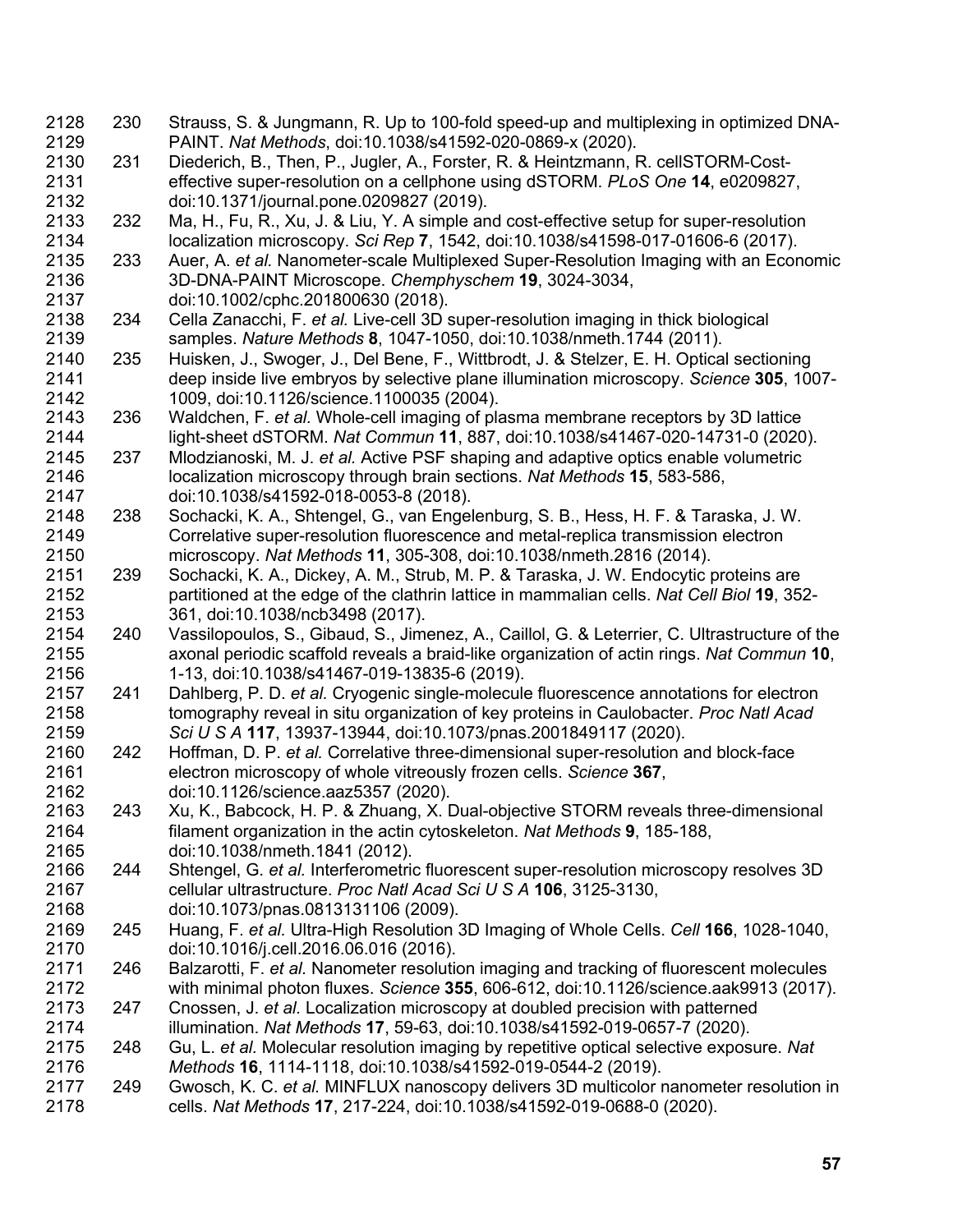- 250 Chen, F., Tillberg, P. W. & Boyden, E. S. Expansion microscopy. *Science* **347**, 543-548, doi:10.1126/science.1260088 (2015).
- 251 Chang, J. B. *et al.* Iterative expansion microscopy. *Nat Methods* **14**, 593-599, doi:10.1038/nmeth.4261 (2017).
- 252 Tillberg, P. W. *et al.* Protein-retention expansion microscopy of cells and tissues labeled using standard fluorescent proteins and antibodies. *Nat Biotechnol* **34**, 987-992, doi:10.1038/nbt.3625 (2016).
- 253 Wen, G. *et al.* Evaluation of Direct Grafting Strategies via Trivalent Anchoring for Enabling Lipid Membrane and Cytoskeleton Staining in Expansion Microscopy. *ACS Nano*, doi:10.1021/acsnano.9b09259 (2020).
- 254 Shi, X. *et al.* Label-retention expansion microscopy. *bioRxiv*, 687954-687954, doi:10.1101/687954 (2019).
- 255 Zwettler, F. U. *et al.* Molecular resolution imaging by post-labeling expansion single- molecule localization microscopy (Ex-SMLM). *bioRxiv*, 2020.2003.2012.988923, doi:10.1101/2020.03.12.988923 (2020).
- 256 LeCun, Y., Bengio, Y. & Hinton, G. Deep learning. *Nature* **521**, 436-444, doi:10.1038/nature14539 (2015).
- 257 Mockl, L., Roy, A. R. & Moerner, W. E. Deep learning in single-molecule microscopy: fundamentals, caveats, and recent developments [Invited]. *Biomed Opt Express* **11**, 1633-1661, doi:10.1364/BOE.386361 (2020).
- 258 Nehme, E. *et al.* DeepSTORM3D: dense 3D localization microscopy and PSF design by deep learning. *Nat Methods* **17**, 734-740, doi:10.1038/s41592-020-0853-5 (2020).
- 259 Ouyang, W., Aristov, A., Lelek, M., Hao, X. & Zimmer, C. Deep learning massively accelerates super-resolution localization microscopy. *Nature Biotechnology* **36**, 460-468, doi:10.1038/nbt.4106 (2018).
- 260 Weigert, M. *et al.* Content-aware image restoration: pushing the limits of fluorescence microscopy. *Nature Methods* **15**, 1090, doi:10.1038/s41592-018-0216-7 (2018).
- 261 Falk, T. *et al.* U-Net: deep learning for cell counting, detection, and morphometry. *Nat Methods* **16**, 67-70, doi:10.1038/s41592-018-0261-2 (2019).
- 262 Haberl, M. G. *et al.* CDeep3M-Plug-and-Play cloud-based deep learning for image segmentation. *Nat Methods* **15**, 677-680, doi:10.1038/s41592-018-0106-z (2018).
- 263 Belthangady, C. & Royer, L. A. Applications, promises, and pitfalls of deep learning for fluorescence image reconstruction. *Nat Methods* **16**, 1215-1225, doi:10.1038/s41592- 019-0458-z (2019).
- 264 Dempsey, G. T., Vaughan, J. C., Chen, K. H., Bates, M. & Zhuang, X. Evaluation of fluorophores for optimal performance in localization-based super-resolution imaging. *Nat Methods* **8**, 1027-1036, doi:10.1038/nmeth.1768 (2011).
- 265 Jradi, F. M. & Lavis, L. D. Chemistry of Photosensitive Fluorophores for Single-Molecule Localization Microscopy. *ACS Chem Biol* **14**, 1077-1090, doi:10.1021/acschembio.9b00197 (2019).
- 266 Li, Y. *et al.* Real-time 3D single-molecule localization using experimental point spread functions. *Nature Methods*, doi:10.1038/nmeth.4661 (2018).
- 267 Ries, J. SMAP: a modular super-resolution microscopy analysis platform for SMLM data. *Nat Methods* **17**, 870-872, doi:10.1038/s41592-020-0938-1 (2020).
- 268 Jimenez, A., Friedl, K. & Leterrier, C. About samples, giving examples: Optimized Single Molecule Localization Microscopy. *Methods* **174**, 100-114, doi:10.1016/j.ymeth.2019.05.008 (2020).
- 269 Manley, S., Gillette, J. M. & Lippincott-Schwartz, J. Single-particle tracking
- photoactivated localization microscopy for mapping single-molecule dynamics. *Methods Enzymol* **475**, 109-120, doi:10.1016/S0076-6879(10)75005-9 (2010).